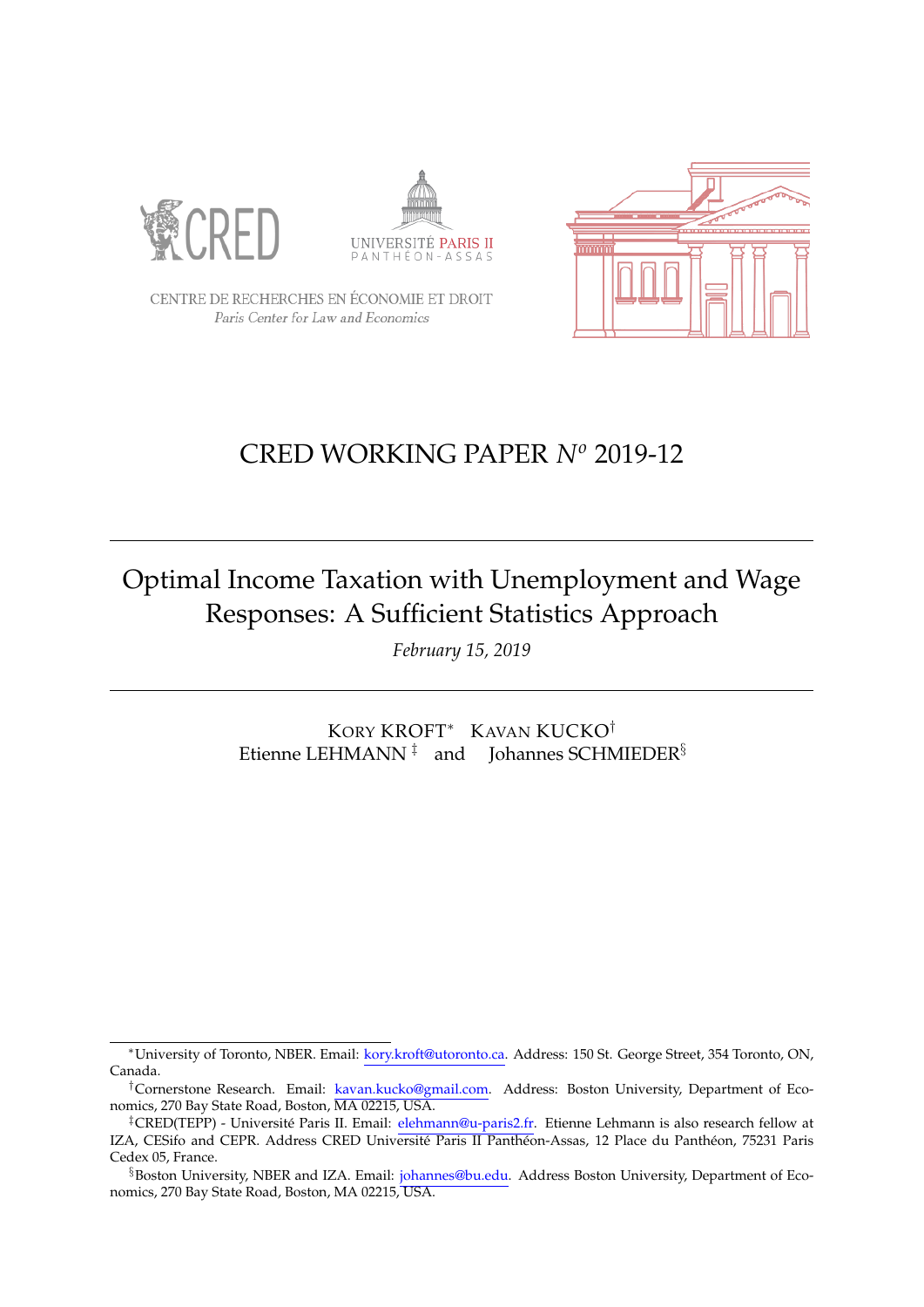#### **Abstract**

*We derive a sufficient statistics optimal income tax formula in a general model that incorporates unemployment and endogenous wages, to study the shape of the tax and transfer system at the bottom of the income distribution. Key sufficient statistics are the macro employment response to taxation, the micro and macro participation response to taxation and the wage-moderating effect of tax progressivity. We empirically implement the tax formula by estimating the micro and macro elasticities using policy variation from the U.S. tax and transfer system. Our results suggest that the optimal tax more closely resembles a Negative Income Tax than an Earned Income Tax Credit relative to the case where unemployment and wage responses are not taken into account[.](#page-1-0)*

**JEL codes**: J20, J21

**Keywords**: Optimal taxation, sufficient statistics.

<span id="page-1-0"></span>We would like to thank the Editor Dan Silverman, two anonymous referees, Felix Bierbrauer, Pierre Cahuc, David Card, Raj Chetty, Sebastian Findeisen, Peter Funk, Robert Gary-Bobo, Emmanuel Hansen, Bas Jacobs, Laurence Jacquet, Hilary Hoynes, Henrik Kleven, Bas Jacobs, Claus Thustrup Kreiner, Patrick Kline, Rafael Lalive, Kevin Lang, Thomas Le Barbanchon, Isabelle Mejean, Jean-Baptiste Michau, Austin Nichols, Matthew Notowidigdo, Claudia Olivetti, Daniele Paserman, Thomas Piketty, Jukka Pirttilä, Julien Prat, Jesse Rothstein, Dominik Sacks, Emmanuel Saez, Stefanie Stantcheva, Aleh Tsyvinski, Bruno Van der Linden, Owen Zidar as well as seminar participants at Boston University, McGill University, University of Connecticut, University of Toronto, CRED-University Paris II, CREST, TEPP, University of Cologne, Queens University, THEMA Cergy-Pontoise, GATE Lyon II, SOLE Meeting 2013, the NTA Meeting 2014, Berkeley, Hamilton, Wilfried Laurier, CEPR, SED meeting 2015, NBER Summer Institute, University of Chile, Lille 1, Nancy, Lausanne, Mannheim, Ecole Polytechnique, AFSE 2016, PET 2016, IIPF 2016 and PSE for many helpful comments on this project. All errors are our own.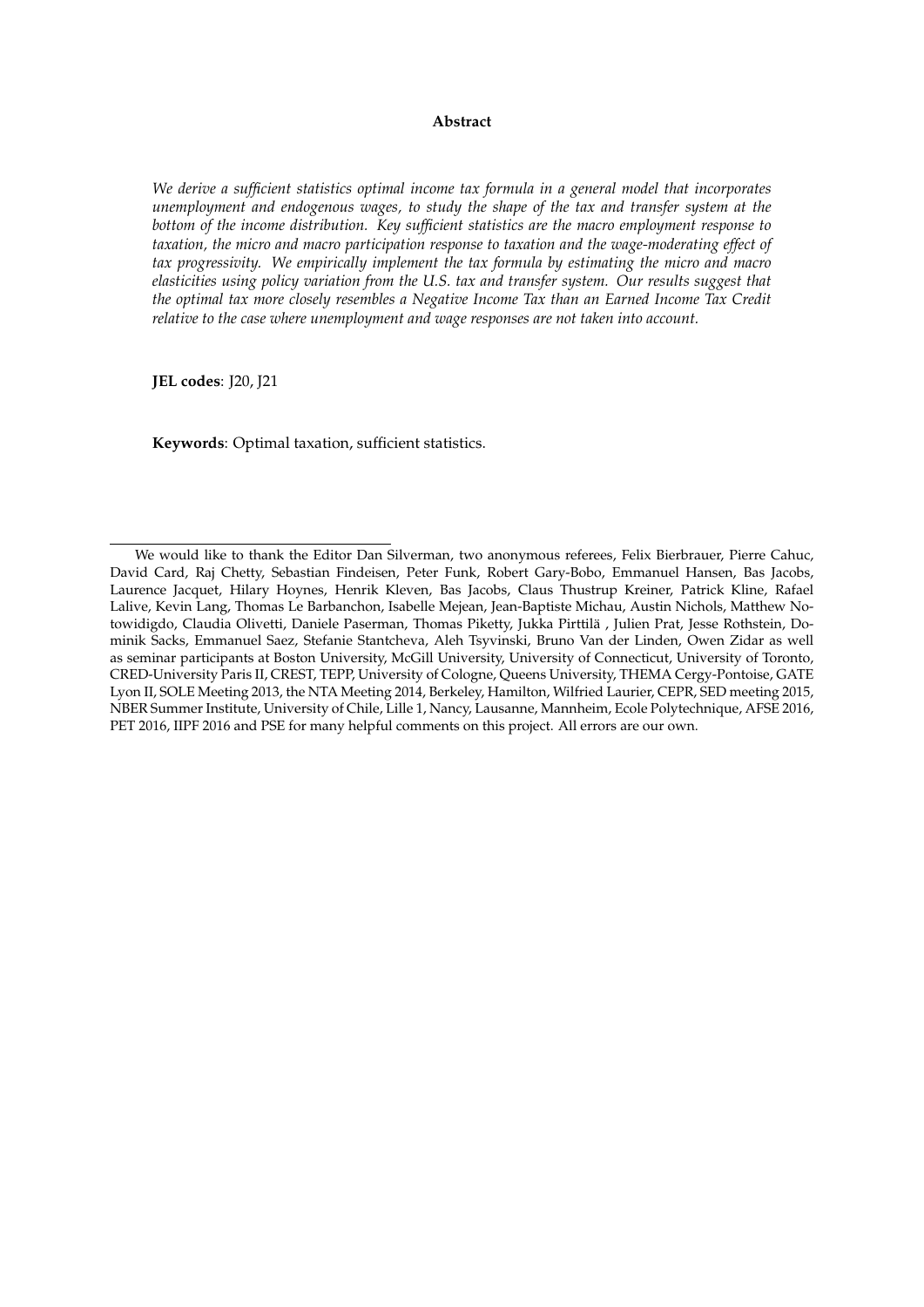A large literature has sought to characterize the optimal income tax when there is a desire for redistribution (Mirrlees, 1971, Diamond, 1998, Saez, 2001). Many of the papers in this literature typically assume that wages are exogenous and there is full employment. The objective of this paper is to theoretically and empirically investigate the optimal income tax in the presence of endogenous wages and involuntary unemployment.

On the theory side, we build on the discrete model of Saez (2002). Individuals choose an "occupation" corresponding to a specific pre-tax income level (hereafter "wage") and tax liability. The model includes non-participation as an outside option and thus allows for selection into and out of the labor force. Saez interprets non-participation as unemployment. According to this definition, all unemployment is voluntary. We extend the model by introducing endogenous wages and involuntary unemployment, where some participants fail in their search to find a job. Gross wages and employment probabilities are assumed to be endogenous to the tax policy and this endogeneity is captured by very flexible reduced-form functions. We do not impose any a priori restrictions on these reduced-form functions and thus are able to capture a broad set of microfoundations of the labor market with general equilibrium effects. Therefore, we adopt a "sufficient statistics" approach to characterizing the optimal tax policy (Chetty, 2009).

The first contribution of this paper is to derive a sufficient statistics optimal tax formula that is valid in the presence of endogenous wages and (involuntary) unemployment. Our formula generalizes the formula in Saez  $(2002)$  that includes both extensive and intensive labor supply responses.<sup>1</sup> It is expressed in terms of social welfare weights, the income distribution, *macroeconomic employment* responses to taxation, and *microeconomic* and *macroeconomic participation* responses to taxation.<sup>2</sup> By "micro" responses, we refer to responses to taxation, holding wages and the unemployment rate in all occupations constant. "Macro" responses, on the other hand, allow both wages and conditional employment probabilities to adjust to a change in taxes.

There are two main differences between our optimal tax formula and the one of Saez (2002). First, optimal tax formulas take into account the revenue effects of a tax reform. The revenue effects include both the mechanical change in tax revenue holding constant employment, as well as behavioral responses due to incentive effects. In Saez (2002), behavioral responses are captured by labor supply responses which are the same as micro employment responses due to the full employment and fixed wage assumptions. By contrast, in our model, labor supply responses are not sufficient to characterize revenue effects, since taxes affect equilibrium wages and unemployment through movements along the labor demand curve or search frictions. This drives a wedge between

<sup>&</sup>lt;sup>1</sup>This is Equation (11) in the Appendix of Saez (2002), which corresponds to the general case.

<sup>2</sup>For ease of exposition, we hereafter refer to microeconomic as "micro" and macroeconomic as "macro". Participation responses refer to changes in participations rates (i.e. the fraction of participants, employed or unemployed, in a given population) to tax reforms while employment responses refer to changes in employment rates (i.e. the fraction of employed in a given population) to tax reforms.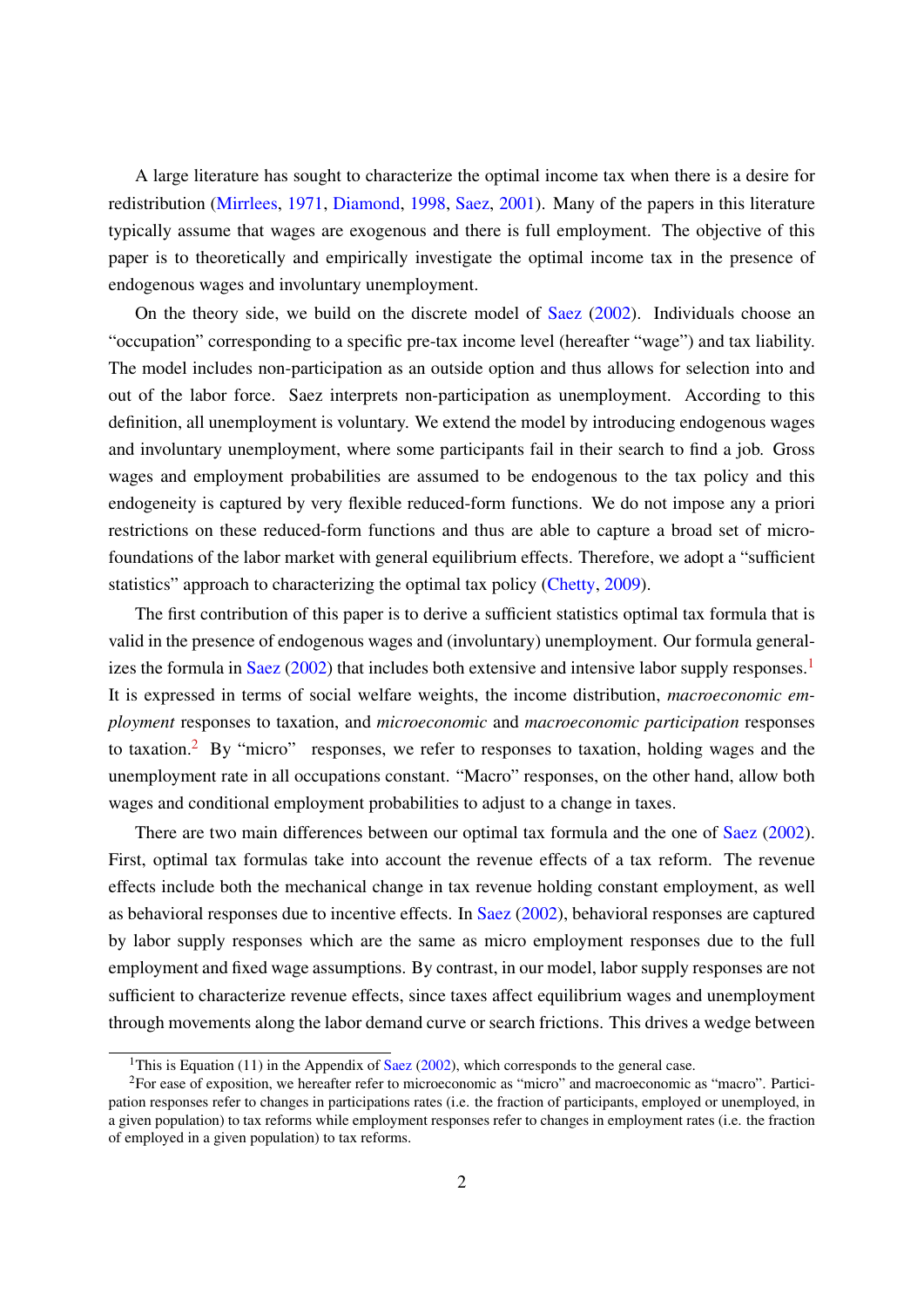labor supply and employment responses and as a result, behavioral responses are captured by macro employment responses to taxation which are the sum of the direct labor supply effect plus any indirect effects on employment operating through spillovers.

Second, optimal tax formulas take into account how taxation affects the social objective. In Saez (2002), this is pinned down by the mechanical effect of taxes on consumption. This is for two reasons. First, the analysis is partial equilibrium and taxes are assumed to only affect individual taxpayers (as opposed to firms). Second, labor supply responses have only second-order effects on the social objective due to the envelope theorem. Intuitively, labor supply responses due to a small change in taxes have no first-order effect on individuals' expected utility at an optimum; since individual utility is unaffected, social welfare is unaffected. In our model, taxes additionally impact wages and unemployment through spillover effects that operate in the market. These spillover effects have a direct impact on expected utilities, beyond the mechanical consumption effect, as they affect both gross wages (and hence consumption) and the probability of being employed.

We use a simple insight to characterize the social welfare effect in terms of sufficient statistics. We note that a tax reform alters the expected utility of participating in one occupation relative to non-participation. As a result, the magnitude of the participation response (in some occupation) to a given tax reform is informative about the magnitude of the utility change (in that occupation) generated by the tax reform. A tax cut that triggers a large increase in participation reveals that individuals experienced a large increase in expected utility. We use this intuition to show that when the social objective depends on individuals' expected utilities, the mechanical social welfare effects needs to be inflated by the (matrix) ratio between macro and micro participation responses. This is because both the social objective and participation decisions depend on taxation only through the effect of taxes on expected utility.

We then apply our formula to investigate whether the existence of unemployment and the endogeneity of wages reinforces or lessens the desirability of an Earned Income Tax Credit policy (a larger transfer to the working poor than to the non-employed, hereafter EITC) relative to a Negative Income Tax policy (i.e. a larger transfer to the non-employed than to the working poor, hereafter NIT).<sup>3</sup> For this purpose, we consider two special cases of the general model.

The first special case we consider assumes that the tax liability in a given occupation does not affect gross wages or conditional employment probabilities in other occupations. It also assumes that labor supply responses are concentrated along the extensive margin so that individuals can only participate in a single occupation or not participate at all. This is what we refer to as the

<sup>&</sup>lt;sup>3</sup>The literature sometimes characterizes an EITC as a tax system featuring a negative marginal tax at the bottom, as in Saez (2002). Jacquet et al. (2013) show that this is a very local result: with a continuous income model, employment taxes feature a discontinuity at zero income and positive marginal tax rates at all income levels. Thus, we prefer to designate a tax system as corresponding to an EITC when the *employment tax* is negative at the bottom. Note that Hansen (2018) obtained both negative marginal and employment tax at the bottom.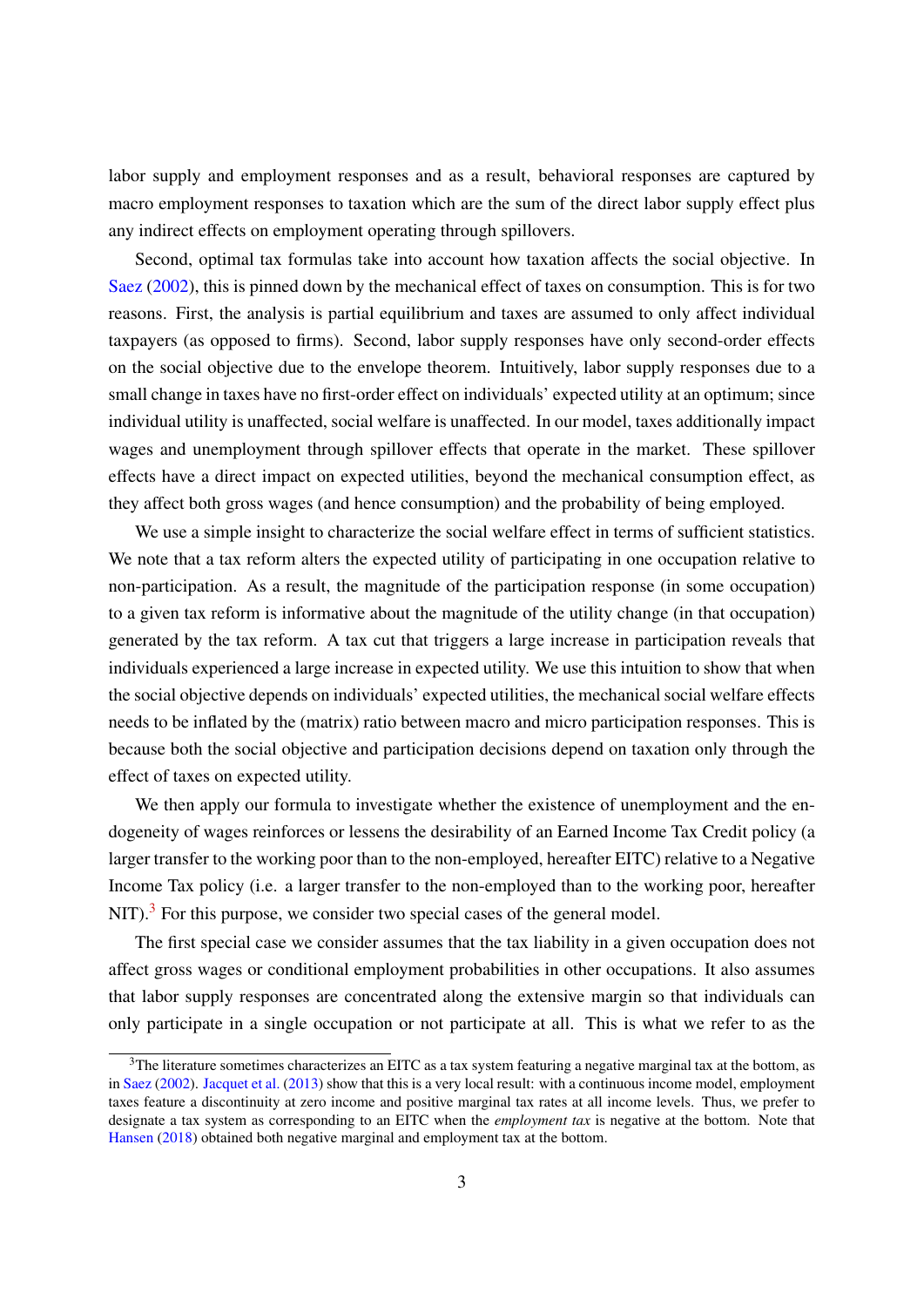"no-cross effect" case. In this case, the optimal tax formula has a simple form that can be directly compared to the optimal tax formula in the pure extensive margin models of Diamond (1980), Saez (2002), Choné and Laroque (2005, 2011). In particular, an EITC is desirable whenever the welfare weight on the working poor is larger than the ratio of the micro to the macro participation elasticities, while the threshold is one with fixed wages and full employment.

The second special case we consider assumes that gross wages and conditional employment probabilities in a given occupation depend on the tax liability in that occupation, the tax liabilities in two adjacent occupations, and the welfare benefit. Participation in a given occupation depends on expected utility in that occupation, along with the expected utilities in the two adjacent occupations and the utility for non-participants. This generalizes the "mixed model" of Saez (2002) with both intensive and extensive responses. There are key several differences that emerge. First, macro intensive and extensive responses appear instead of micro responses. This is because behavioral responses are captured by macro effects. Second, the social welfare weights need to be inflated to take into account that the macro effects of a tax reform on welfare differ from the micro ones. Finally, there is a new term since a change in the marginal tax rate may affect employment through a wage-moderating employment-enhancing effect of tax progressivity. This force tends to increase optimal marginal tax rates as in models with search unemployment (see Hungerbühler et al. (2006), Lehmann et al. (2011) and Hummel (2018)).

The second contribution of this paper is to numerically implement our optimal tax formula. Following Saez (2002), we restrict ourselves to our extension of the "mixed model". We implement the formula in part by calibrating some of the sufficient statistics and in part by estimating some of them. In particular, we focus on estimating the macro employment response to taxation and the micro and macro participation response to taxation. In order to identify the micro effects of taxation, we need a tax reform that holds wages and unemployment responses constant in a labor market. In other words, we require variation in tax liabilities across individuals *within* the same labor market. To identify macro responses to taxation, we require variation in tax liabilities *between* labor markets. Our empirical strategy focuses on single individuals in the U.S. and exploits policy variation in the tax-and-transfer system that operates over time, across states and across households, which gives us three sources of policy variation. To estimate the micro participation response, we rely on time and household variation by exploiting reforms to the federal EITC that differentially affected single individuals depending on their number of children. The key assumption is that spillover effects uniformly affect individuals, across different family structures (e.g., different number of children), operating in the same labor market. Thus, our difference-indifferences estimate will only reflect micro responses. For the macro employment and participation response, we rely on policy variation across states and over time. Our identifying assumption is that spillover effects to state-specific tax policy operate within states, but not across them. Thus,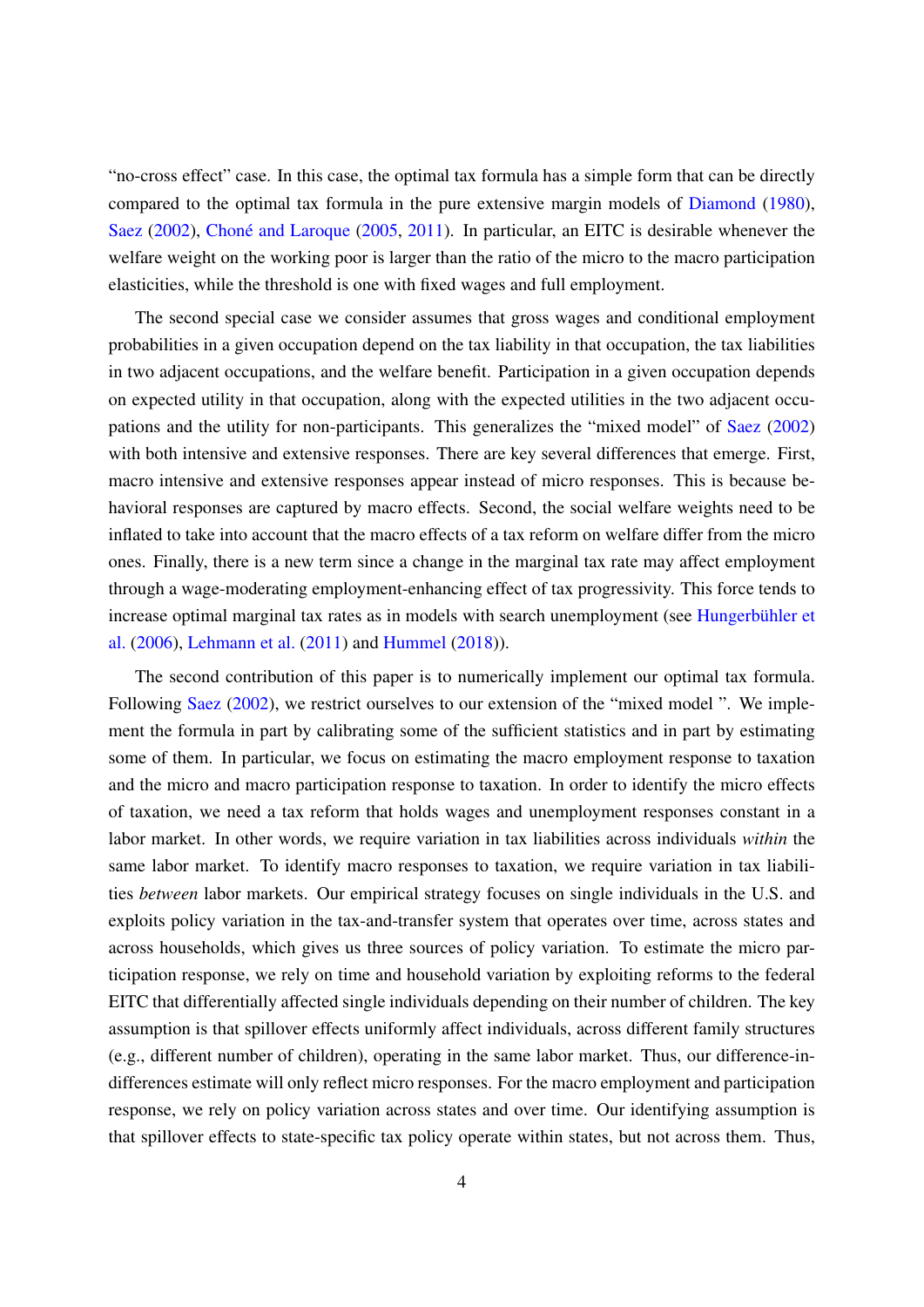our difference-in-differences estimate will capture both micro responses and spillover effects. To obtain both the micro and macro estimates, we isolate purely exogenous variation in tax liabilities coming from policy reforms, following the simulated instrumental variables approach in Currie and Gruber (1996) and Gruber and Saez (2002). Our instrumental variables (IV) estimates show that the micro participation elasticity, for the full sample of single individuals, is 0.57. Our estimate of the macro participation and employment elasticity is 0.48 and 0.42, respectively.

As an illustration, we use our empirical estimates to implement our sufficient statistics formula and calibrate the optimal income tax. We demonstrate three key results. First, the ratio of macro to micro participation responses has a large impact on the optimal tax policy: smaller macro responses move the optimal schedule more towards an NIT-like tax schedule with a relatively larger lump sum payment to the non-employed combined with higher employment tax rates and marginal taxes. In particular, our empirical point estimates of the macro-micro participation ratio imply that the optimal tax schedule features a lump sum payment that is around 17% higher than if this channel is ignored. Second, the employment-enhancing effect of tax progressivity also has a large impact on the optimal tax schedule the larger this effect, the larger the lump-sum payment, while at the same time increasing the employment tax rates, as well as marginal tax rates at incomes levels where employment taxes are positive. Third, we use our, albeit somewhat noisy, empirical estimates of behavioral responses over the business cycle to show that during recessions, the optimal income tax at the bottom shifts more towards an NIT-like structure with larger lump sum transfers and higher marginal tax rates.

Our paper contributes to several strands of the literature. In the optimal tax literature, our paper relates to Stiglitz (1982), Saez (2004), Rothschild and Scheuer (2013) and Sachs et al. (2016) who solve for the optimal income tax with endogenous wages, but do not consider (involuntary) unemployment. Hungerbühler et al. (2006) and Golosov et al. (2013) derive the optimal income tax in models with search frictions and involuntary unemploymen, but with exogenous wages. We show in the on-line appendix that these models are special cases of our model.

Our framework also highlights the relevance of the micro-macro "wedge" as a corrective device in optimal tax models with spillovers. This insight was initially introduced in an Unemployment Insurance (UI) context by Landais et al. (2018b,a) who derive a generalization of the "Baily (1978)- Chetty (2006)" optimal UI formula when there are spillovers. We show in the on-line appendix how their model can be obtained as a particular case of an extension of our model which includes a tax on profits. While Landais et al. (2018b,a) focus on a dynamic model in a social insurance setting, we consider the problem of redistribution in a static setting. Thus, our paper should best be seen as being complementary to their paper.

On the empirical side, we contribute to the empirical literature that estimates micro and macro behavioral responses to taxation. Chetty et al. (2011a,b), Chetty (2012) and Jäntti et al. (2015) have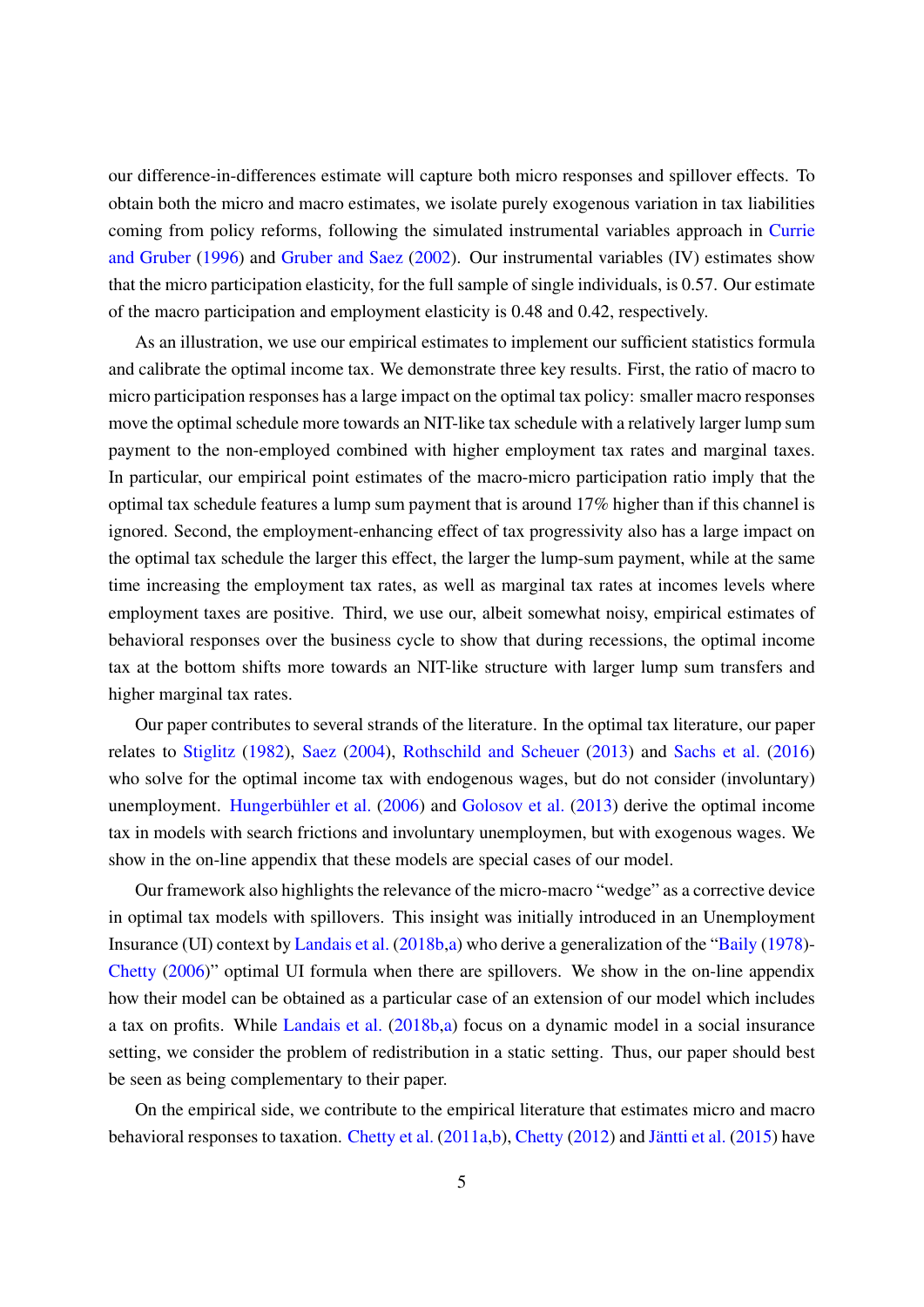all tried to reconcile why taxation has a larger impact on employment at the macro (e.g., country) level compared to micro labor supply responses estimated from quasi-experimental research designs based on tax reforms. These studies use the terms "micro" and "macro" to correspond to the source of variation used to estimate elasticities. Macro estimates are identified from cross-country variation in tax rates whereas micro estimates are identified from quasi-experimental studies. Our contribution to this literature is to use the same dataset and a consistent method to estimate both the micro and macro elasticities for the U.S. We estimate the micro elasticity using micro data and control for labor market fixed effects. For the macro elasticity, we pool the data to the market level and control for year and state fixed effects and rely on within-state differences over time in the tax-and-transfer system. Thus, differences between micro and macro estimates are less likely to be confounded by differences in sample and/or methodology.

The rest of the paper proceeds as follows. Section I develops our theoretical model. Section II contains details on Institutional background and describes our data and empirical results. Section III considers the policy implications of our theoretical and empirical findings. The last section concludes.

### I The theoretical model

The size of the population is normalized to 1. There are  $I + 1$  "occupations", indexed by  $i \in \{0,1,...,I\}$ . An "occupation" in this model is best interpreted as a technical construct that is distinct from the word's conventional meaning. It can be viewed as a set of jobs that pay the same wage. In the model, higher occupations require higher skills and thus higher wages. Occupation 0 corresponds to non-employment. We denote the gross wage in occupation *i* (equivalently pre-tax earnings) by  $w_i$ , the net wage (or consumption) by  $c_i$  and the tax liability by  $T_i = w_i - c_i$ <sup>4</sup>. The timing of the model is as follows:

- 1. The government chooses the tax policy.
- 2. Each individual *m* chooses an occupation  $i \in \{0, ..., I\}$  to participate in. This is modeled through heterogeneous search costs in each occupation.
- 3. For each occupation  $i \in \{1,...,I\}$ , a fraction  $p_i \in (0,1]$  of participants are employed, receive gross wage  $w_i$ , pay tax  $T_i$  and consume the after-tax wage  $c_i = w_i - T_i$ . The remaining fraction  $1 - p_i$  of participants are unemployed.

Unlike Saez (2002), we make a distinction among the *non-employed* individuals between the *unemployed* who search for a job in a specific occupation and fail to find one and the *non-*

<sup>4</sup>The assumption of a finite number of occupations is made for tractability. A continuous wage distribution can be approximated by infinitely increasing the number *I* of occupations.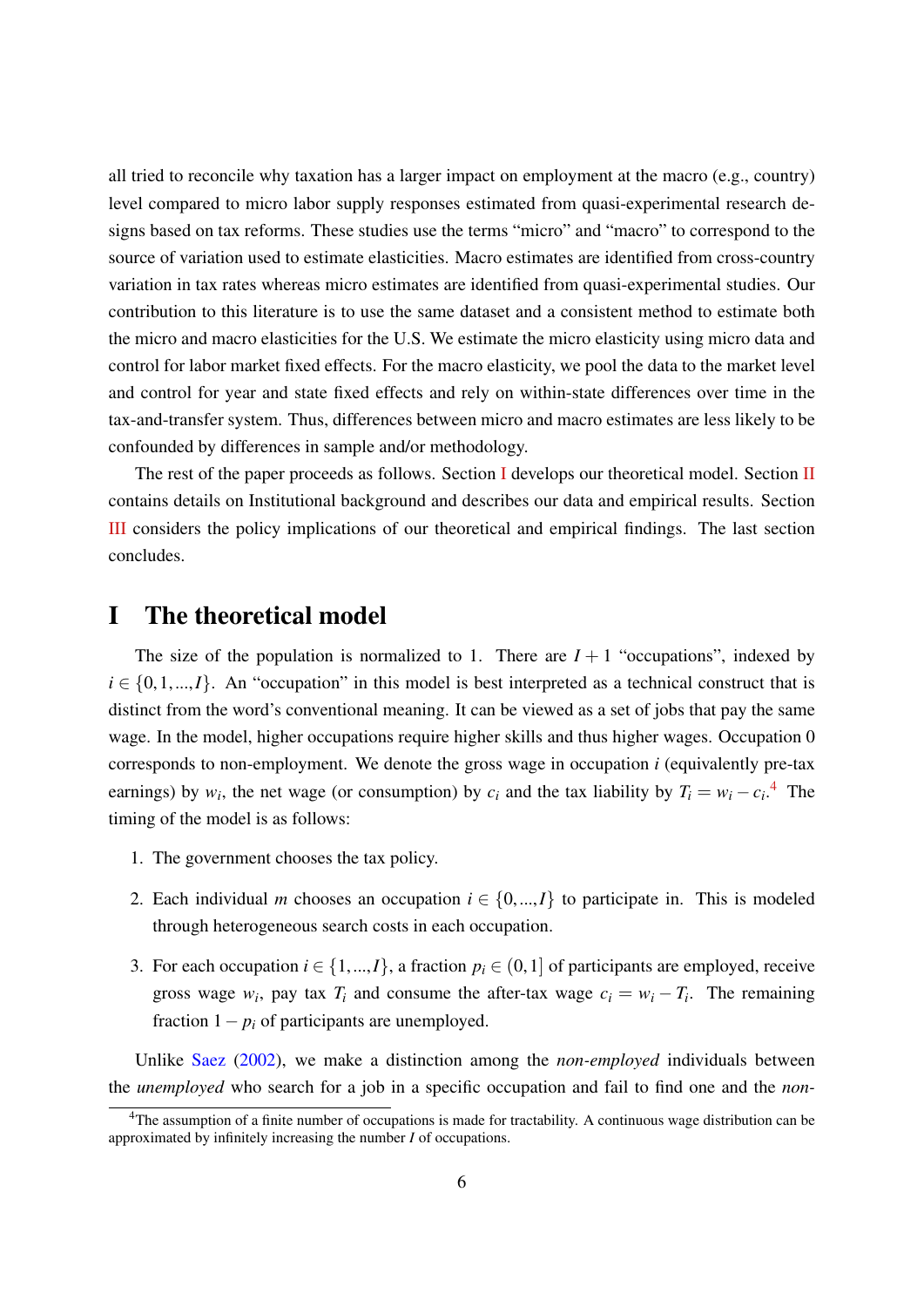*participants* who choose not to search for a job. For each occupation  $i \in \{1, ..., I\}$ ,  $k_i$  denotes the number of participants,  $p_i \in (0,1]$  denotes the fraction of them who find a job and work, hereafter the *conditional employment probability*, and  $h_i = k_i p_i$  denotes the number of employed workers. The number of unemployed individuals in occupation *i* is  $k_i - h_i = k_i(1 - p_i)$  and the unemployment rate is 1− *p<sup>i</sup>* . The number of non-participants is *k*0. The number of non-employed is  $h_0 = k_0 + \sum_{i=1}^{I} k_i (1 - p_i)$ .

We assume that all participants in occupation  $i$  face the same probability  $p_i$  to be employed. This "uniform rationing" assumption is made for tractability, just as the assumption that all employed in a given occupation are paid the same wage  $w_i$ . All the non-employed, whether nonparticipants or unemployed, receive the same welfare benefit denoted *b*. Therefore, the policy choice of the government is represented by the vector  $\mathbf{t} = (T_1, ..., T_I, b)$ .

The government faces the following budget constraint:

$$
\sum_{i=1}^{I} T_i h_i = b h_0 + E \qquad \Leftrightarrow \qquad \sum_{i=1}^{I} (T_i + b) h_i = b + E \qquad (1)
$$

where  $E \geq 0$  is an exogenous amount of public expenditures. One more employed worker in occupation *i* increases the government's revenues by the amount  $T_i$  of tax liability she pays, plus the amount of welfare benefit *b* she no longer receives, the sum of the two defining the *employment tax*.<sup>5</sup> The budget constraint states that the sum of employment tax liabilities  $T_i + b$  collected on all employed workers in all occupations finances the public good plus a lump-sum rebate *b* over all individuals.

In the on-line appendix, we consider several extensions of the model. First, we introduce a continuous job search intensity and obtain the same optimal tax formula. Second, we consider an extension of the model where unemployed in occupation *i* receive a benefit *b<sup>i</sup>* that may differ from the welfare benefit *z* given to non-participants. We show that the generalized formula depends on the same sufficient statistics. Finally, we consider an extension of the model with a partial tax on profits and show that the wage response to taxation is an additional sufficient statistic that one must account for in the optimal tax formiula.

#### I.1 Micro vs. Macro Responses

In the paper, we make a crucial distinction between macro and micro responses to taxes. On the one hand, we define *micro* responses to a tax change in the hypothetical case where tax changes do not affect gross wages  $w_1, ..., w_I$  or conditional employment probabilities  $p_1, ..., p_I$ . This is, for

<sup>5</sup>The literature interprets this term as the *participation tax*, which is not strictly correct whenever unemployment is present.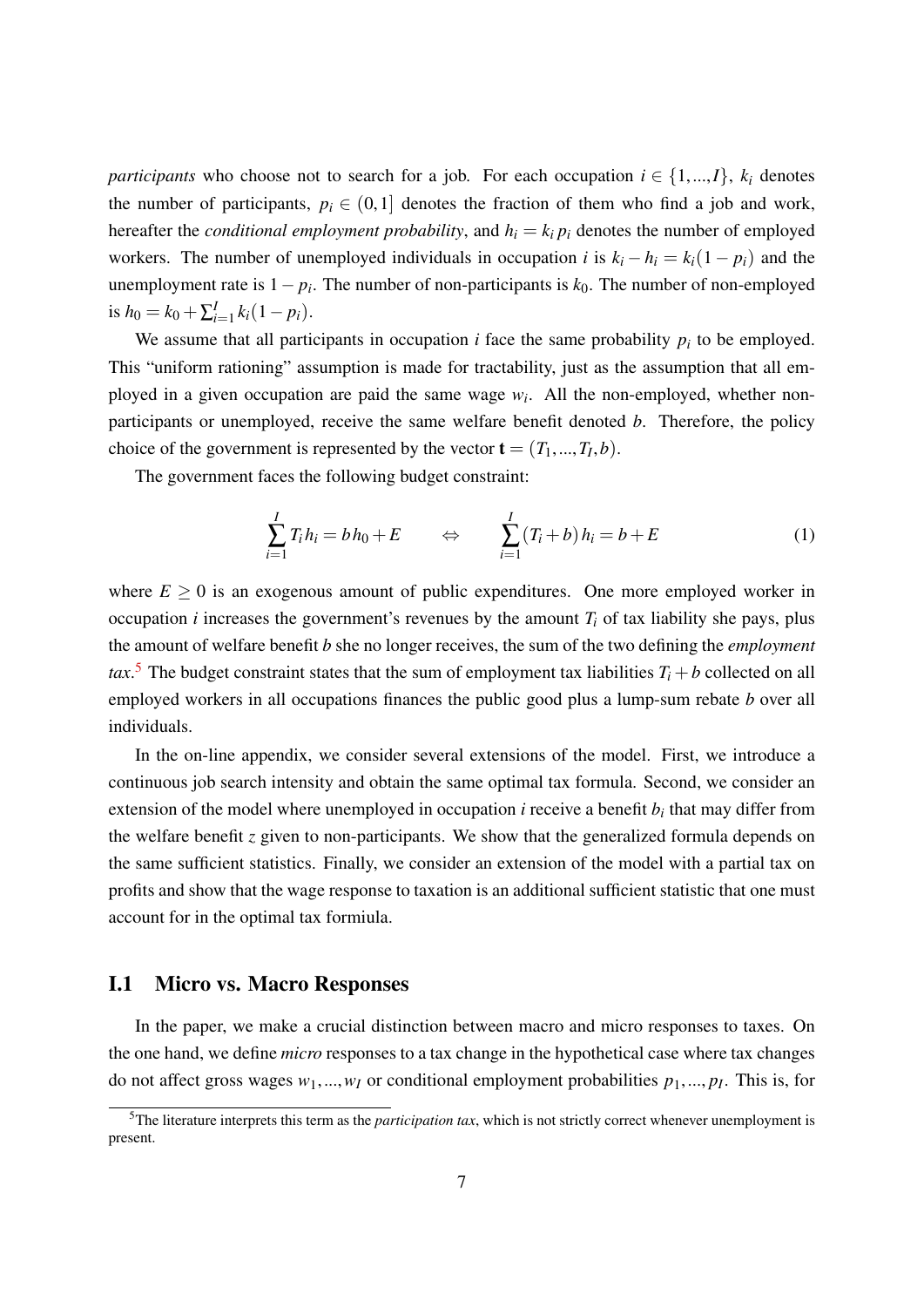instance, the case for tax reforms frequently considered in the micro-econometric literature using difference-in-difference identification strategies. For these research designs, indirect or spillover effects of reforms typically affect wages and conditional employment probabilities in treatment and control groups in a uniform way. As a result, these research designs typically identify the micro or partial equilibrium effect of reforms.

On the other hand, *macro* responses to tax policy t are defined to encapsulate the general equilibrium responses of wages and conditional employment probabilities to taxes. To describe the latter, rather than specify micro-foundations, we use reduced-form functions denoted  $\mathcal{W}_i(\cdot)$ ,  $\mathscr{C}_i(\cdot)$  and  $\mathscr{P}_i(\cdot)$ . In occupation *i*, the gross wage is given by  $w_i = \mathscr{W}_i(\mathbf{t})$ , the net wage is given by  $c_i = \mathcal{C}_i(\mathbf{t}) \stackrel{\text{def}}{=} \mathcal{W}_i(\mathbf{t}) - T_i$  and the conditional employment probability is given by  $p_i = \mathcal{P}_i(\mathbf{t})$ . At this general stage, we only assume that these functions are differentiable, that  $\mathscr{P}(\cdot)$  takes values in  $(0,1]$  and that  $0 < \mathcal{W}_1(\mathbf{t}) < ... < \mathcal{W}_I(\mathbf{t})$  and  $b < \mathcal{C}_1(\mathbf{t}) < ... < \mathcal{C}_I(\mathbf{t})$  for all tax policies **t**. The two latter assumptions ensure that occupations indexed with a higher *i* correspond to occupations with higher before-tax and after-tax earnings. $6$ 

#### I.2 Labor supply decisions

Let  $u(\cdot)$  be the cardinal representation of the utility individuals derive from consumption. This function is assumed to be increasing and weakly concave. Individual *m* faces in addition a utility cost  $\chi_i(m)$  for searching for a job in occupation *i*, with the normalization  $\chi_0(m) = 0$ . Heterogeneity in  $\chi_i(m)$  accounts for difference in the taste of work, but also for heterogeneity in skills. For instance, if individual *m* does not have the required skill to work in occupation *i*, it becomes extremely costly for her to apply to these jobs, in which case we consider that  $\chi_i(m) = +\infty$ .<sup>7</sup>

Individual *m* has a utility level equal to  $u(c_i) - \chi_i(m)$  if she finds a job in occupation *i*,  $u(b)$  −  $\chi_i(m)$  if she is unemployed in occupation *i*, and  $u(b)$  if she chooses not to search for a job. Let

$$
\mathscr{U}_i(\mathbf{t}) \stackrel{\text{def}}{=} \mathscr{P}_i(\mathbf{t}) u(\mathscr{C}_i(\mathbf{t})) + (1 - \mathscr{P}_i(\mathbf{t})) u(b)
$$
(2)

denote the *gross* expected utility of searching for a job in occupation *i*, absent any participation cost, as a function of the tax policy t, and let:

$$
U_i \stackrel{\text{def}}{=} p_i u(c_i) + (1 - p_i)u(b)
$$

denote its realization at a particular point of the tax system. Let  $U_0 = u(b)$  be the utility expected

<sup>6</sup>This assumption plays a similar role in our model to the single-crossing property in Mirrlees (1971)

<sup>&</sup>lt;sup>7</sup>We can extend the model to a utility cost that is specific to employed individuals in each occupation. The only consequence is notational.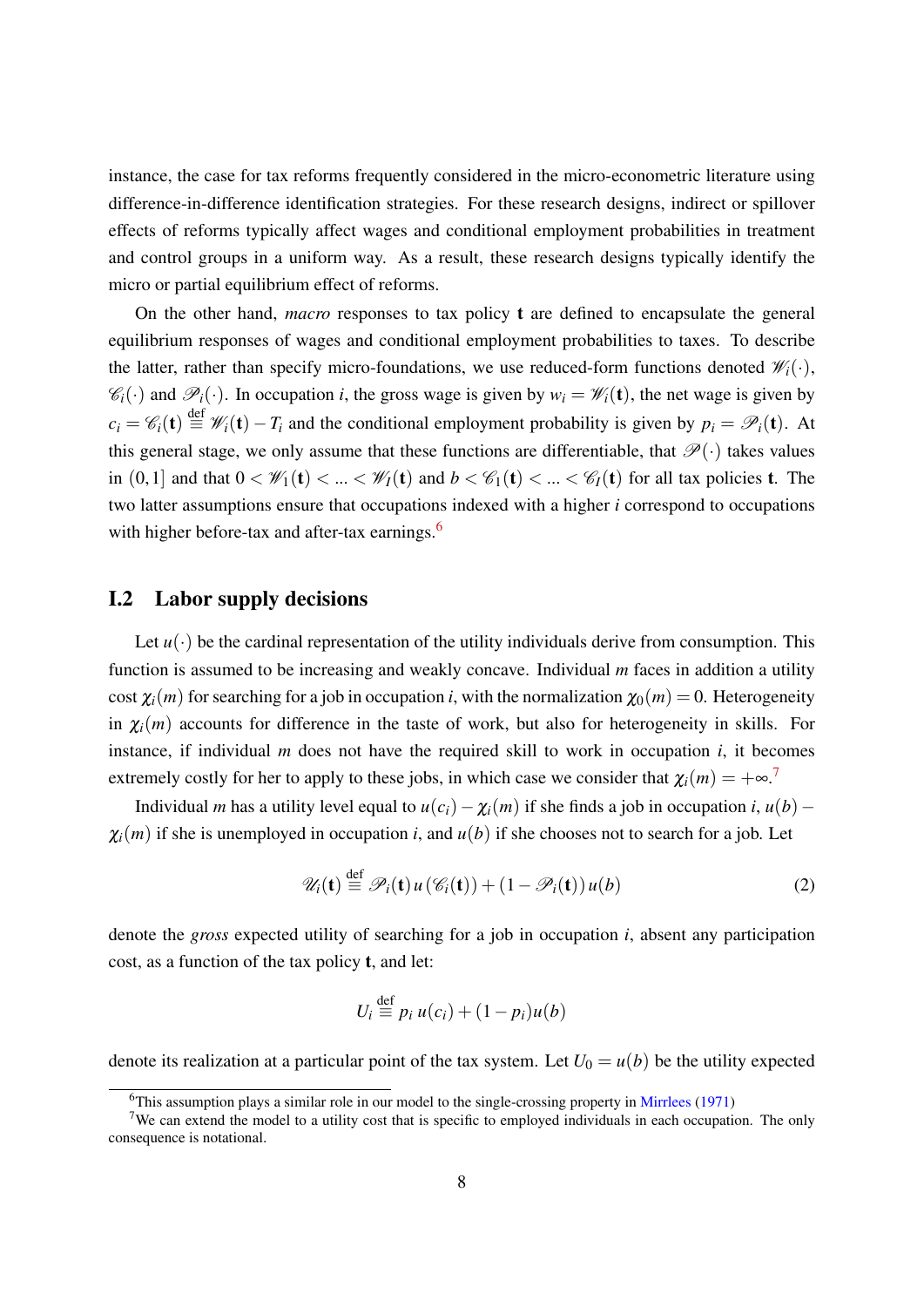out of the labor force. Individual *m* expects  $U_i - \chi_i(m)$  by searching for a job in occupation *i*. She chooses to search in occupation *i* if and only if  $U_i - \chi_i(m) > U_j - \chi_j(m)$  for all  $j \in \{0, ..., I\} \setminus \{i\}.$ Provided that the distribution of participation costs  $(\chi_1, ..., \chi_l)$  is smooth enough, one can write the number  $k_i$  of participants in each occupation as a function denoted  $\hat{\mathcal{K}}_i(\cdot)$  of gross expected utilities, so that:

$$
k_i = \mathcal{K}_i(\mathbf{t}) \stackrel{\text{def}}{=} \mathcal{K}_i(\mathcal{U}_1(\mathbf{t}), ..., \mathcal{U}_I(\mathbf{t}), u(b))
$$
(3)

In other words, the tax policy influences participation decisions only through the determination of gross expected utilities. Therefore, to compute the micro and macro responses of participation to taxation, one need first to compute the micro and macro responses of gross expected utilities to taxation. The micro response of expected utility in occupation *i* to taxation in occupation *j* is given by:

$$
\left. \frac{\partial \mathcal{U}_i}{\partial T_j} \right|^{\text{Micro}} = -p_i \, u'(c_i) \, \mathbb{1}_{i=j} \tag{4}
$$

while the macro one is given by:

$$
\frac{\partial \mathcal{U}_i}{\partial T_j} = \left[ \frac{\partial \mathcal{C}_i}{\partial T_j} + \frac{\partial \mathcal{P}_i}{\partial T_j} \frac{u(c_i) - u(b)}{p_i u'(c_i)} \right] p_i u'(c_i)
$$
(5)

The micro and macro responses of expected utilities to taxation differ for two reasons. First, for micro responses, unlike for macro ones, gross wages are held constant. Therefore, if  $i = j$ , the tax change is passed through one for one to the worker and  $\frac{\partial \mathscr{C}_i}{\partial T_j} = -1$ . If  $i \neq j$ , the tax reform has no effect on before-tax and after-tax wages, so  $\frac{\partial \mathscr{C}_i}{\partial T_j} = 0$ . Conversely, for macro responses, tax adjustments may affect wages in a variety of ways so in general,  $\frac{\partial \mathscr{C}_i}{\partial T_j} \neq -\mathbb{1}_{i=j}$ . Second, at the micro level, the conditional employment probabilities are unaffected by a change in taxes. Conversely, at the macro level, responses of conditional employment probabilities have to be taken into account. They may be due to changes in labor supply or due to changes in vacancy creation by employers following gross wage responses. The matrix  $\frac{d\mathcal{U}}{dT}$  Micro of micro responses of expected utilities is diagonal while the matrix  $\frac{d\mathcal{U}}{d\mathbf{T}}$  of macro responses may not be diagonal, in which case the tax liability in one occupation affects expected utility in another occupation.<sup>8</sup> We refer to the off-diagonal elements of the matrix of macro responses as "cross effects" throughout.

Applying the chain rule to (3) and using matrix notations, the macro and micro participation

<sup>&</sup>lt;sup>8</sup>For any function *f* of  $\mathbf{t} = (T_1, ..., T_I, b)$ , we denote  $\frac{d\mathbf{f}}{d\mathbf{T}}$  the square matrix of rank *I* whose term in row *j* and column *i* is  $\frac{\partial f_i}{\partial T_j}$  for *i*, *j* ∈ {1, ...,*I*}. Symmetrically, the corresponding matrix of micro responses is denoted  $\frac{df}{dT}$  $\begin{array}{c} \begin{array}{c} \begin{array}{c} \end{array} \\ \begin{array}{c} \end{array} \end{array} \end{array}$ Micro . Finally, we denote  $\frac{d\hat{\mathcal{X}}}{dU}$  the square matrix of rank *I* whose term in row *j* and column *i* is  $\frac{\partial \hat{\mathcal{X}}_i}{\partial U_j}$  $\frac{\partial}{\partial U_j}$  for *i*, *j* ∈ {1, ...,*I*}. In particular, these matrices do not include partial derivatives with respect to *b*. "·" denotes the matrix product.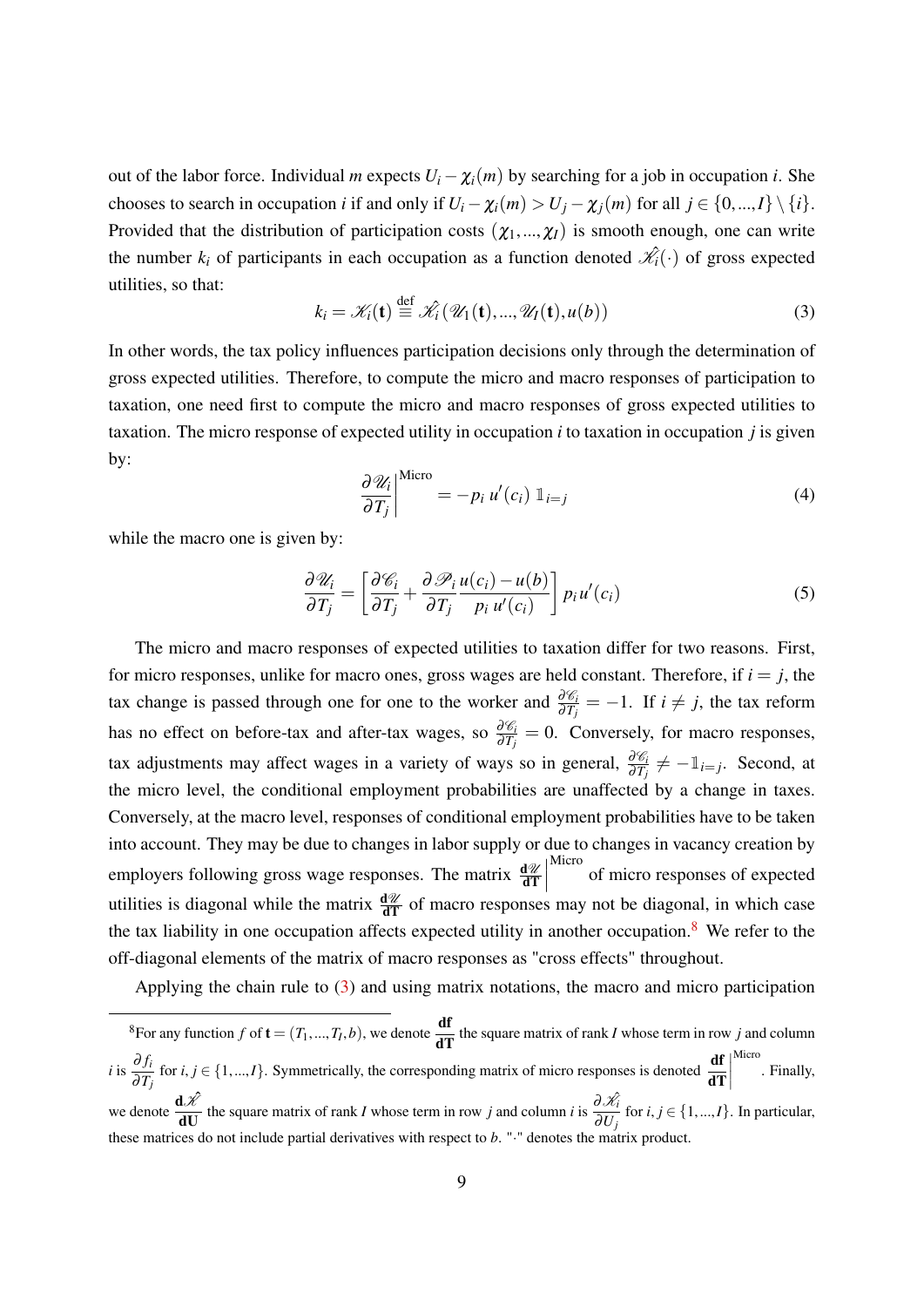responses to taxation are given by  $\frac{d\mathcal{X}}{dT} = \frac{d\mathcal{U}}{dT} \cdot \frac{d\mathcal{X}}{dU}$  and  $\frac{d\mathcal{X}}{dT}$   $\frac{d\mathscr{U}}{dT}$  Micro  $\cdot \frac{d \mathcal{L}}{dU}$ . This lead us to the following lemma:

**Lemma 1.** If matrix  $\frac{d\mathcal{X}}{dU}$  is invertible, the matrix ratio of macro to micro participation responses *is equal to the matrix ratio of macro to micro responses of gross expected utilities, i.e.:*

$$
\frac{\mathbf{d}\mathscr{U}}{\mathbf{d}\mathbf{T}} \cdot \left(\frac{\mathbf{d}\mathscr{U}}{\mathbf{d}\mathbf{T}}\middle|^{Micro}\right)^{-1} = \frac{\mathbf{d}\mathscr{K}}{\mathbf{d}\mathbf{T}} \cdot \left(\frac{\mathbf{d}\mathscr{K}}{\mathbf{d}\mathbf{T}}\middle|^{Micro}\right)^{-1} \tag{6}
$$

The effect of a government policy on individual welfare is summarized by how that policy affects her gross expected utility. Since participation responses depend only on expected utilities, it follows that one may use the macro and micro participation responses to characterize how the effects of a policy on welfare differ at the macro level compared to the micro one.

Lastly, given our definitions of labor force participation and job-finding probabilities, employment is given by:

$$
h_i = \mathcal{H}_i(\mathbf{t}) \stackrel{\text{def}}{=} \mathcal{K}_i(\mathbf{t}) \mathcal{P}_i(\mathbf{t}) \tag{7}
$$

#### I.3 Social objective

Choosing a social objective is a difficult issue as it relies on subjective value judgments. In this paper, we restrict the social objective to depend on the allocation only through the determination of expected utilities, so that the social objective is a function  $\Omega(U_1,...,U_I,u(b))$  of gross expected utilities, which is nondecreasing in each of its  $I + 1$  argument. This is for instance the case of any weighted utilitarian social objective of the form:

$$
\Omega(U_1,...,U_I,u(b)) = \int \gamma(m) \left( \max_i \quad U_i - \chi_i(m) \right) d\mu(m)
$$

where the weights  $\gamma(m)$  are type-dependent and where  $\mu(\cdot)$  is the distribution of individuals.

#### I.4 The optimal policy

The government chooses the tax policy  $\mathbf{t} = (T_1, ..., T_I, b)'$  to maximize the social objective  $\Omega(U_1,...,U_I,u(b))$  subject to the budget constraint (1). Let  $\lambda > 0$  denote the Lagrange multiplier associated with the latter constraint. The Lagrangian of the government can be written using reduced-forms of the macro effects of taxes, independently of the micro-foundations underlying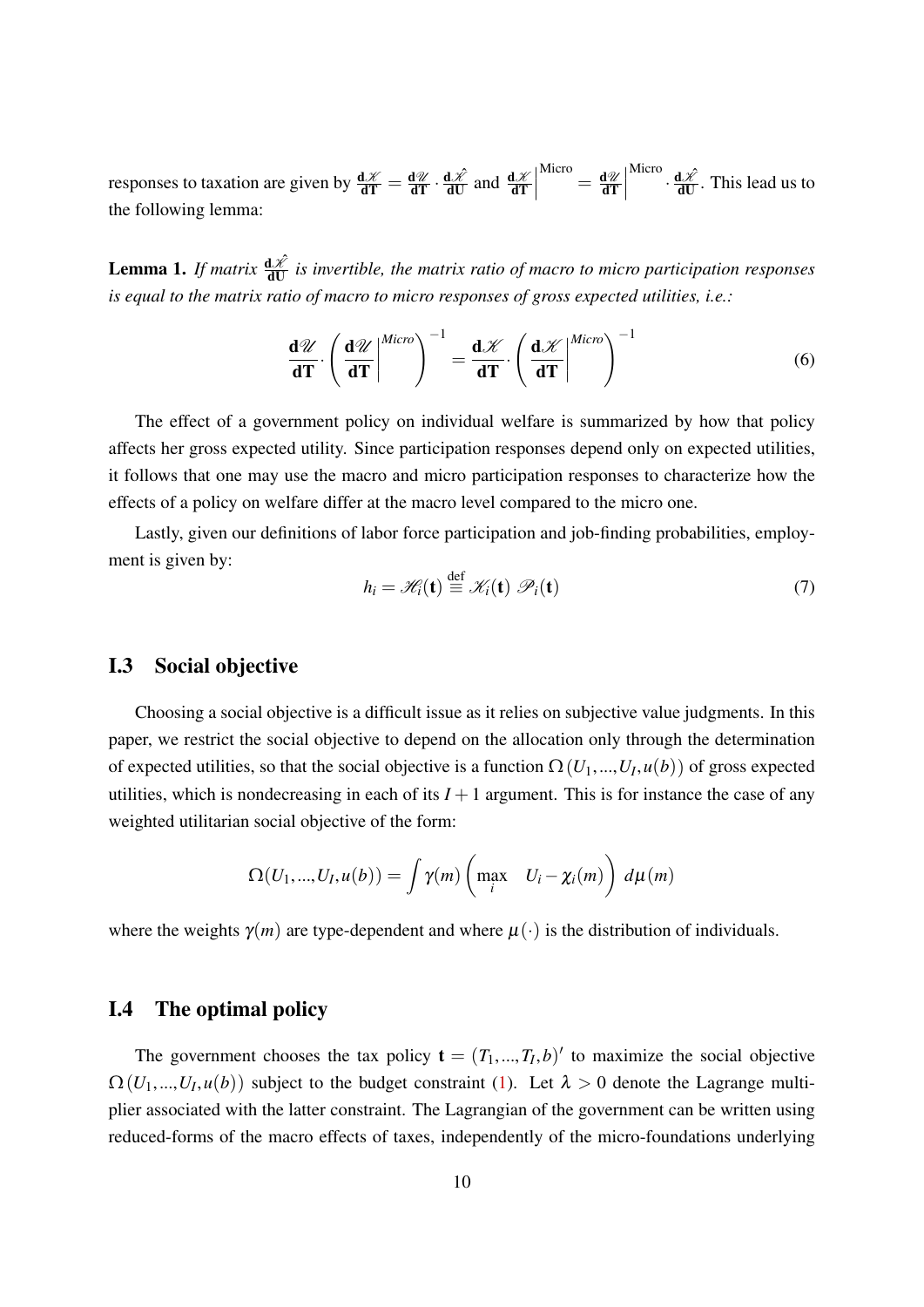these reduced-forms:

$$
\Lambda(\mathbf{t}) \stackrel{\text{def}}{=} \sum_{i=1}^{I} (T_i + b) \mathcal{H}_i(\mathbf{t}) - b - E + \frac{1}{\lambda} \Omega(\mathcal{U}_1(\mathbf{t}), ..., \mathcal{U}_I(\mathbf{t}), u(b))
$$
(8)

Following Saez (2002), we define the marginal social welfare weight of workers in occupation  $i \in \{1,...,I\}$  as "the value (in terms of public funds) of giving an additional dollar to an individual in occupation *i*". Because we defined micro responses as those occurring for unchanged wages *w<sup>i</sup>* and employment probabilities *p<sup>i</sup>* , the mechanical increase in social welfare after a rise in consumption in occupation *i* is equivalent to the micro effect on social objective of a cut in tax liability in occupation  $i$ . We thus get:<sup>9</sup>

$$
g_i \stackrel{\text{def}}{=} -\frac{1}{\lambda h_i} \left. \frac{\partial \mathcal{U}_i}{\partial T_i} \right|^{Micro} \frac{\partial \Omega}{\partial U_i} \qquad \Leftrightarrow \qquad \frac{1}{\lambda} \frac{\partial \Omega}{\partial U_i} = -\left( \frac{\partial \mathcal{U}_i}{\partial T_i} \right|^{Micro} \right)^{-1} g_i h_i \tag{9}
$$

The social weight *g<sup>i</sup>* represents the social value in monetary terms of transferring an additional dollar to an individual working in occupation *i* ignoring the responses of wages and of the conditional employment probabilities. It is non-negative according to (4). Absent these responses, the government is indifferent between giving one more dollar to an individual employed in occupation *i* and *g<sup>i</sup>* more dollars of public funds.

Using (9), the first-order condition with respect to the tax liability  $T_j$  in occupation *j* is:

$$
0 = \underbrace{h_j}_{\text{Mechanical effect}} + \underbrace{\sum_{i=1}^{I} (T_i + b)}_{\text{Behavioral effects}} \underbrace{\frac{\partial \mathcal{H}_i}{\partial T_j} - \underbrace{\sum_{i=1}^{I} \frac{\partial \mathcal{U}_i}{\partial T_j} \left(\frac{\partial \mathcal{U}_i}{\partial T_i}\right)^{\text{Micro}}}_{\text{Social Welfare effects}}\right)^{-1} g_i h_i}_{\text{Relaviolet effects}}
$$
(10)

A unit increase in tax liability triggers the following effects:

- 1. **Mechanical effect**: Absent any behavioral response, a unit increase in  $T_j$  increases the government's resources by the mass *h<sup>j</sup>* of employed individuals in occupation *j*.
- 2. **Behavioral effects**: A unit increase in  $T_j$  induces a change  $\partial \mathcal{H}_i / \partial T_j$  in the level of employment in occupation *i*. This change incorporates general equilibrium (macro) responses. For each additional worker in occupation *i*, the government increases its resources by the employment tax  $T_i + b$  that is equal to the additional tax received  $T_i$  plus the benefit *b* that is no longer paid.
- 3. Social welfare effects: A unit increase in  $T_j$  affects the expected utility in occupation  $i$ by  $\partial \mathcal{U}_i/\partial T_j$ . Multiplying by the rate  $\frac{\partial \Omega}{\partial U_i}/\lambda$  at which each unit change in expected utility

<sup>&</sup>lt;sup>9</sup> See Saez and Stantcheva (2016) when the social objective is not welfarist.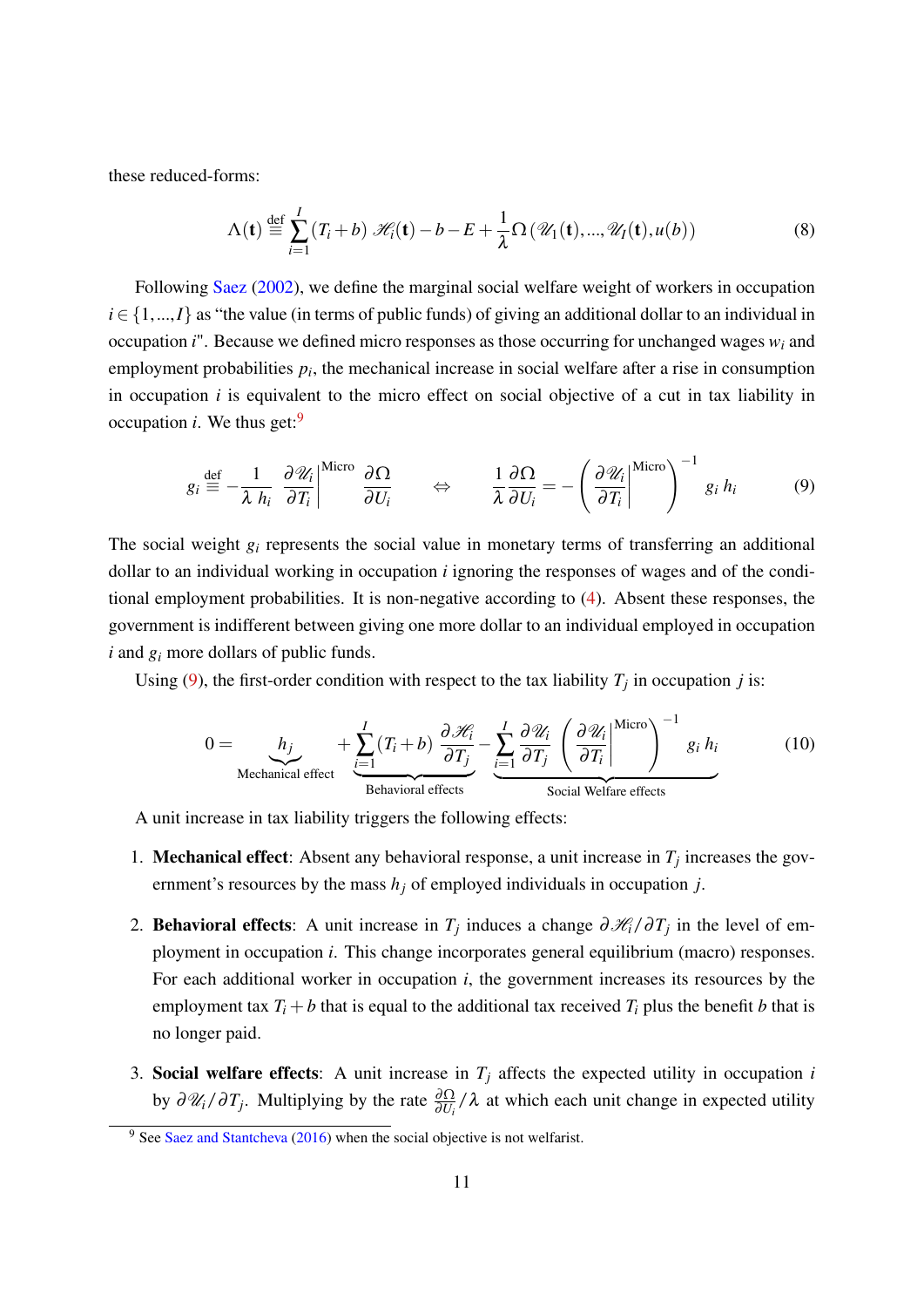affects the social objective in monetary terms, we get that the social welfare effect of tax *T<sub>j</sub>* in occupation *i* is:  $\frac{\partial \mathcal{U}_i}{\partial T_j}$ 1 λ <u>∂Ω</u>  $\frac{\partial \Omega}{\partial U_i} = -\frac{\partial \mathscr{U}_i}{\partial T_j}$ ∂*T<sup>j</sup>* ∂U*<sup>i</sup>* ∂*T<sup>i</sup>* Micro $\setminus$ <sup>-1</sup>  $g_i$   $h_i$ . Note that because the social welfare function depends on expected utility  $U_i$ , the labor supply responses only modify the decisions of individuals that are initially indifferent between two occupations, and thus only have second-order effects on the social welfare objective, by the envelope theorem (Saez, 2001, 2002). Conversely, wage and unemployment responses are general equilibrium (macro) responses induced by the market instead of being directly triggered by individual choices. Thus, one must consider the macro responses of expected utility  $\frac{\partial \mathcal{U}_i}{\partial T_j}$  instead of the micro ones  $\frac{\partial \mathcal{U}_i}{\partial T_i}$  Micro . As the social weights are defined in terms of the micro effects of a tax change on the social objective, the usual social welfare terms  $g_i h_i$  have to be inflated by the ratio between the macro and the micro responses of expected utility to taxation.

We now restate our optimal tax formula in terms of sufficient statistics. For this purpose, it is convenient to use matrix notation. Let  $\mathbf{h} = (h_1, ..., h_I)$  denote the vector of employment levels, let  $g h = (g_1 h_1, ..., g_I h_I)'$  denote the vector of welfare weights times employment levels and let  $(T + b) = (T_1 + b, ..., T_I + b)'$  denote the vector of employment taxes. We get:

**Proposition 1.** If  $\frac{d\hat{\mathcal{X}}}{dU}$  is invertible, the optimal tax system for occupations  $i = \{1,...,I\}$  solves:

$$
\mathbf{0} = \mathbf{h} + \frac{\mathbf{d} \mathcal{H}}{\mathbf{d} \mathbf{T}} \cdot (\mathbf{T} + \mathbf{b}) - \frac{\mathbf{d} \mathcal{K}}{\mathbf{d} \mathbf{T}} \cdot \left(\frac{\mathbf{d} \mathcal{K}}{\mathbf{d} \mathbf{T}}\right)^{Micro} \right)^{-1} \cdot (\mathbf{g} \mathbf{h}) \tag{11}
$$

**Proof:** Equation (10) can be rewritten in matrix notations:

$$
\mathbf{0} = \mathbf{h} + \frac{\mathbf{d} \mathcal{H}}{\mathbf{d} \mathbf{T}} \cdot (\mathbf{T} + \mathbf{b}) - \frac{\mathbf{d} \mathcal{U}}{\mathbf{d} \mathbf{T}} \cdot \left(\frac{\mathbf{d} \mathcal{U}}{\mathbf{d} \mathbf{T}}\middle|^{Micro}\right)^{-1} \cdot (\mathbf{g} \mathbf{h}) \tag{12}
$$

Using Equation (6) in Lemma 1 leads to (11).  $\Box$ 

Due to the presence of wage and unemployment responses, our optimal tax formula differs from Equation (11) in Saez (2002) in two important ways. First, the behavioral effects depend on the macro responses of employment, not the micro labor supply responses. Second, as the welfare weights are computed from the micro effects of a tax reform on the social objective, while the macro responses are relevant to characterize the optimal tax, one needs a correcting procedure, which consists in multiplying the (vector of) welfare weights times employment levels by the (matrix) ratio of macro to micro responses of expected utilities, as in Equation (12). From (5), estimating this ratio requires estimating the macro responses of wages to taxation, which is especially difficult to identify in practice. However, as participation decisions depends on taxation only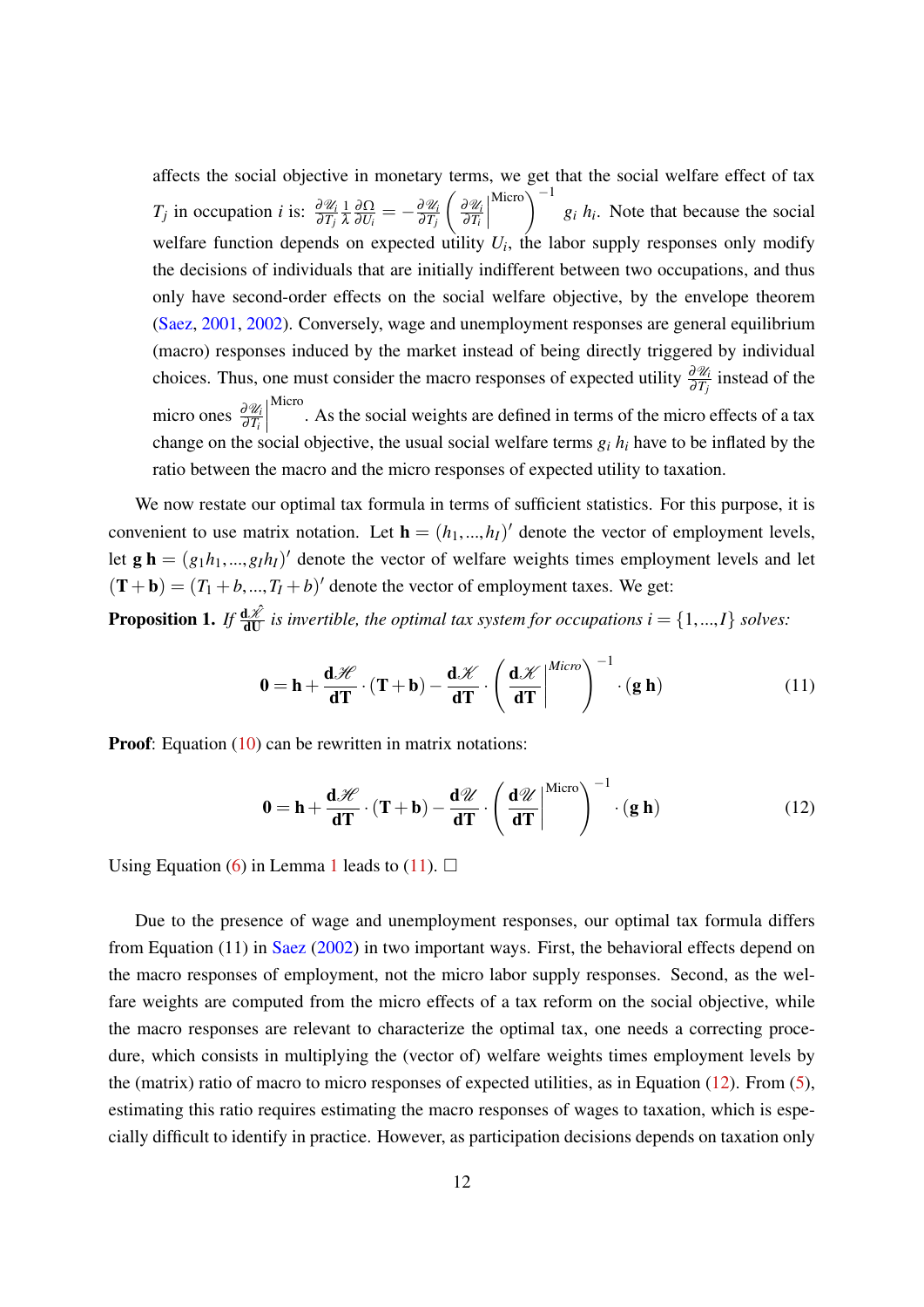through expected utilities, according to Lemma 1, the matrix ratio of macro over micro responses of expected utility to taxation coincides with the matrix ratio of macro over micro participation responses, which can be identified more easily, as will be illustrated in the empirical Section  $II$ .<sup>10</sup>

#### I.5 The no-cross effect case

We now specialize our model in order to compare our results to the pure extensive model in Saez (2002). For this purpose, we consider the "no-cross effect" case where:  $\partial \mathcal{W}_i / \partial T_i =$  $\partial\mathscr{C}_i/\partial T_j = \partial\mathscr{P}_i/\partial T_j = \partial\mathscr{K}_i/\partial U_j = 0$  for  $i \neq j$  and  $i \neq 0$ . This means that labor demand only responds to tax liabilities in the occupation, but not in other occupations. It also implies that labor supply responses are concentrated along the extensive margin. In other words, individuals can move from non-employment to work (or vice-versa) in a single occupation, but cannot move between occupations in response to a tax change. The no-cross effect assumption implies from (5) that  $\frac{\partial \mathscr{U}_i}{\partial T_j} = 0$ , thereby:  $\frac{\partial \mathscr{K}_i}{\partial T_j} = \frac{\partial \mathscr{K}_i}{\partial T_j} = 0$  for  $i \neq j$ , i.e. that the wage, the conditional employment probability, the employment level and the participation level in one occupation only depend on the welfare benefit *b* and on the tax liability in the same occupation, and not on tax liabilities in the other occupations. Therefore, the matrices of behavioral responses in (11) are all diagonal under the no cross-effect assumption.

Let the micro participation elasticity be defined as  $\pi_j^m$ def  $\stackrel{\text{def}}{=} -\frac{c_j - b}{k_j}$ *k j* ∂K*<sup>j</sup>* ∂*T<sup>j</sup>* Micro , the macro participation elasticity as  $\pi_j \stackrel{\text{def}}{=}$  $\stackrel{\text{def}}{\equiv} \equiv -\frac{c_j - b}{k_i}$ *k j* ∂K*<sup>j</sup>*  $\frac{\partial \mathcal{X}_j}{\partial T_j}$  and the macro employment elasticity as  $\eta_j \stackrel{\text{def}}{=}$  $\stackrel{\text{def}}{=} -\frac{c_j - b}{h_j}$ *hj* ∂H*<sup>j</sup>*  $\frac{\partial x_j}{\partial T_j}$ . From (7), the macro *employment* response  $\eta_j$  verifies  $\eta_j = \frac{c_j - b_j}{p_j}$ *pj* ∂P*<sup>j</sup>*  $\frac{\partial \mathcal{S}_j}{\partial T_j} + \pi_j$ . It includes conditional employment responses  $\frac{c_j - b}{p_j}$ ∂P*<sup>j</sup>*  $\frac{\partial \mathcal{S}_j}{\partial T_j}$  in addition to the macro *participation* responses  $\pi_j$ . Equation (11) then simplifies to:

#### Proposition 2. *The optimal tax in occupation j in the no-cross effects case is:*

$$
\frac{T_j + b}{c_j - b} = \frac{1 - \frac{\pi_j}{\pi_j^m} g_j}{\eta_j} \tag{13}
$$

The no-cross effect environment is the simplest one to understand how the introduction of unemployment and wage responses modifies the optimal tax formula. In the pure extensive case without unemployment, Diamond (1980), Saez (2002) and Choné and Laroque (2005, 2011) showed that the optimal tax formula takes the form of an inversed elasticity rule  $\frac{T_j + b}{c_j - b} = \frac{1 - g_j}{\eta_j}$  $\frac{-g_j}{\eta_j}$ . There are two key differences between the latter equation and Equation (13). First, the denominator in (13)

<sup>&</sup>lt;sup>10</sup>We derive the optimal condition for the benefit level in Appendix A.1. We also show there that when income effects are assumed away, welfare weights sum to 1, i.e.  $\sum_{i=0}^{I} g_i h_i = 1$ .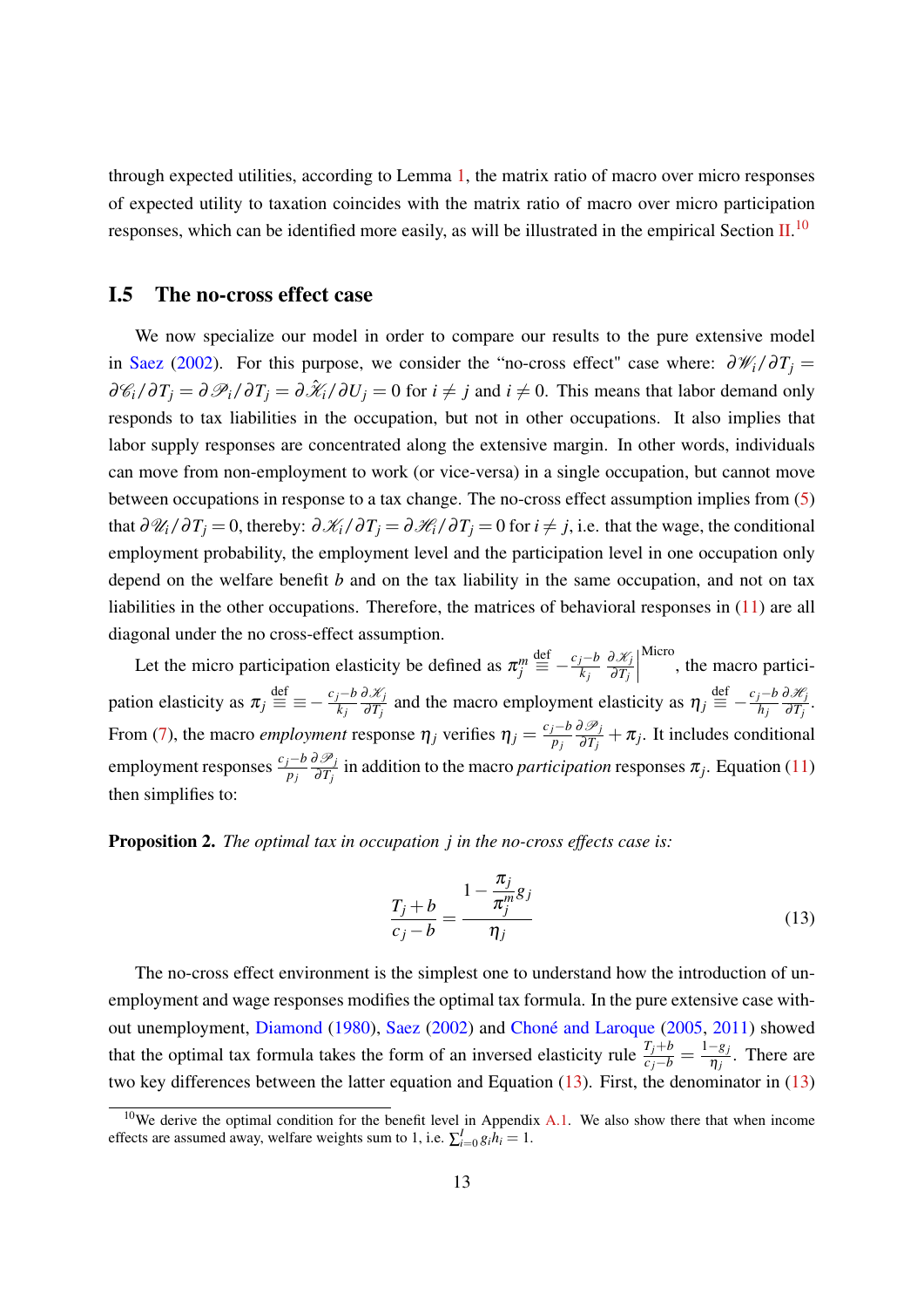corresponds to the macro employment elasticity. Second, Equation (13) inflates the social marginal welfare weight by the ratio of the macro to micro participation elasticity. As explained in Lemma 1, this is to account for the macro effects of taxation on the social objective, since the welfare weights are defined in terms of the micro expected utility responses. To understand why, consider a decrease in tax liability  $T_j$  in the no-cross effects case. This triggers a positive direct impact on social welfare  $g_j h_j$ , which is the only one at the micro level. Moreover, this decrease in tax liability typically induces a decrease in the gross wage when  $\frac{\partial \mathscr{W}_j}{\partial T_j} > 0$ , so the wage response attenuates the direct impact on social welfare. Finally, the decrease in tax liability also typically triggers a rise in job creation, whenever  $\frac{\partial \mathcal{P}_j}{\partial T_j}$  < 0, so the response of the conditional employment probability reinforces the direct impact on social welfare. The macro response of participation to taxation is therefore larger (smaller) than the micro one if the impact of the conditional employment response dominates (is dominated by) the impact of the wage response. Proposition 2 implies:

Corollary 1. *In the no-cross effect case, the optimal employment tax for the working poor is negative whenever*  $g_1 > \frac{\pi_1^m}{\pi_1}$ .

According to (13), a negative employment tax (EITC) becomes optimal whenever the social welfare weight is higher than the ratio of the micro over the macro participation elasticity, instead of one without unemployment and wage responses.

In principle, the macro participation elasticity can be either larger or lower than the micro participation elasticity. In the on-line appendix, we consider a search-and-matching model where for each occupation, unemployment arises because of matching frictions along (Mortensen and Pissarides, 1999), wages are set by proportional bargaining, the production function is linear and workers are risk neutral. This model is a structural version of our no-cross effect environment.<sup>11</sup> In such a model, a rise in tax liability is shared between the worker and the firm, so the aftertax wage decreases while the pre-tax wage increases. The latter reduction in turn induces firms to post less vacancies, which depresses labor demand and increases unemployment. The rise in pre-tax income tends to attenuate the effect of the tax increase on workers' consumption and leads to lower responses of expected utility at the macro level compared to the micro one. Conversely, the decrease in the employment probability tends to lead to lower responses of expected utility at the macro level compared to the micro one. We show that the micro and macro participation responses are equal under the Hosios (1990) condition where the workers bargaining power is equal to the elasticity of the matching function with respect to unemployment. Moreover, if the

<sup>&</sup>lt;sup>11</sup>Under proportional bargaining (e.g. Jacquet et al.  $(2014)$ ), the firm and the worker get a share of the surplus that does not depend on marginal tax rate, which is no longer the case under monopoly union (Hersoug, 1984), Nash bargaining (Pissarides, 1985, Lockwood and Manning, 1993, Hungerbühler et al., 2006) or competitive search models Lehmann et al. (2011) where a compensated increase in the marginal tax rate induces workers to concede wage moderation for higher employment.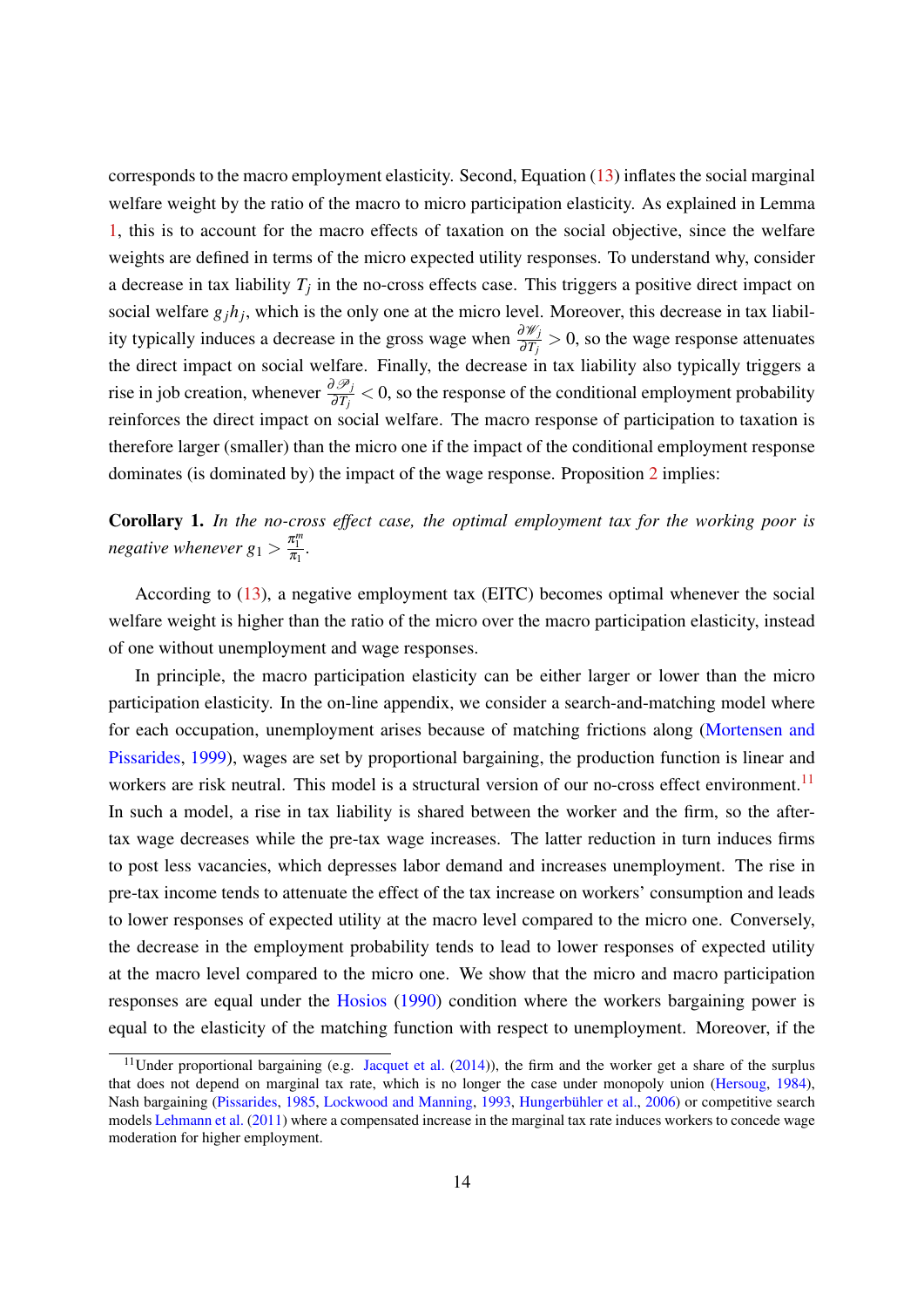worker's bargaining power is instead lower (larger) than the elasticity of the matching function the macro response is lower (larger) then micro one.

Estimating the ratio of the macro to micro participation elasticity is therefore sufficient to conclude whether unemployment and wages responses makes the EITC more or less optimal in the case where there are no cross effects.

#### I.6 The case with intensive and extensive responses

In this Section, we extend the optimal tax formula of Saez  $(2002,$  Equation  $(8)$ ) with both intensive and extensive margins for the presence of wage and unemployment responses to taxation. For this purpose, we assume that wages  $\mathcal{W}_i(\cdot)$  and employment probabilities  $\mathcal{P}_i(\cdot)$  in a given occupation depends only on the tax liability  $T_i$  in that occupation, on tax liabilities in the two adjacent occupations  $T_{i+1}$  and  $T_{i-1}$  and on welfare benefit *b*. Moreover, participation in given occupation  $\mathcal{K}_i(\cdot)$  depends only on expected utility  $U_i$  in that occupation, on expected utilities in the two adjacent occupations  $U_{i+1}$  and  $U_{i-1}$  and on utility out of the labor force  $U_0 = u(b)$ . Combining with Equations (2), (3) and (7), employment  $\mathcal{H}_i(\cdot)$  in a given occupation therefore depends only on the tax liability  $T_i$  in that occupation, on tax liabilities in the two adjacent occupations  $T_{i+1}$  and *T*<sub>*i*−1</sub> and on the welfare benefit *b*. We can therefore re-express employment in a given occupation as a function

$$
\mathcal{H}_i(\mathbf{t}) \equiv \widetilde{\mathcal{H}}_i(T_i, T_{i+1} - T_i, T_i - T_{i-1}, b) \tag{14a}
$$

of the tax liability  $T_i$  in that occupation, the two marginal tax rates  $T_{i+1} - T_i$  and  $T_i - T_{i-1}$  and the welfare benefit *b*. Let

$$
\zeta_i \stackrel{\text{def}}{=} -\frac{c_i - c_{i-1}}{h_i} \frac{\partial \mathcal{H}_i}{\partial (T_i - T_{i-1})} \tag{14b}
$$

define the macro behavioral elasticity that captures intensive responses and - following Saez (2002) - is called the mobility elasticity. This can be related to the standard *intensive* elasticity of earnings with respect to marginal tax rates. In the competitive model of Saez (2002), this intensive margin elasticity is only due to individuals deciding to work in occupation *i* − 1 instead of working in occupation *i* when the marginal tax rate  $T_i - T_{i-1}$  increases, which implies  $\frac{\partial \mathcal{H}_{i-1}}{\partial (T_i - T_{i-1})} + \frac{\partial \mathcal{H}_{i}}{\partial (T_i - T_{i-1})} =$ 0. Conversely, in models with wage and unemployment responses to taxation, a change in the marginal tax rate may trigger additional effects. For instance, a compensated increase in the marginal tax rate induces a wage moderation in many models of the labor market: it induces a substitution of employment for wage in monopoly union models (Hersoug, 1984) or in competitive search equilibrium models (Lehmann et al., 2011); it induces a substitution of profits for wage in wage bargaining models (Lockwood and Manning, 1993) or in search and matching models with Nash bargaining (Pissarides, 1985, 1998) or in efficiency wage models (Pisauro, 1991). Such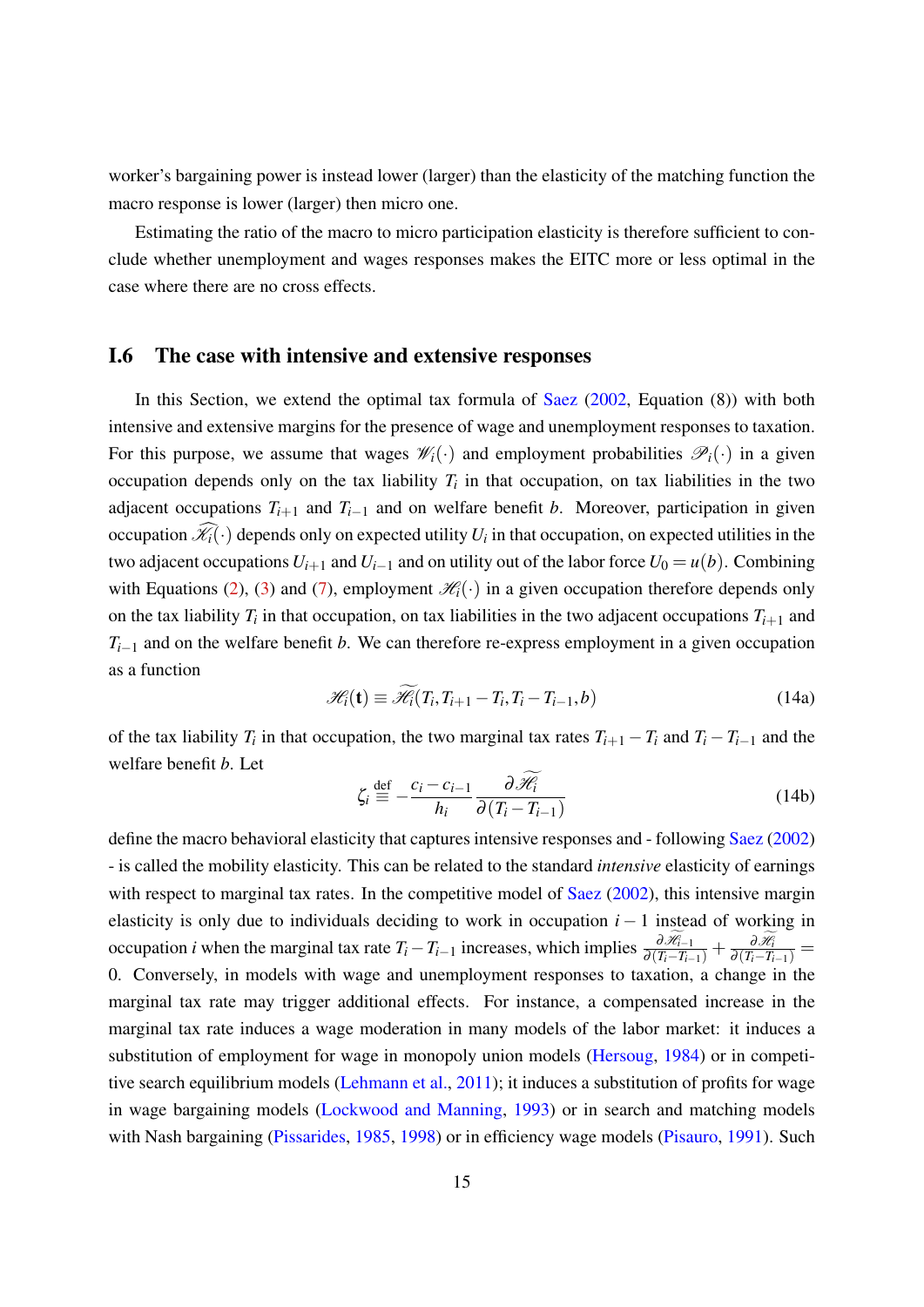wage moderating effects may in turn induce firms to hire more workers, thereby generating an "employment-enhancing effect of tax progressivity". We therefore introduce the following sufficient statistic to capture this effect:

$$
\mu_i \stackrel{\text{def}}{=} \frac{c_i - c_{i-1}}{h_i} \left( \frac{\partial \widetilde{\mathcal{H}}_{i-1}}{\partial (T_i - T_{i-1})} + \frac{\partial \widetilde{\mathcal{H}}_i}{\partial (T_i - T_{i-1})} \right) \tag{14c}
$$

which captures how much total employment in occupation *i* and *i* − 1 change in response to a change in the marginal tax rate. Finally, changes in tax liabilities which are not associated with a change in marginal tax rates generate employment effects that are captured by:

$$
\eta_i \stackrel{\text{def}}{=} -\frac{c_i - b}{h_i} \frac{\partial \mathcal{H}_i}{\partial T_i} \tag{14d}
$$

Note that  $\eta_i$  captures both extensive responses and income responses.

Proposition 3. *When employment responses verify* (14a)*, the optimal tax has to verify:*

$$
\frac{T_i - T_{i-1}}{c_i - c_{i-1}} = \frac{\mu_i}{\zeta_i} \frac{T_{i-1} + b}{c_i - c_{i-1}} + \frac{1}{\zeta_i} \sum_{j=i}^{I} \left( 1 - \hat{g}_j - \frac{T_j + b}{c_j - b} \eta_j \right) h_j \tag{15}
$$

*where the inflated welfare weights*  $\hat{g}_1$ , ..., $\hat{g}_I$  *are defined by the matrix identity:* 

$$
\left(\hat{g}_1 \ h_1, \dots \hat{g}_I \ h_I\right)^T = \frac{\mathbf{d} \mathcal{K}}{\mathbf{d} \mathbf{T}} \cdot \left(\frac{\mathbf{d} \mathcal{K}}{\mathbf{d} \mathbf{T}}\middle|^{Micro}\right)^{-1} \cdot (\mathbf{g} \ \mathbf{h})\tag{16}
$$

To understand the economics behind the optimal tax formula (15) let us consider a small increase<sup>12</sup> *dT* in tax liabilities in occupations  $j = i, i + 1, ..., I$ . We thus have:  $dT = dT_i = dT_{i+1}$ ... =  $dT_I$ . This tax change raises  $[h_i + h_{i+1} + ...h_I]dT$  additional taxes through the mechanical effect which are valued  $[(1-\hat{g}_i)h_i + (1-\hat{g}_{i+1})h_{i+1} + ... + (1-\hat{g}_I)h_I]dT$  by the government.<sup>13</sup> The change in tax liabilities in occupations  $j = i, i + 1, \dots, I$  also induces extensive and income responses that change the level of employment in occupations  $j = i, i + 1, ..., I$  by  $dh_j = (\eta_j h_j / (c_j - b)) dT$ . These responses in turn modify the government's revenue by  $(T_j + b)dh_j = \frac{T_j + b}{c_j - b}$  $\frac{r_j + b}{r_j - b} \eta_j h_j$ . Finally, the marginal tax rate between occupation *i*−1 and *i* increases. This induces behavioral responses that can be decomposed in two terms. First, as in Saez (2002), a flow  $(\zeta_i/(c_i-c_{i-1}))h_i$  of workers switch from occupation *i* to occupation *i* − 1, which reduces government revenue by  $\frac{T_i - T_{i-1}}{c_i - c_{i-1}} \zeta_i h_i$ . Moreover, some additional jobs in occupation  $i - 1$  may be created through the employment en-

<sup>&</sup>lt;sup>12</sup>The case  $dT < 0$  where tax liabilities are decreased is obviously symmetric.

<sup>&</sup>lt;sup>13</sup>See Appendix A.2 for a formal proof of why inflated welfare weights  $\hat{g}_i$  show up instead of usual welfare weights *gi* .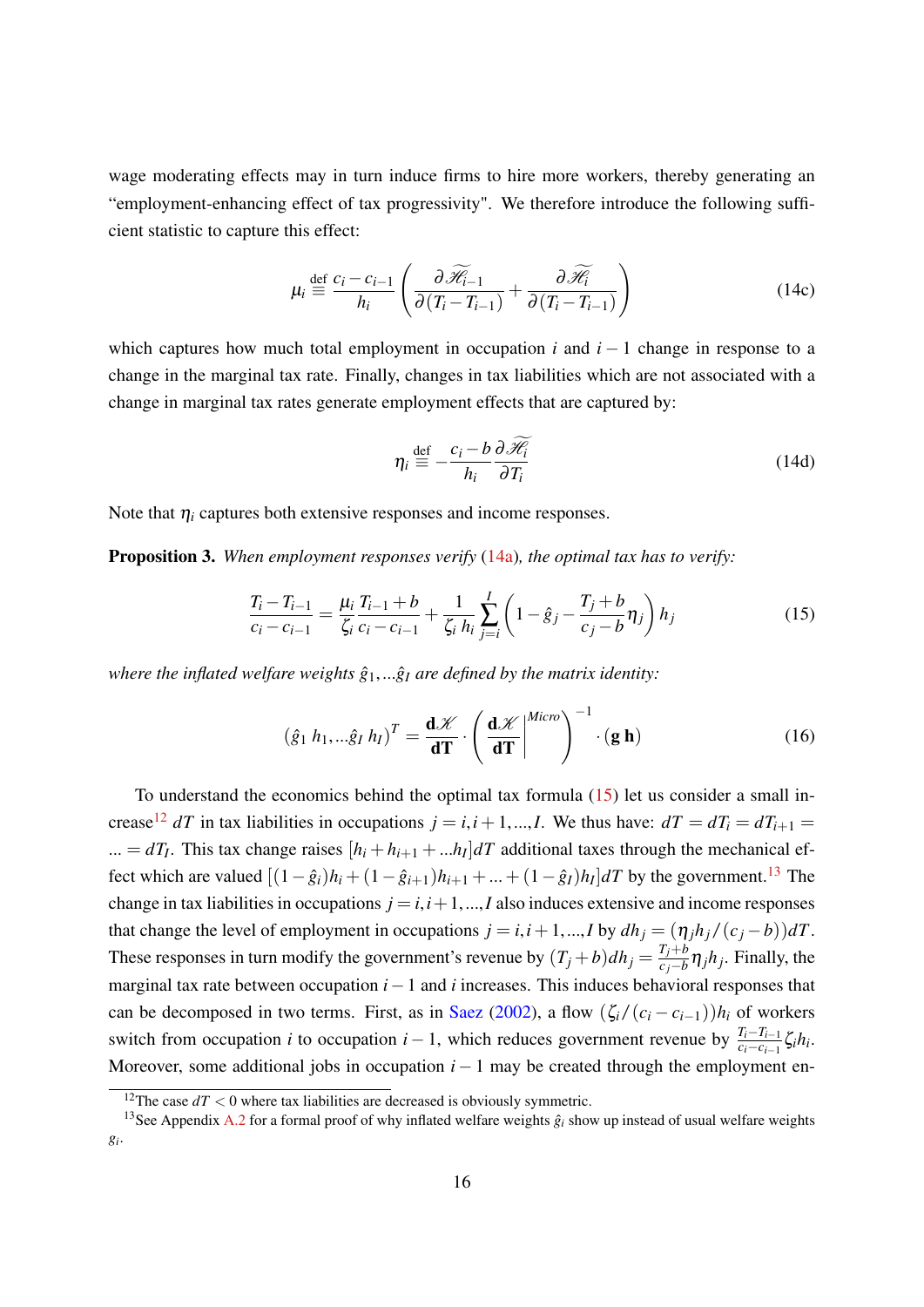hancing effect, which implies a change in tax revenue equal to  $\frac{T_{i-1}+b}{c_i-c_{i-1}}\mu_i h_i$ .

There are three differences between our optimal tax formula (15) and the optimal tax formula of Saez (2002, Equation (8)) with both intensive and extensive responses. First, instead of the micro intensive and extensive elasticities, it is the macro mobility elasticity ζ*<sup>i</sup>* and the macro tax liability elasticity  $\eta_i$  that show up in (15). This is because behavioral responses are not only generated by micro responses. Moreover, we do not rule out income effects. Second, the welfare weights need to be adjusted to take into account that the macro effects of a tax reform on welfare differ from the micro ones. This is the reason why it is the inflated welfare weights  $\hat{g}_i$  that show up and not the usual welfare weights *g<sup>i</sup>* . Last, a change in the marginal tax rate may not only generate a flow of employment between two consecutive occupations, but may also increase the overall employment level, for instance through a wage moderating - employment enhancing effect. In that case, one gets that  $\mu_i > 0$ . Moreover, if the optimal employment tax  $T_i + b$  is positive, this employment-enhancing effect of tax progressivity is an additional force that tends to increase optimal marginal tax rates as in optimal tax models with search unemployment of Hungerbühler et al. (2006), Lehmann et al. (2011) and Hummel (2018).

### II Estimating Sufficient Statistics

Our optimal tax formula (15) shows that the macro employment response to taxes, and the micro and macro participation responses are among the set of sufficient statistics. While a large number of studies have estimated micro responses, few have estimated macro responses and many do not distinguish between participation and employment responses. Our objective in this section is to estimate micro and macro extensive-margin responses for both employment and participation using a consistent methodology for the U.S. population.

We take a local labor market approach and define a geographic labor market by location (state), education and time (year-month). To identify macro responses, it is necessary to have exogenous variation in tax liabilities at the level of the local labor market. For micro estimates, we need exogenous variation between individuals within a given labor market.

### II.1 Data

#### Current Population Survey (CPS)

We follow the large empirical literature on the effects of the Earned Income Tax Credit (EITC) and welfare reform in the U.S. and focus on low-income, single individuals throughout the last three decades. As a consequence of the gradual expansion of the EITC and the 1990's welfare reform, this group experienced substantial changes in participation and marginal tax rates differ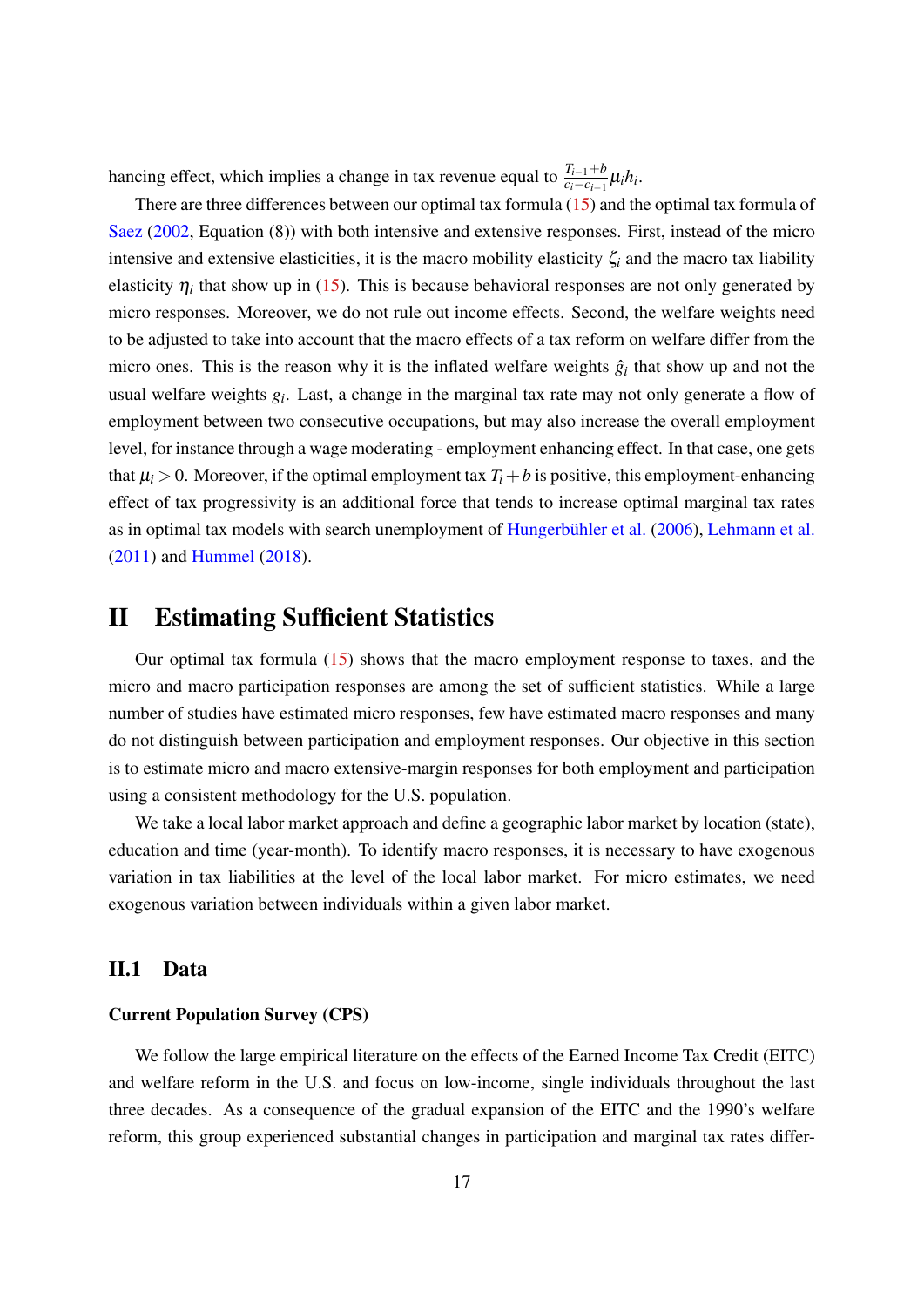entially by number of children, within and across states.

Our analysis is based on data from the monthly outgoing rotation group (ORG) and the March annual data of the Current Population Survey (CPS). The March annual data spans the time period 1984-2011, while the ORG data (from IPUMS) spans 1994-2010. As our analysis sample, we select all single individuals age 18 to 55 who are not in the military or enrolled full time in school or college. Since there is insufficient tax variation for higher income individuals over our sample period, and since lower income individuals are more likely to be on the margin of the labor force, we further restrict the sample to individuals with education less than a bachelors degree. Our theory distinguishes between individuals who choose to participate in the labor force (and are employed or unemployed) and those individuals who are actually employed. We measure these labor market states using the standard International Labor Office (ILO) criteria. A person is classified as being in the labor force if she is either employed or unemployed (i.e., actively looking for a job during the reference week and was available for work) and employed if she has been working during the reference week (or been temporarily absent from a job).<sup>14</sup>

Panel A of Table 1 shows descriptive statistics for the demographic characteristics of single individuals in the March CPS for the full sample (Column 1) and broken down by educational attainment groups (Columns 2-4), pooling all years from 1984 to  $2011$ .<sup>15</sup> The age range is pretty similar across the three education groups - less than high school, high school, and some college but there are large differences in the distribution of number of children, with lower educated single individuals being more likely to be parents. This is likely due to our sample restriction to singles since higher educated parents are more likely to be married. Additionally, low educated individuals are more likely to be black or Hispanic than high educated ones. Panel B displays labor market variables by educational attainment. Lower educated individuals are much less likely to be in the labor force than higher educated ones and also experience higher unemployment rates.

#### Tax and Transfer Calculator

In order to estimate the employment and participation effects of taxes and transfers it is necessary to compute the budget sets that individuals face. For this purpose, we developed a calculator that computes taxes and transfers at (nominal) income levels for single individuals, depending on the number of children, state and year. We assume that an individual is filing as the head of the household and is claiming his/her children as dependents. To compute taxes (covering federal and state income taxes, including tax credits, as well as FICA liability), we rely on the NBER TAXSIM software. We assign taxes based on state of residence, as reported in the CPS, as well as number of

<sup>&</sup>lt;sup>14</sup>For complete details on sample construction and variable definitions, please see the on-line appendix.

<sup>&</sup>lt;sup>15</sup>We do not include the CPS ORG in this table since it spans different years, but when we compare sample means for the March CPS and ORG for the same period they are extremely close.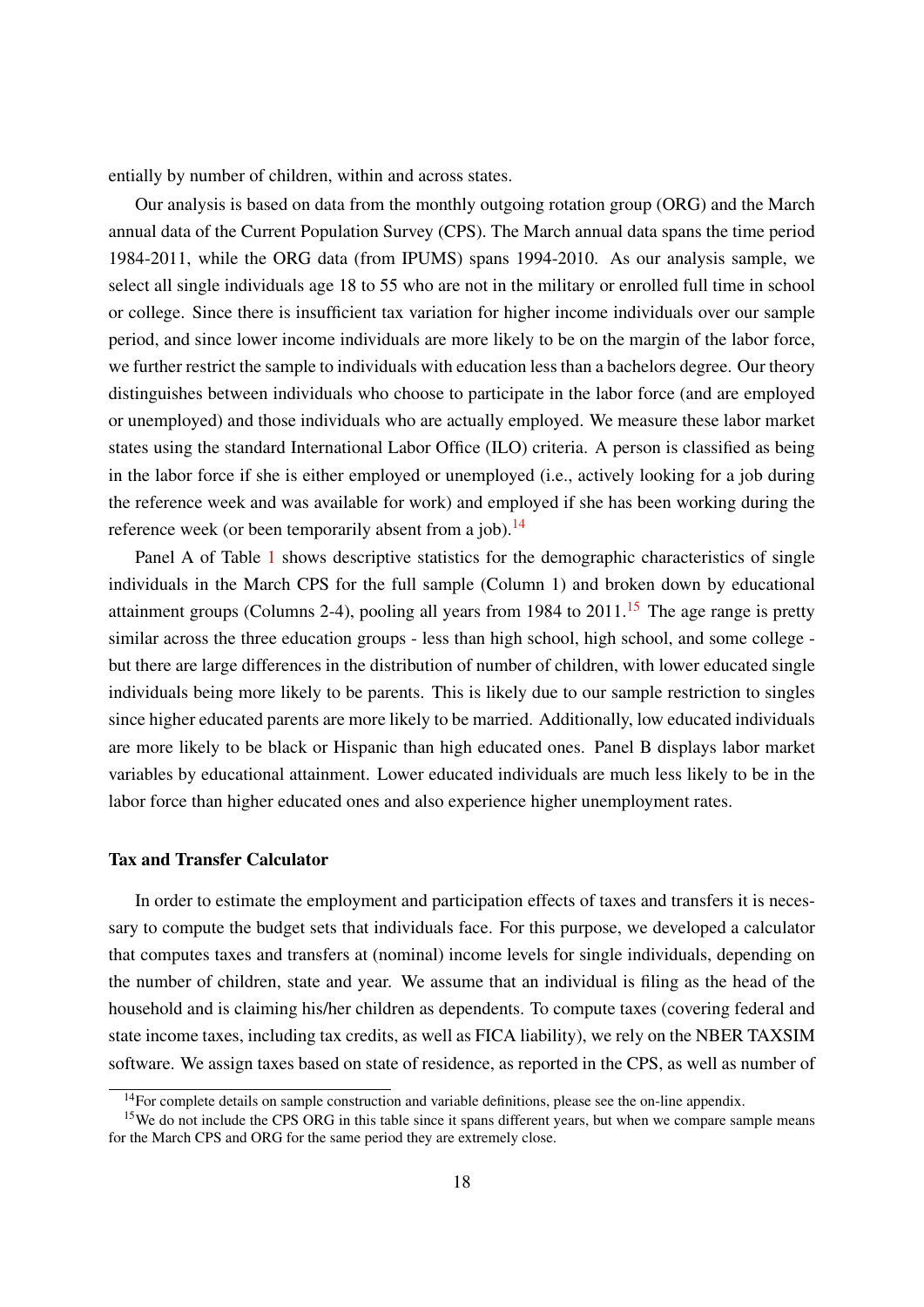children, year, and income.<sup>16</sup> To compute transfers, in particular Aid to Families with Dependent Children (AFDC), Temporary Assistance for Needy Families (TANF) and Supplemental Nutrition Assistance Program (SNAP), we construct a benefit calculator based on rules published in the Welfare Rules Database, managed by the Urban Institute. This allows us to compute the benefits an individual is eligible for, as a function of number of children, state of residence, year and income. The shift from AFDC to TANF introduced a number of additional work and eligibility requirements for welfare recipients. For example, federal rules require a minimum number of TANF recipients to be employed and the lifetime duration of receiving TANF benefits is limited to a total of 5 years.<sup>17</sup> Rather than incorporate all of these policies explicitly into our empirical framework, we multiply benefits by gender specific recipiency rates constructed from the Survey of Income and Program Participation (SIPP). The new eligibility requirements are reflected in lower observed recipiency rates in our sample post-welfare reform.

We use our tax and transfer calculator to compute the incentive to work. Since we focus solely on the extensive margin in our analysis, we capture work incentives using just two measures, the transfer an individual receives when she has zero income and the tax and transfer level at the earnings level an individual obtains when working. A key difficulty is that earnings, and hence tax liabilities, are unobserved for non-employed individuals. Moreover, earnings for employed workers may be endogenous to the tax system. We proceed using two approaches. First, we impute an individual's tax liability following the approach taken in Eissa and Hoynes (2004) and Gelber and Mitchell (2012). We run separate regressions for each education group and year of log annual earnings for individuals on state fixed effects and control variables.<sup>18</sup> The control variables include a quadratic function of age, dummy variables for black and hispanic, and a categorical variable describing geographic location (i.e., urban versus rural). For each individual in our sample (both the non-employed and employed), we construct predicted earnings using the regression coefficients estimated from our model. This is for the purpose of obtaining a consistent specification.<sup>19</sup> We

 $16$  For an individual who resides and works in different states, the following rules apply. Generally an individual is required to pay income tax to his or her state of residence first. Then they must file as a non-resident in the state where they work, but get to take the amount of tax paid to the state of residence as a tax credit, and only pay the difference. If the amount of tax paid to the state of residence is greater than the tax bill for the work state, the individual doesn't pay anything to the work state, but still has to file. We don't take this into account in computing tax liabilities.

 $17$ In general, a state must have 50 percent of its single parent households and 90 percent of its dual parent households engaged in work-related activities (these include not only work but searching for work or training courses) for a minimum number of hours per week (30 hours per week or 20 hours if there is a young child). The 50 percent and 90 percent are calculated from a pool of "work-eligible individuals" which does not include single parents of children under the age of 1. States can obtain credits against the 50 and 90 percent rates for overall caseload reduction.

<sup>&</sup>lt;sup>18</sup>For this exercise, we use earnings from the March CPS. To deal with misreporting we also drop observations where the implied hourly wage is less than one dollar or greater than one hundred dollars.

<sup>&</sup>lt;sup>19</sup>As an alternative, we tried performing a Heckman selection correction to control for self-selection using the number of children and the presence of young children in the selection equation. However, we found that the pattern of results were not very well behaved. In particular, predicted earnings for high school dropouts seemed too high and earnings for higher education levels seemed unrealistically low relative to the raw differences earnings across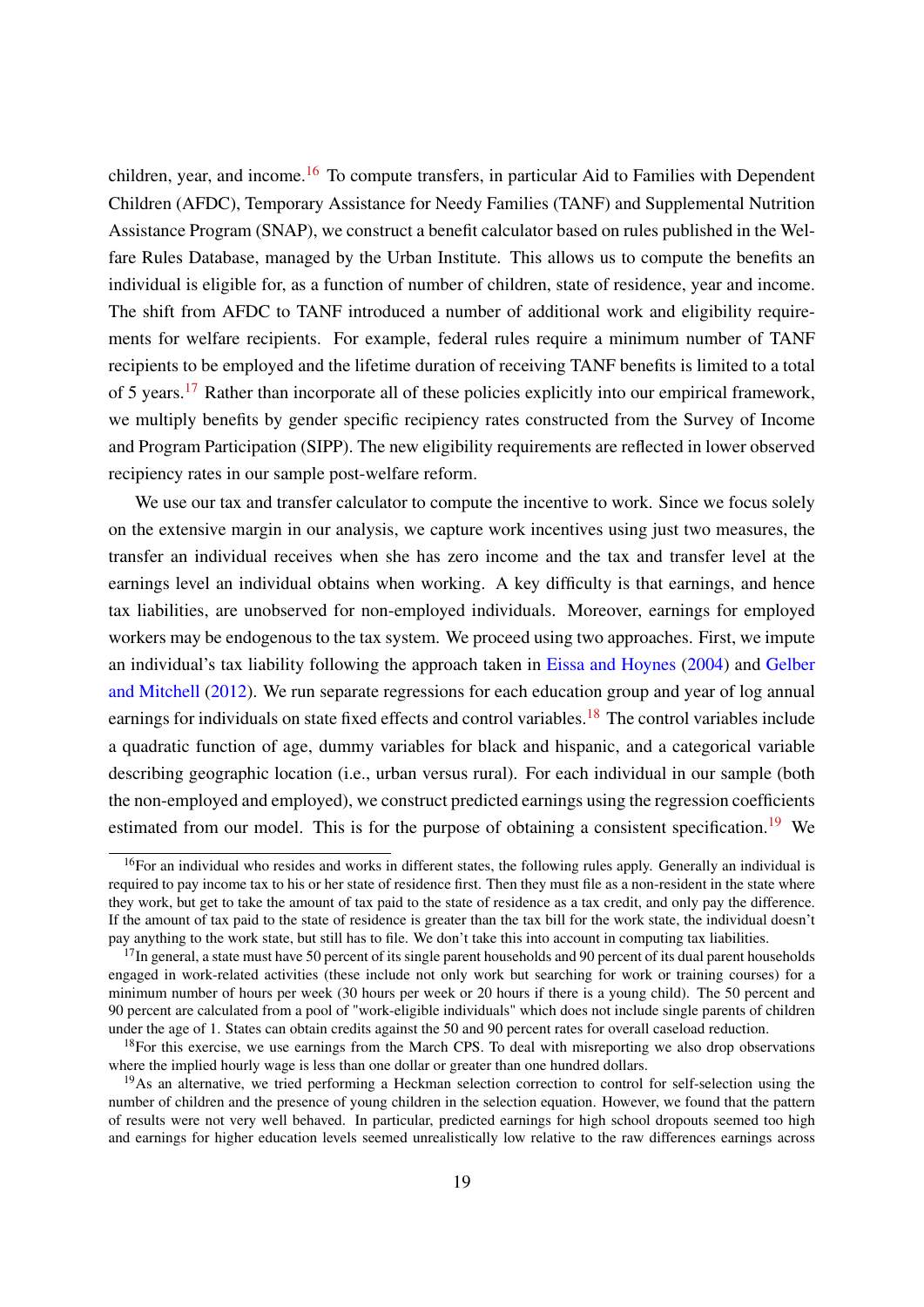then use predicted earnings to impute an individual's tax liability using TAXSIM and the benefit calculator described above. In the on-line appendix, we present OLS regressions of participation and employment using this imputed tax liability.

One problem with this approach is that the demographic distribution itself, and therefore the imputed tax liabilities, might be endogenous to tax policy. For instance, more generous transfers to singles with kids, but not to individuals without children, may boost fertility and impact earnings. To address this concern, we also rely on a simulated instrument approach based on Currie and Gruber (1996).<sup>20</sup> This approach isolates policy variation in tax liabilities since it uses a fixed income and demographic distribution during the sample period.

Panel C of Table 1 shows the mean imputed real earnings for each education group averaged over the years and the corresponding tax and transfer levels depending on the number of children in the household. All numbers are reported in real 2010 U.S. dollars (USD). For high school dropouts, taxes (transfers) are strongly decreasing (increasing) in the number of children. This partly reflects the EITC which reduces tax liabilities according to the number of children in the household. The welfare benefit for households with no children is driven entirely by SNAP since these households are ineligible for AFDC/TANF. For bachelor degree holders (not shown), the range is very small and close to 0 since most are ineligible for these mean-tested benefits. Importantly, the reported welfare benefits do not incorporate recipiency rates which are much less than 100 percent during our sample period. The last four rows report recipiency rates, as estimated in the SIPP. Each individual in the CPS is assigned a recipiency rate that we calculate from the SIPP based on gender, education, income and year for individuals in the eligible income range. The table reports the average of the assigned recipiency rates separately for AFDC/TANF and food stamps, and also pre- and post-1996. We see that for high school dropouts, recipiency rates are roughly 50 percent for AFDC/TANF but fall to 20 percent post-1996. For food stamps, recipiency rates are much more comparable pre- and post-1996 and equal to roughly 40 percent. $21$  These recipiency rates decrease with education which reflects diminishing eligibility as earnings increase.

#### II.2 Empirical Method

Let *i* denote households, *e* denote education level, *n* denote the number of children in the household, *s* denote state of residence and *t* denote time. Our econometric specification to estimate the micro participation response is given by:

education groups. This is likely due to the lack of a convincing instrument for working.

 $20$ Gruber and Saez (2002) use this approach to estimate taxable income elasticities; however, we are not aware of any papers that use this approach to estimate extensive margin labor supply responses.

 $21$  For AFDC/TANF, we calculate recipiency rates based on sample of single parents since singles with no children are not eligible for these programs.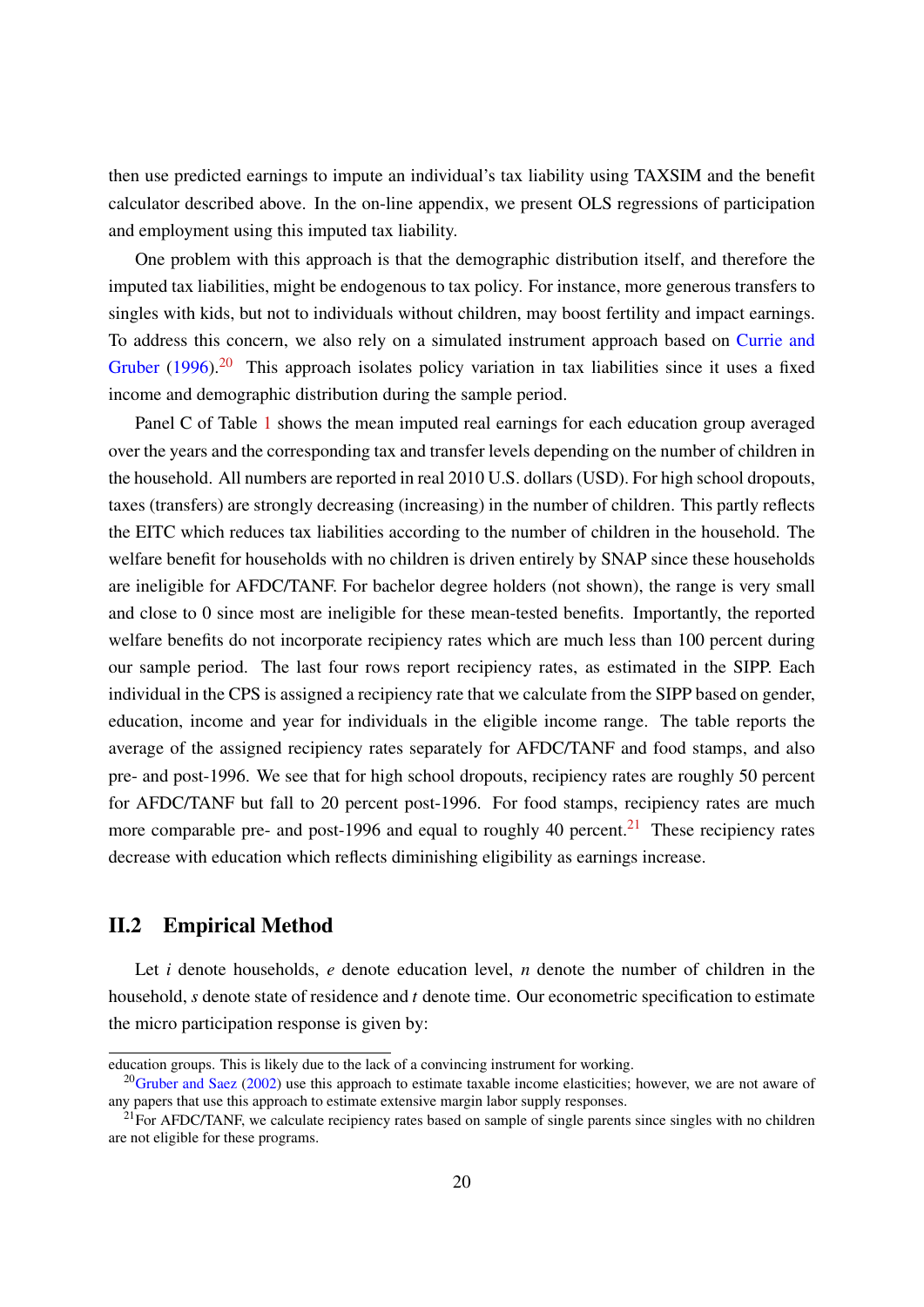$$
k_{i,e,n,s,t} = T_{e,n,s,t}\beta + \delta_{e,s,t} + \delta_{e,n} + X_{i,e,n,s,t}\lambda + \varepsilon_{i,e,n,s,t}
$$
(17)

The employment tax liability is defined as  $T_{e,n,s,t}$  and it is the tax liability at an income level plus the transfers at 0 income. Implicit in this definition is the assumption that there are no income effects.<sup>22</sup> The term  $\delta_{e,s,t}$  denotes labor market fixed effects interacted with education groups (one FE for each state-by-year-by-month-by-education cell),  $\delta_{n,e}$  are number of children-by-education group fixed effects, *Xi*,*e*,*n*,*s*,*<sup>t</sup>* are controls (demographic variables such as age, age-squared, race, and ethnicity all interacted with education groups).<sup>23</sup> The coefficient  $\beta$  captures the micro participation effect.

Next, to estimate macro participation responses, we aggregate the data to state-year-education averages to get:

$$
k_{e,s,t} = T_{e,s,t}\gamma + \delta_{e,s} + \delta_{e,t} + X_{e,s,t}\lambda + \varepsilon_{e,s,t}
$$
\n(18)

Here,  $T_{e,s,t}$  is the macro employment tax,  $\delta_{e,s}$  and  $\delta_{e,t}$  are education-by-state and education-by year fixed effects, respectively and *Xe*,*s*,*<sup>t</sup>* is a vector of controls, including region-specific linear time trends, demographic characteristics (cell averages of the micro controls) interacted with education. The macro effect,  $\gamma$  is defined as the change in individual participation probabilities if the tax liabilities for all individuals in a labor market increase by one dollar. Finally, to estimate macro employment responses, we simply replace participation *k* with employment *h*.

In our model, the behavioral responses are measured in terms of the number of individuals employed in and participating in the labor market. However, for an empirical specification that uses variation across individuals and labor markets, it makes little sense to use levels and assume constant effects (across labor markets). Instead, we will estimate the effect of taxes on employment and participation *rates*. Estimating the marginal effects of taxes on employment and participation rates furthermore has the important advantage that the estimates are easier to interpret and compare to the prior literature.

#### **Identification**

To identify the parameter  $\beta$ , we require that the micro tax liability  $T_{e,n,s,t}$  is exogenous, conditional on labor market and education-by-number of children fixed effects and observables. Similarly, our identifying assumption for  $\gamma$  is that the macro tax liability  $T_{e,s,t}$  is exogenous, conditional on education-by-state and education-by-year fixed effects and observables. Thus, two independent

<sup>&</sup>lt;sup>22</sup>We tested whether the condition  $\frac{\partial K_i}{\partial T_i} = \frac{\partial K_i}{\partial b}$  holds and found that the difference was very small and statistically insignificant. We therefore only report results under the no income effect assumption.

 $23$ Moffit (1998) argues that the literature features very heterogeneous marriage and fertility responses to taxes and transfers across studies, with a large number of studies finding no effect. As a result, he concludes that much more research remains to be done.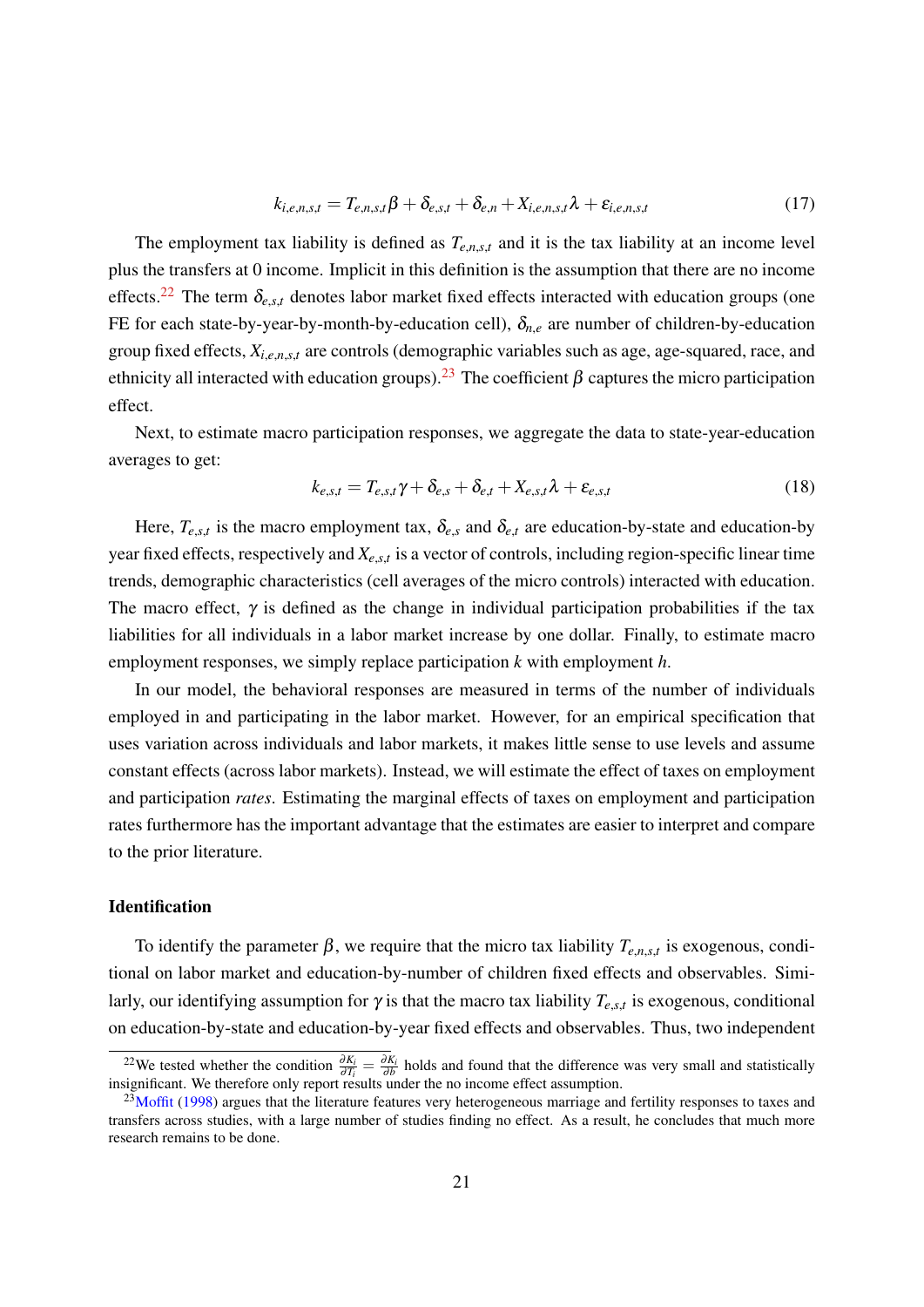sources of exogenous variation in tax liabilities are needed. For the micro response  $\beta$ , we require variation in tax liabilities across individuals *within* the same labor market. For the macro response γ, we require variation in average tax liabilities *between* labor markets.

As described above, our strategy is to generate such variation using a simulated instrument approach. The policy variation in the micro tax liability is illustrated in Figure 1a). This figure plots the average value of the micro simulated tax liability, by year and number of children, relative to the value in 1984, for high school dropouts. One can see that there is substantial variation in taxes over time and this variation is very different across the number of children. Much of this is driven in large part by the EITC. In particular, the TRA86 reform can be clearly seen in 1986- 1987, but is quite small relative to the expansions in the 1990s, which also introduced differential EITC levels for parents with one or two children. Finally in 2009, the EITC was expanded for parents with 3 children, as can be seen in the figure, and income taxes were cut for all family types. The identification strategy is similar to the one used by Eissa and Liebman (1996), Meyer and Rosenbaum (2001) and Gelber and Mitchell (2012).

The policy variation for the macro tax liability comes mainly from changes in state income taxes; in particular, the state-level EITCs and welfare benefits, which vary across states and over time. The large expansions of the federal EITC, that much of the literature has relied on, are not useful, since the change affected all states simultaneously and thus would be collinear with time trends. We illustrate this variation by plotting the macro simulated tax liability for high school dropouts for the largest 12 states in Figure 1b).

A potential concern with our identification strategy is that individuals might move to avoid taxes and/or receive higher benefits. However, several papers (e.g. Meyer, 2000, Kennan and Walker, 2010) suggest that this response is at best modest, particularly for the sample of low income individuals that are the focus of this study. Thus, while migration responses might be important in other contexts, we do not believe that our estimates will be confounded by them.

#### II.3 Empirical Results

For all of our empirical results, we report Instrumental Variables (IV) estimates from a Two-Stage Least Squares (2SLS) regression. Reported standard errors in all regressions are clustered on the state level. The notes of the tables contain exact details about the regression specification. All of the OLS results can be found in the on-line appendix. Note that in interpreting these results that the tax liabilities are in units of \$1000.

The top panel of Table 2 shows the IV estimates for the micro participation (Column 1) and employment (Column 2) responses to taxes and transfers based on equation (17) above. The results indicate a clear negative and statistically significant participation effect of taxes, consistent with the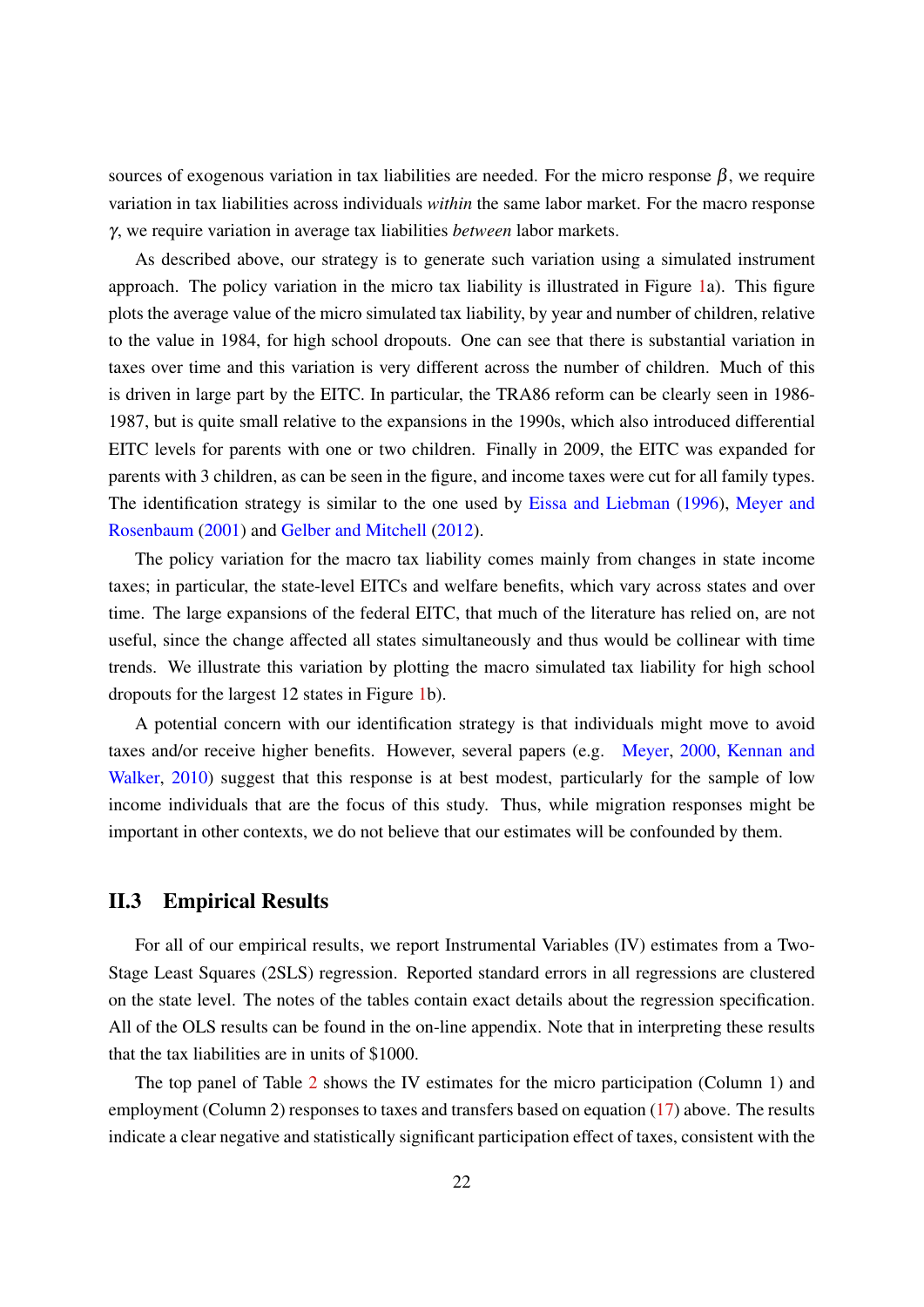prior literature. We find that a \$1000 increase in taxes leads to a 3.1 percentage point reduction in the participation probability which translates to an elasticity of  $-0.57<sup>24</sup>$  We also see fairly similar micro responses for employment.<sup>25</sup>

Our elasticity estimates are well within the range of elasticities that is reported in the literature.<sup>26</sup> This is not that surprising since we use similar variation in taxes as the previous literature; in particular, variation driven by the EITC. One notable difference is that past studies typically control for state and year fixed effects, but not their interaction. This yields estimates that confound micro and macro responses (See Rothstein (2010) for a discussion of this). Nevertheless, most of the tax variation in these papers would also have come from across group variation within labor markets.

The macro participation and employment IV estimates are displayed in the second panel of Table 2. These correspond to empirical estimates from a macro-level (education-state-year cells) 2SLS regression of participation and employment rates on market-level tax liabilities, controlling for education-by-state and education-by-year fixed effects and percent black, percent Hispanic, average age, average age-squared, average number of children and their interactions with education and region-specific time trends. Since the number of observations is much smaller and since there is less variation in tax liabilities across labor markets, the coefficients are estimated less precisely. Nevertheless, there is some suggestive evidence that the macro participation and employment responses are smaller than the micro ones. We show in the online appendix (Proposition A.2) that such a finding is consistent with a matching model where the bargaining power is lower than the one prescribed by the Hosios condition.

Our results on micro and macro responses to taxation are generally consistent with the meta analysis conducted in Chetty et al. (2012) who report slightly larger estimates of the extensive steady-state elasticities based on micro evidence than macro evidence. It is worth noting that the macro-based studies cited in Chetty et al. (2012) are based on cross-country evidence that typically comes from a limited number of OECD countries. Nevertheless, it is reassuring to note that our results are similar, based on a panel data approach across all states, over time, in the U.S.

A concern with our macro estimates, which are identified by state-year variation in tax liabilities, is that they may be confounded by policy endogeneity. In particular, states may endogenously

 $^{24}$ Following the theory, we take the marginal effect and multiply it by the ratio of the income gain from employment over the participation rate. These numbers are all reported in Table 2.

<sup>&</sup>lt;sup>25</sup>The Online Appendix reports the OLS regression results. We see that the OLS participation responses are attenuated relative to our IV estimates. For the full sample, the micro participation elasticity is 0.09 and the macro participation elasticity is −0.8. The micro and macro employment responses are of a similar magnitude. This highlights the importance of instrumenting for the micro and macro tax liabilities. In general the OLS results are not very informative, for example there is a strong reverse causality issue where high participation rates will be associated with lower earnings (due to selection) and higher employment taxes. Isolating variation coming from tax policy changes is crucial in order to obtain meaningful results.

<sup>&</sup>lt;sup>26</sup>Eissa et al. (2008) report a range of ( $-0.35, -1.7$ ) with a central elasticity of  $-0.7$ .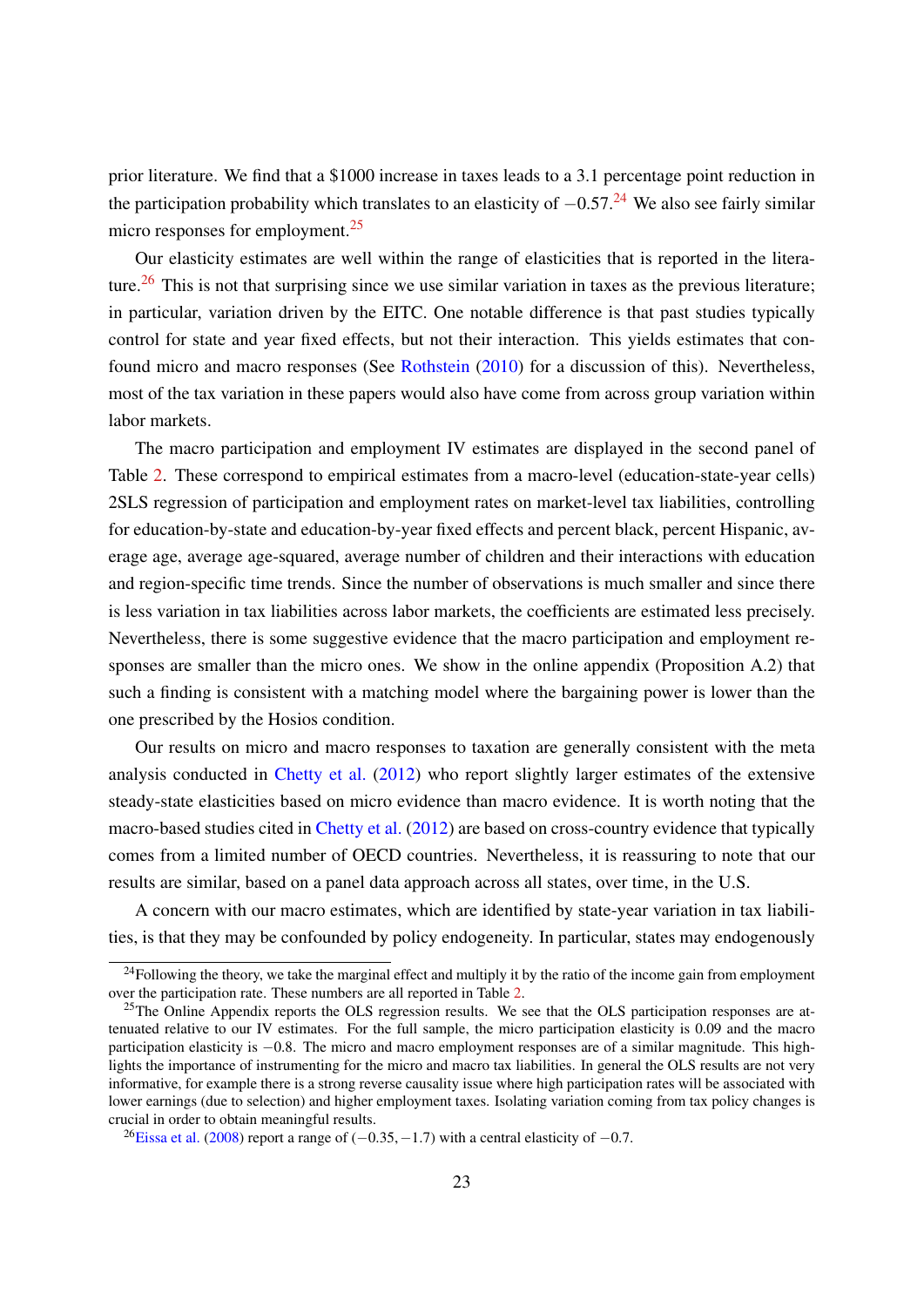set taxes and welfare benefits based on prevailing local economic conditions. Our baseline estimates control for region-specific time trends which should partially address this issue. To further explore the robustness of our estimates, we consider several alternative specifications and report the results in Table 3. Table 3 provides a series of robustness tests. The first column reports our baseline estimates for comparison. In columns 2-4 we drop the region-specific time trends from the regressions and include alternative controls for pre-trends. Since the micro participation regressions control for year-by-state fixed effects, these are not affected (Panel A), but Panel B and C show that the macro responses are very robust to controlling for division-by-year fixed effects, region-by-year fixed effects and no controls for pre-trends. In column 5 we present our results dropping state taxes (state EITC and state income taxes) from our imputed tax liability and instrument, as those may be endogenous, as Hoynes and Patel (2015) have argued. While this slightly reduces the precision of our macro estimates, the results are qualitatively similar. Finally, column 6 controls for the state unemployment rate interacted with education as a proxy for the state specific economic environment and shows a very similar pattern. Overall, the robustness of our estimates suggest that policy endogeneity is not of first-order importance in our setting.<sup>27</sup>

Finally, Table 4 considers behavioral responses over the business cycle. In particular, this allows us to test whether spillovers are larger in recessions, as some recent research has found. We rely on several proxies for the business cycle: the 6-month change in the unemployment rate, the state unemployment rate and an indicator for whether the unemployment rate exceeds 9 percent. Across all specifications, we see that micro and macro participation and employment responses tend to be lower when the unemployment rate is relatively high. This is consistent with results in Schmieder et al. (2012) and Kroft and Notowidigdo (2016). There is also some suggestive evidence that the micro-macro participation gap increases in weak labor markets; for instance, for the 6-month change in unemployment specification, the gap is roughly 0.01 in weak labor markets but only 0.002 in strong labor markets. We emphasize however, that lack of precision limits any strong conclusion about how the gap varies over the cycle.

Overall, these results suggest that while micro labor supply responses are sizeable and in line with what the literature has found before, they may not always be good approximations for the macro employment responses. In particular our evidence broadly suggests that macro responses tend to be lower than micro responses. Although this is some of the first evidence on the gap between micro and macro elasticities, it is however worth noting that our macro estimates are less precisely estimated than our micro ones. Such discrepancy can easily been explained by the limited

 $^{27}$ In column 7 we show our results when we calculate tax liabilities assuming that all individuals who would be eligible to receive AFDC, TANF or food stamps based on their income actually take-up benefits. Since this leads to larger calculated tax liabilities (and values for the instruments), the estimated marginal effects and elasticities are reduced, but the result that macro participation responses are larger than micro participation responses is actually more pronounced.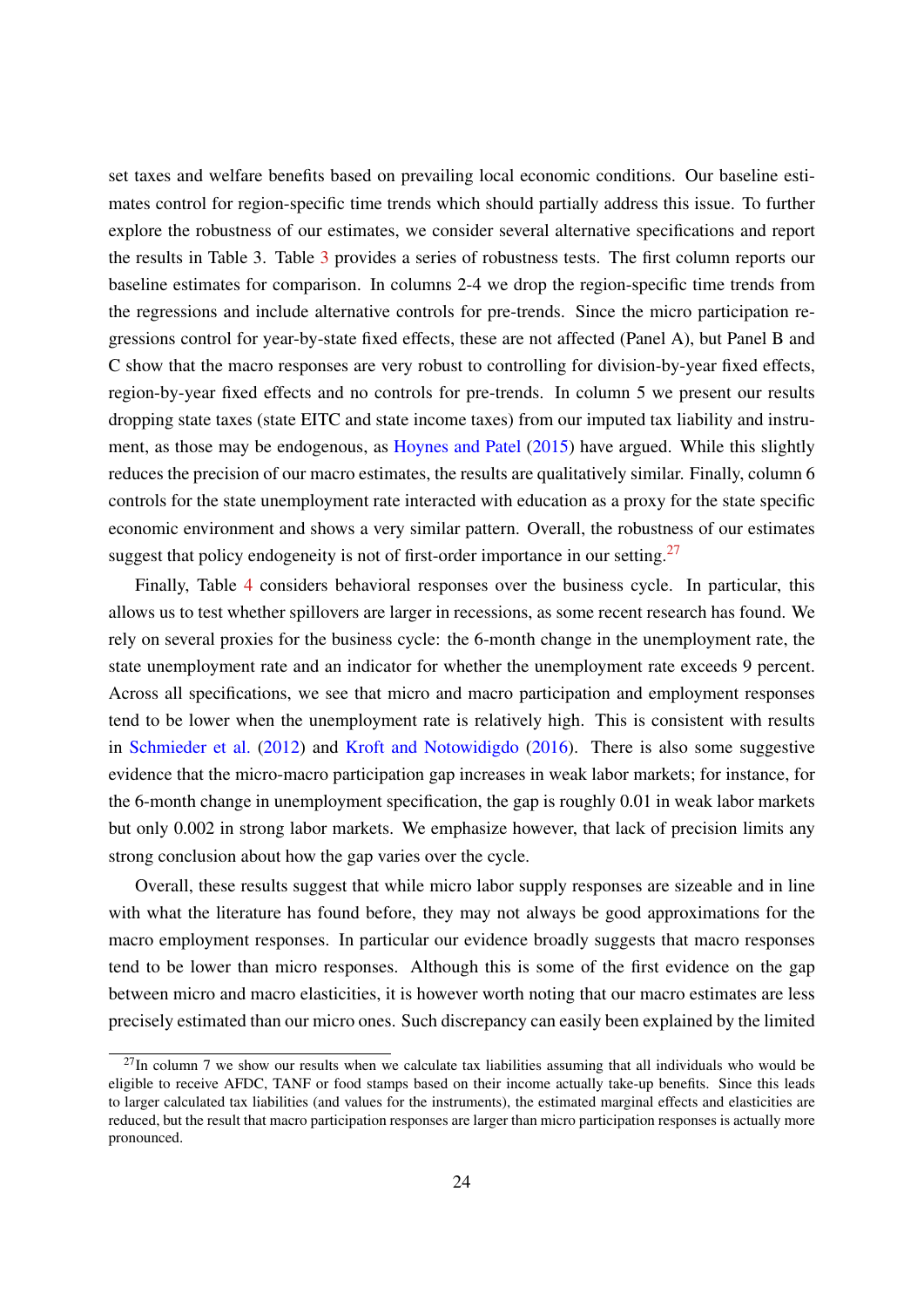policy variations at the state level over time, compared to policy variations across individuals with different number of kids over time. Future research should use other source of policy variations as robustness checks for our macro estimates.

### III Simulating the Optimal Tax Schedule

In this Section we show how unemployment and wage responses affect the shape of the optimal tax and transfer schedule. For this purpose we simulate the optimal tax schedule using the sufficient statistics formula for the optimal tax and transfer schedule in the mixed model (see Proposition 3).<sup>28</sup> We calibrate the formula partially relying on the empirical estimates from the previous section and partially relying on parameter estimates from the previous literature. Since there is considerable uncertainty about most of these parameters, these simulations are very stylized and should be viewed as an illustration of the comparative statics of our optimal tax formula, rather than a precise attempt to derive the optimal tax schedule for any particular population.<sup>29</sup>

To simulate the optimal tax schedule, we solve the system of first-order conditions derived in the theoretical section for the tax schedule at different income levels. The system consists of  $I + 2$ unknowns: the  $i = 0...I$  tax levels  $T_i$  as well as the Lagrange multiplier  $\lambda$ . These are identified by  $I + 2$  equations: the *I* first-order conditions (15), the government budget constraint (1) and finally the normalization  $\sum_i h_i g_i = 1$  which holds in the absence of income effects.<sup>30</sup> We base our simulation on the empirical income distribution for single workers in the March 2011 CPS, which we discretize into a grid of bins of \$500 width. Following Saez (2002) we parameterize *g<sup>i</sup>* using the functional form:  $g_i = \frac{1}{\lambda(w_i - T_i)^v}$ , where v is the parameter describing society's preferences for redistribution. We set  $v = 0.5$  as our baseline, which corresponds to moderate distributive preferences. Below we will see that this leads to optimal tax schedules similar to the observed schedules and thus may be a good approximation of the preferences underlying U.S. tax policy, but we also show how the optimal tax schedule changes under alternative  $v$ . We also follow Saez (2002) in our specification for the earnings distribution functions  $h_i(T)$  and in setting the external revenue requirement of the government *E*. See Appendix for additional details.

In order to simulate equation  $(15)$  we need to specify the following 4 sets of behavioral parameters: The intensive margin mobility elasticity  $\zeta_i$ , the extensive margin employment elasticity

<sup>28</sup>We thank Emmanuel Saez for sharing his code.

<sup>&</sup>lt;sup>29</sup>Such an exercise for the U.S. would, for example, have to take into account that policy makers seem to have placed different welfare weights on different groups of single individuals, depending on the number of children. Backing out the implicit welfare weights in the current tax schedule given an optimal tax framework and calibrating how the tax schedule given these welfare weights would change under alternative models would be interesting, but is beyond the scope of this paper.

<sup>&</sup>lt;sup>30</sup>Alternatively one could also use the FOC for benefit levels derived in the Appendix A.1 which holds in the presence of income effects.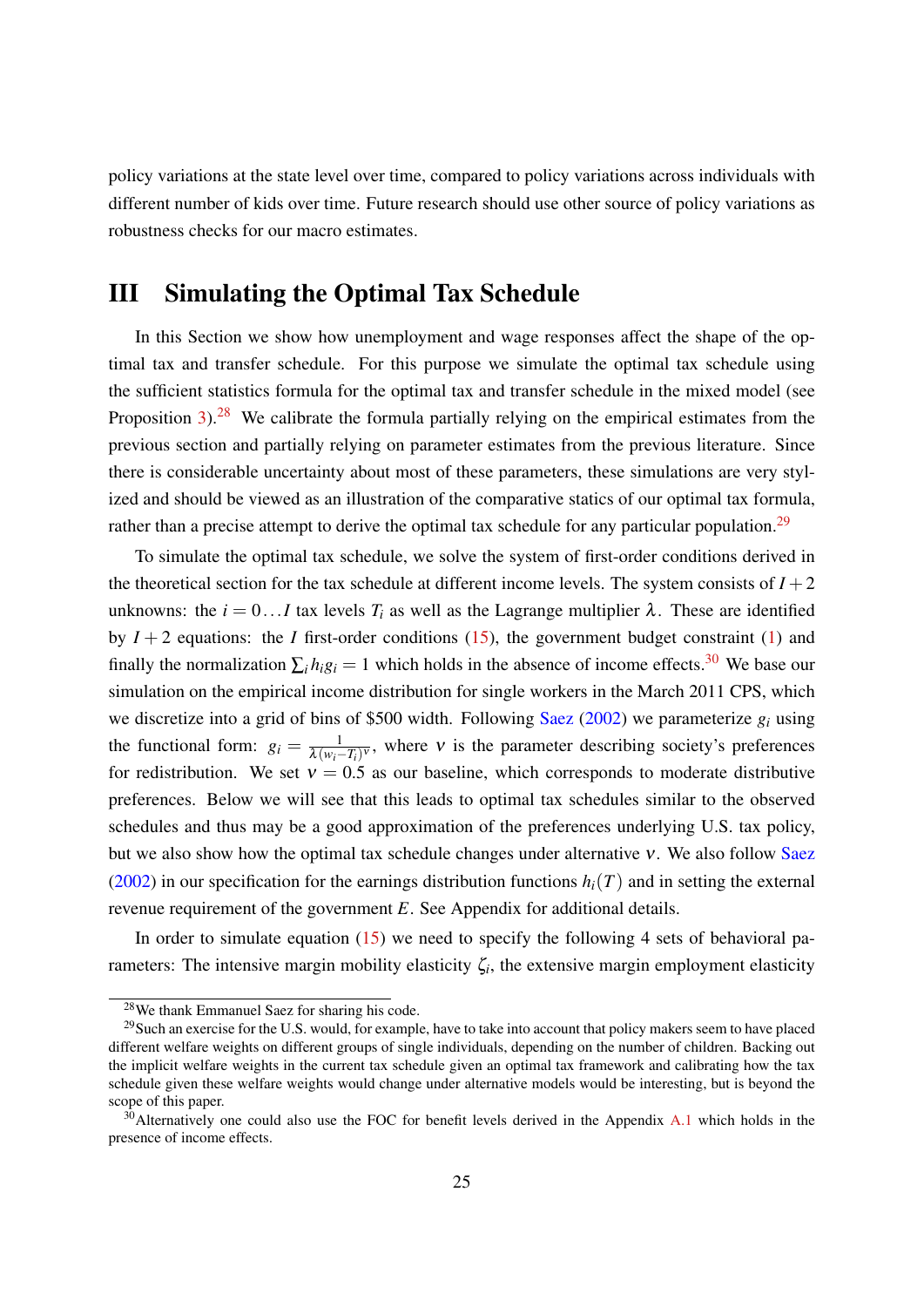$\eta_i$ , the employment enhancing effect of taxation  $\mu_i$  and the matrix ratio of the macro and micro participation responses in equation (16). The intensive margin mobility elasticity  $\zeta_i$  can be directly mapped into the classical intensive earnings elasticity  $\varepsilon_i$  using the formula  $\zeta_i = \frac{w_i}{w_i - w_i}$  $\frac{w_i}{w_i-w_{i-1}}\varepsilon_i$ <sup>31</sup> Based on the prior literature, a reasonable range for the intensive margin employment elasticity is 0.2 – 0.3 (e.g. Chetty et al., 2011a, 2013). We therefore set  $\varepsilon_i = 0.25$  for all  $i^{32}$  For the extensive margin elasticity, we follow Saez (2002) and set  $\eta = 0$  for incomes higher than \$20,000. For incomes lower than \$20,000 we use our empirical estimates from the previous section.

The two key new parameters in our tax formula are  $\mu_i$  and the matrix ratio of the macro and micro participation responses. Except for two papers (Manning, 1993, Lehmann et al., 2016) that suggests a positive  $\mu_i$ , we are not aware of empirical estimates of  $\mu_i$ . We therefore set  $\mu_i = 0$  for all  $i$  in our baseline and show simulations for a range of possible values for  $\mu_i$ . For the matrix ratio we start with the case that the matrix ratio is equal to the identity matrix, which corresponds to a situation where micro and macro responses are identical. We then contrast this with a situation where the matrix ratio is still a diagonal matrix, but with diagonal elements different from zero. In particular we use our empirical estimates from the previous section of the macro and micro participation response to calibrate these diagonal elements. This is a practical simplification, as in principle there is no reason to believe that once macro and micro responses are different, the resulting matrix ratio remains diagonal. It is a useful starting point given that this is a relatively straightforward departure from the classic case of equal responses that the prior literature has assumed. In general we believe that estimating macro and micro responses on the intensive margin is a fruitful avenue for future research.

Figure 2 shows the optimal tax and transfer schedule for incomes below \$20,000 and Table 5 provides additional details for these simulations. Panel a) shows post-tax income plotted against pre-tax income and panel b) depicts the corresponding marginal tax rate as a function of pre-tax income. We begin with the case where  $\mu$ <sup>*i*</sup> = 0 and equal macro and micro participation responses, which thus corresponds exactly to the formula in Saez (2002). The line with circles shows the simulated schedule when we set  $\eta_i$  to our estimate for the micro extensive employment elasticity of 0.6 from Table 2. A key takeaway from our theoretical analysis is that the employment effects should really be measured on the macro level and thus we contrast this scenario to the line with "+" signs to highlight the effect of moving to macro estimates where  $\eta_i = 0.42$  consistent with our estimate in Table 2. This moderately increases the benefit for the nonemployed *b* from \$6,500 to \$7,100. Keeping  $\eta_i$  at the macro estimate level we then use our empirical estimates for the macro and micro participation responses to calibrate the macro/micro matrix ratio to be the diagonal

<sup>&</sup>lt;sup>31</sup>See Appendix of Saez (2002).

<sup>&</sup>lt;sup>32</sup>In the on-line appendix we also show simulations for  $\varepsilon = 0.5$  for low income workers with qualitatively similar results.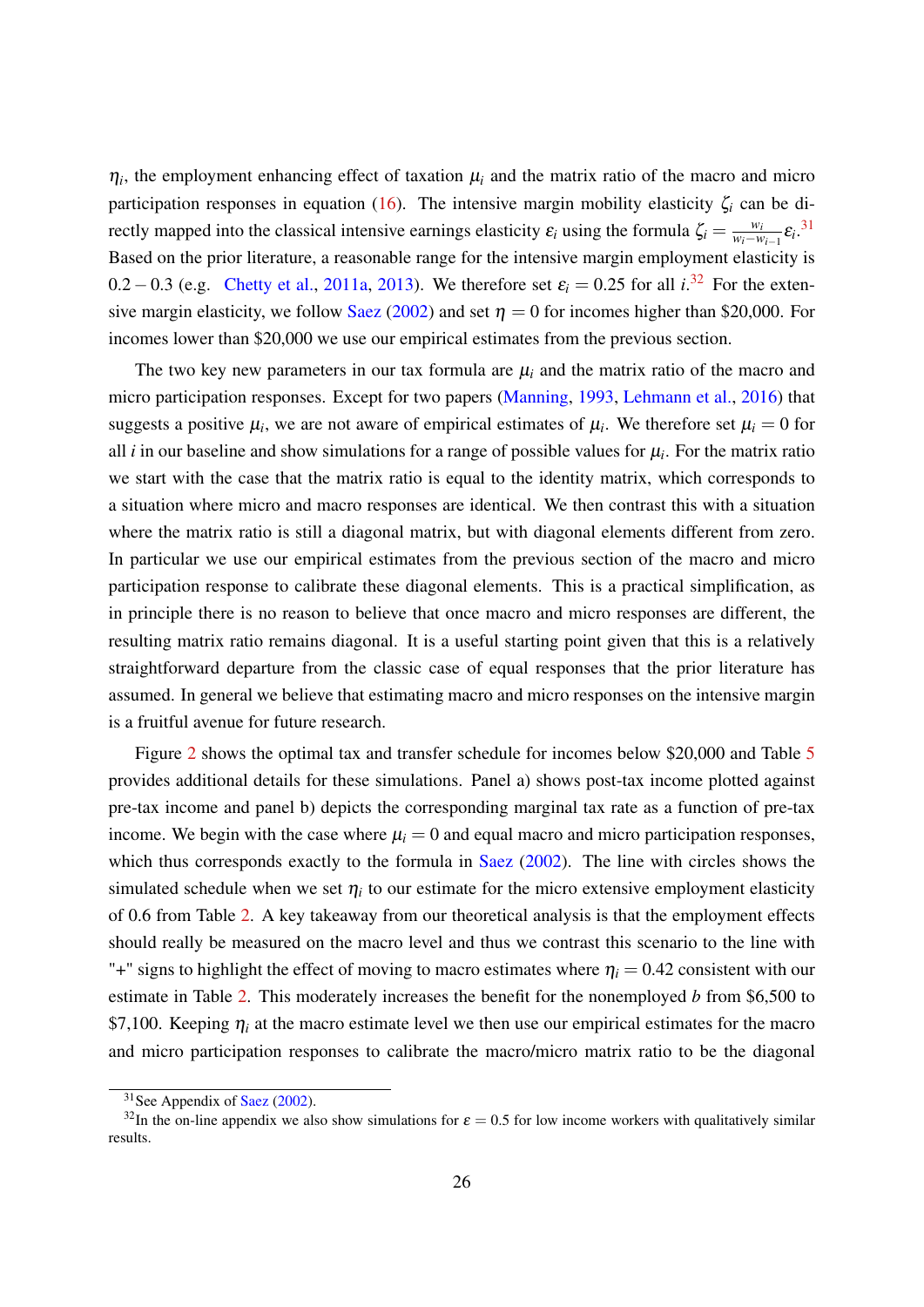matrix with  $0.9 \approx \frac{-0.028}{-0.031}$  as the element on the diagonal. The resulting tax schedule (shown with squares) now features a substantially higher benefit to the nonemployed of \$8,300 and higher marginal tax rates at the bottom. Figure 2b) shows the corresponding marginal tax rates at each income level. This figure highlights the result in Jacquet et al. (2013), that even with large extensive responses, the marginal tax rate at positive incomes is always positive, while there is a discontinuity at 0 where the optimal tax schedule may feature a negative employment tax corresponding to  $T_1 + b < 0$ . Interestingly, this figure suggests that for these benchmark parameters the optimal tax schedule features an EITC-like structure with a negative employment tax  $(T_1 + b < 0)$  only as long as we do not take into account the wage and unemployment spillover effects as measured by our (admittedly noisy) gap between macro and micro participation responses.

In Figure 3 we show the same comparisons, but for a wide range of redistributive tastes of the social planner ( $v = 0.25, 0.5, 1, 4$ ). The figure highlights that taking into account endogenous wags and unemployment via the macro/micro participation ratio is much more relevant to the shape of the optimal tax schedule for lower values of the redisributive taste parameter, such as  $v = 0.25$  or  $v = 0.5$ . For higher values of v our optimal tax formula produces relatively similar results as the Saez (2002) formula. The intuition for this is that our formula essentially rescales the social welfare weights *g<sup>i</sup>* for positive income levels thus putting more weight at the bottom (equation  $(16)$ ). For high v the social planner already exhibits essentially Rawlsian preferences and is simply constrained by employment responses to set what is close to the revenue maximizing tax schedule. $33$ 

Given the considerable uncertainty regarding the macro to micro participation ratio and the value for  $\mu_i$ , Figure 4 shows comparative statics from our benchmark schedule when varying the macro / micro ratio and  $\mu$ <sub>*i*</sub>, which we assume to be constant across income groups. Panel (a) shows the tax schedule, setting the ratio to 0.75, 1 and 1.25. For this range we find substantial differences in the benefit *b* ranging from \$9,700 with a low ratio to only \$3,200 if the ratio is equal to 1.25. In the latter case, the optimal tax also features a substantial employment credit at the bottom (see Panel (c)). Panel (b) and (d) show the tax schedules for alternative values of  $\mu_i$ . Higher values of  $\mu_i$  increase the demogrant and transfers at lower incomes become much larger and shift the break even point (of zero tax liability) further to the right, this in term is financed by substantially higher marginal tax rates at higher income levels. For example, using a value of  $\mu = 0.3$  which corresponds to the empirical estimate of Lehmann et al. (2016), the simulations imply a demogrant of \$10,400 and an average marginal tax rate of 72 percent. The intuition for this is straightforward: a positive  $\mu_i$  implies that higher marginal tax rates have an employment enhancing effect by pulling people from zero income into the labor force thus raising new revenue and counteracting the usual intensive margin response that would reduce tax revenue whenever

<sup>&</sup>lt;sup>33</sup>The on-line appendix provides all simulations from this section for these alternative values for v as well.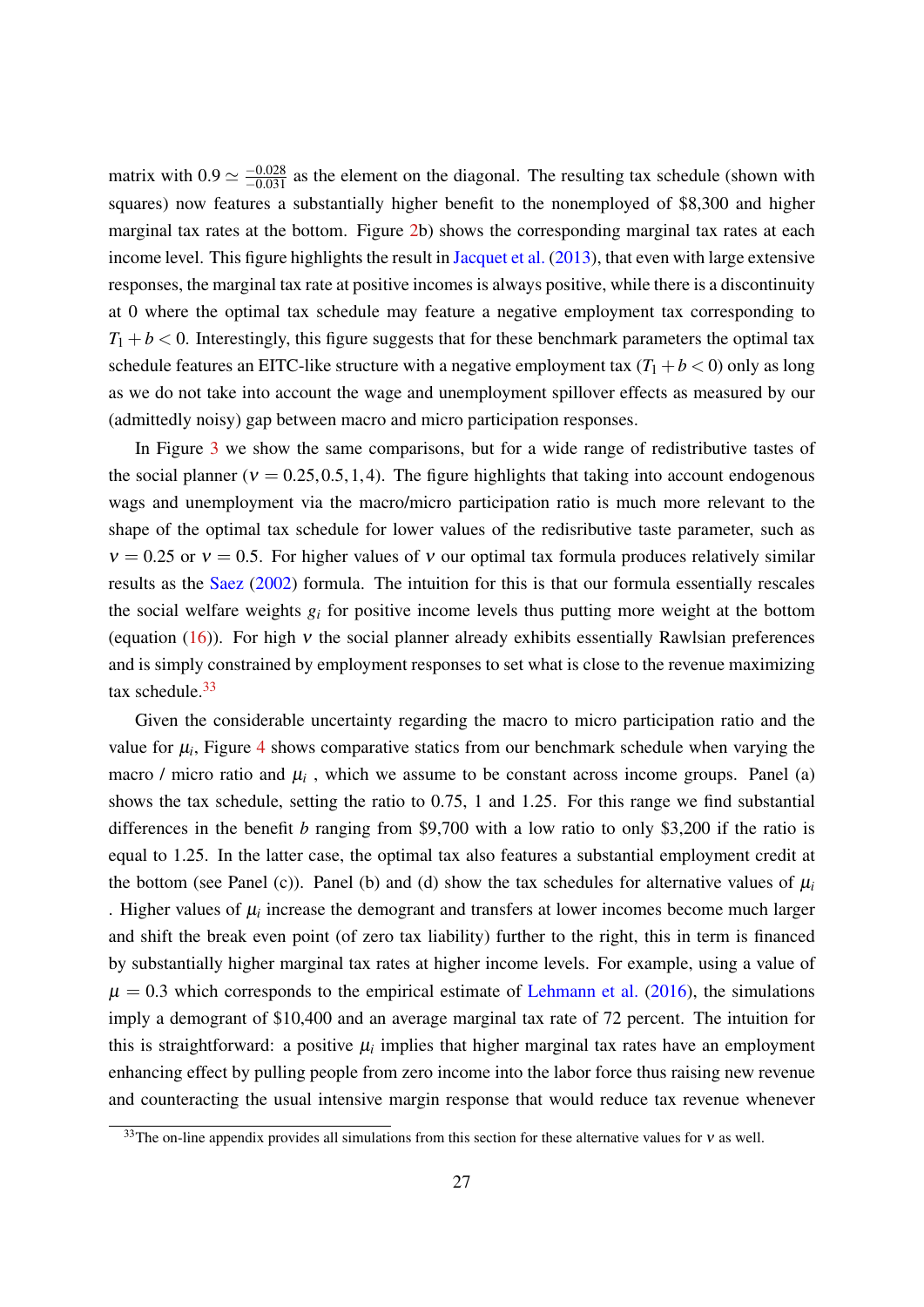employment tax are positive. The potentially large impact of  $\mu_i$  on the optimal tax rate and the comparatively sparse empirical literature on this suggest that additional empirical estimates of this parameter would be highly valuable.

Other papers have stressed the possibility that macro employment responses could be significantly lower than micro employment responses, particularly in the context of UI and job search assistance. This has typically been explained with the possibility of job rationing, which may manifest especially during recessions. Our estimates in Table 4, while noisy, are consistent with this view: while both macro and micro responses decline in recessions, the decline is much larger for macro responses, both with respect to employment and participation. The business cycle macro estimates suggest that spillover effects could be larger during economic downturns. Figure 5 simulates how the optimal tax schedule would vary over the business cycle given our estimates from Table 4. We present results from the estimates based on the 6-month change in the unemployment rate, but using the other measures yields qualitatively very similar results. In Figure 5a) and 5c) we show the optimal tax schedule for different business cycle states implied by our optimal tax formula. The transfer at zero income is around \$5,700 during a strong labor market with a large employment credit at the bottom and relatively low marginal tax rates. During weak labor markets the simulation suggests that the transfer at zero should increase to \$10,500 per year with much higher marginal tax rates. In contrast, panels (b) and (d) of Figure 5 show the tax schedule implied by the Saez (2002) formula calibrating  $\eta$  to the macro employment effects estimated over the business cycle.<sup>34</sup> While the decline in macro employment responses during weak labor markets also leads to an increase in transfers at the bottom and a slight increase in employment tax rates, the difference relative to a boom is only around \$500 due to the absence of the spillover channel.

### IV Conclusion

This paper revisits the debate about the desirability of the EITC versus the NIT. We have shown that whether the optimal employment tax on the working poor is positive or negative depends on the presence of unemployment and wage responses to taxation. Our sufficient statistics optimal tax formula, combined with our reduced-form empirical estimates, indicate that the optimal policy is pushed more towards an NIT than the standard optimal tax model would suggest, although statistical precision limits strong conclusions about the magnitude of the macro responses.

There are several limitations to our analysis that should be addressed in future work. First, there is clearly a need for better empirical estimates of the macro effects of taxation. Most studies of macro labor supply responses rely on cross-country variation in taxes, which can be substantial. While this variation is clearly desirable for efficiency reasons, across countries, tastes for

<sup>&</sup>lt;sup>34</sup>Using the micro employment effects yields even less variation in the optimal tax schedule over the cycle.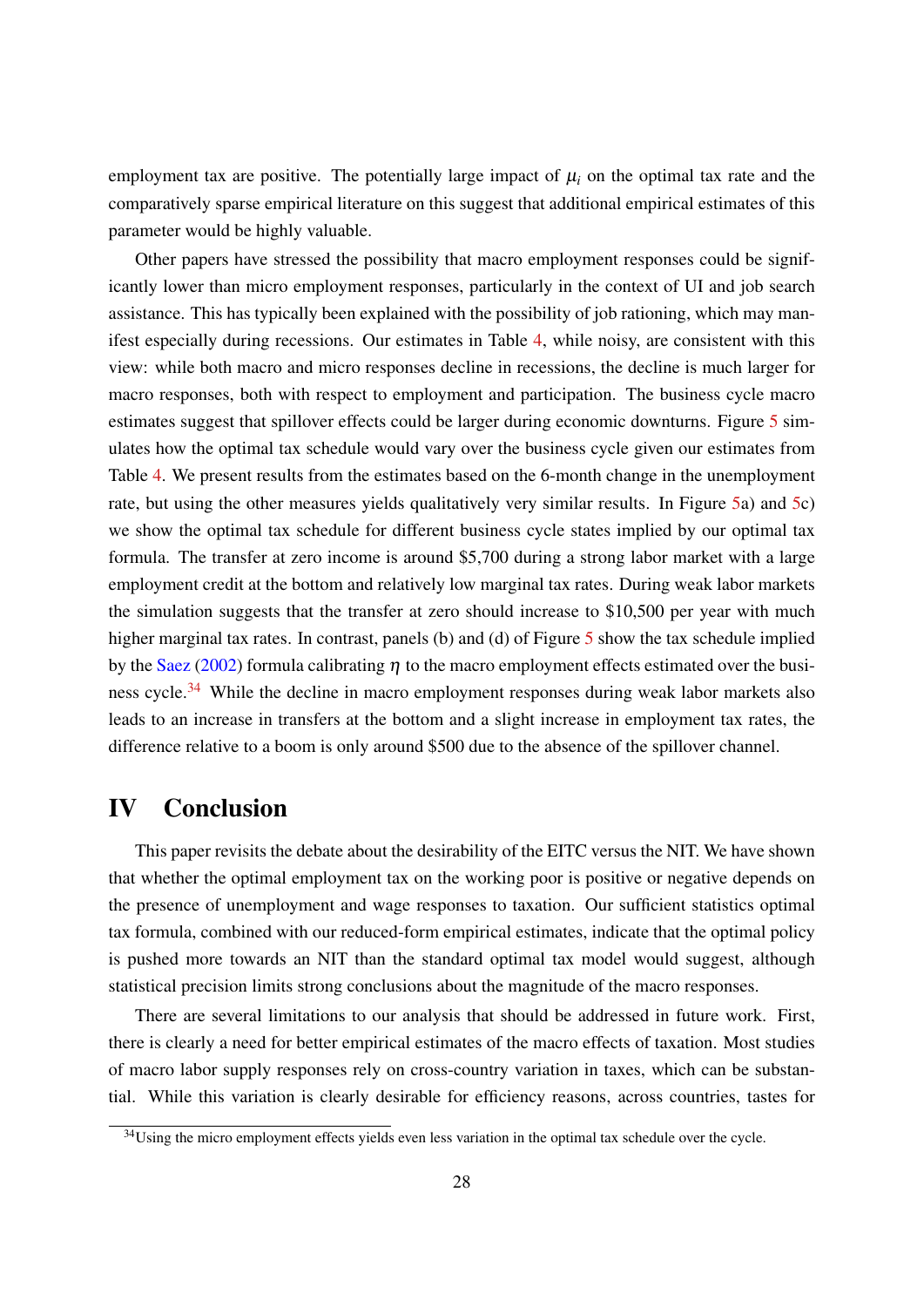redistribution and other forms of government spending are probably correlated with taxes and employment and are difficult to fully control for. What is needed is reliable policy variation in taxes across labor markets, similar to variation in UI benefit payments that is exploited in Lalive et al. (2015). Second, it would be very interesting to get better estimates of the wage-moderating effects of tax progressivity. Third, it would be worthwhile to study business cycle effects of taxation more directly by introducing dynamics into the model. The approach we adopted in this paper is entirely steady-state. Finally, it would be useful to develop a model that more fully integrates UI benefits and income taxes, where benefits depend on prior wages, as is currently the policy in most developed economies.

## References

- Baily, Martin Neil, "Some aspects of optimal unemployment insurance," *Journal of Public Economics*, 1978, *10* (3), 379–402.
- Chetty, Raj, "A general formula for the optimal level of social insurance," *Journal of Public Economics*, 2006, *90* (10-11), 1879–1901.
- , "Sufficient Statistics for Welfare Analysis: A Bridge Between Structural and Reduced-Form Methods," *Annu. Rev. Econ.*, 2009, *1* (1), 451–488.
- $\overline{\phantom{a}}$ , "Bounds on elasticities with optimization frictions: A synthesis of micro and macro evidence on labor supply," *Econometrica*, 2012, *80* (3), 969–1018.
- $\Box$ , Adam Guren, Day Manoli, and Andrea Weber, "Are micro and macro labor supply elasticities consistent? A review of evidence on the intensive and extensive margins," *The American Economic Review*, 2011, *101* (3), 471–475.
- $\ldots$ ,  $\ldots$ , and  $\ldots$ , "Does Indivisible Labor Explain the Difference between Micro and Macro Elasticities? A Meta-Analysis of Extensive Margin Elasticities," *NBER Macroeconomics Annual*, 2012, *27* (1), 1–56.
- $\Box$ , John N. Friedman, and Emmanuel Saez, "Using Differences in Knowledge across Neighborhoods to Uncover the Impacts of the EITC on Earnings," *American Economic Review*, December 2013, *103* (7), 2683–2721.
- $\Box$ , John N Friedman, Tore Olsen, and Luigi Pistaferri, "Adjustment Costs, Firm Responses, and Micro vs. Macro Labor Supply Elasticities: Evidence from Danish Tax Records," *The Quarterly Journal of Economics*, 2011, *126* (2), 749–804.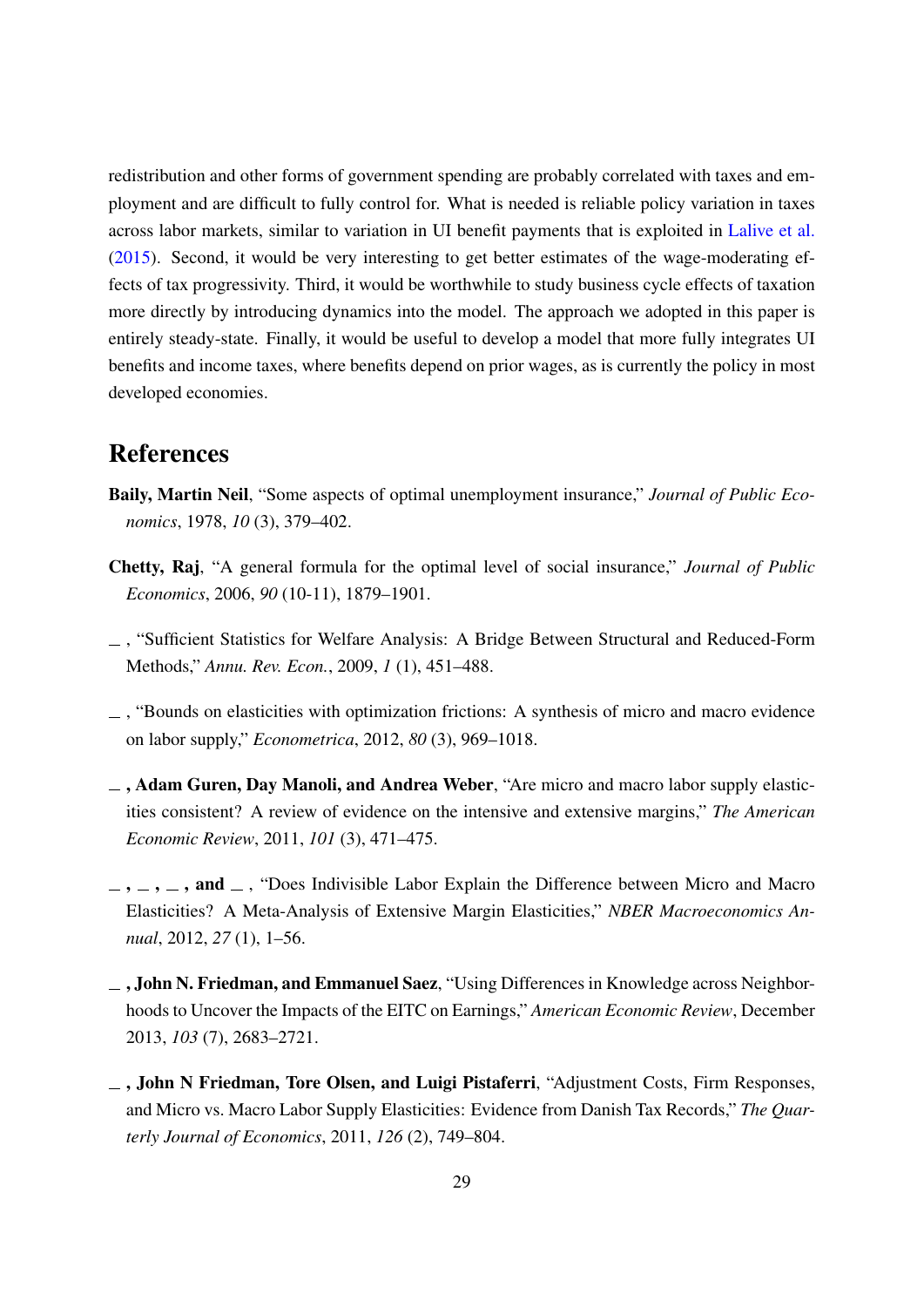- Choné, Philippe and Guy Laroque, "Optimal incentives for labor force participation," *Journal of Public Economics*, 2005, *89* (2-3), 395–425.
- and , "Optimal taxation in the extensive model," *Journal of Economic Theory*, 2011, *146* (2), 425–453.
- Currie, Janet and Jonathan Gruber, "Health insurance eligibility and Child Health: lessons from recent expansions of the Medicaid program," *Quarterly Journal of Economics*, 1996, *111* (2), 431–466.
- Diamond, Peter, "Income taxation with fixed hours of work," *Journal of Public Economics*, 1980, *13* (1), 101–110.
- $\overline{a}$ , "Optimal Income Taxation: An Example with U-Shaped Pattern of Optimal Marginal Tax Rates," *American Economic Review*, 1998, *88* (1), 83–95.
- Eissa, N. and H.W. Hoynes, "Taxes and the labor market participation of married couples: the earned income tax credit," *Journal of Public Economics*, 2004, *88* (9), 1931–1958.
- Eissa, Nada and Jeffrey B. Liebman, "Labor Supply Response to the Earned Income Tax Credit," *The Quarterly Journal of Economics*, 1996, *111* (2), pp. 605–637.
- $\overline{\phantom{a}}$ , Henrik Jacobsen Kleven, and Claus Thustrup Kreiner, "Evaluation of Four Tax reforms in the United States: Labor supply and welfare effects for single mothers," *Journal of Public Economics*, 2008, *92* (3-4), 795–816.
- Gelber, Alexander and Joshua Mitchell, "Taxes and Time Allocation: Evidence from Single Women and Men," *Review of Economic Studies*, 2012, *79*, 863–897.
- Golosov, Mikhail, Pricila Maziero, and Guido Menzio, "Taxation and Redistribution of Residual Income Inequality," *Journal of Political Economy*, 2013, *121* (6), 1160 – 1204.
- Gruber, Jon and Emmanuel Saez, "The elasticity of taxable income: evidence and implications," *Journal of Public Economics*, 2002, *84* (1), 1–32.
- Hansen, Emanuel, "Optimal income taxation with labor supply responses at two margins: When is an Earned Income Tax Credit optimal?," Working Paper, University of Cologne 2018.
- Hersoug, Tor, "Union Wage Responses to Tax Changes," *Oxford Economic Papers*, 1984, *36* (1), 37–51.
- Hosios, Arthur J, "On the Efficiency of Matching and Related Models of Search and Unemployment," *Review of Economic Studies*, 1990, *57* (2), 279–98.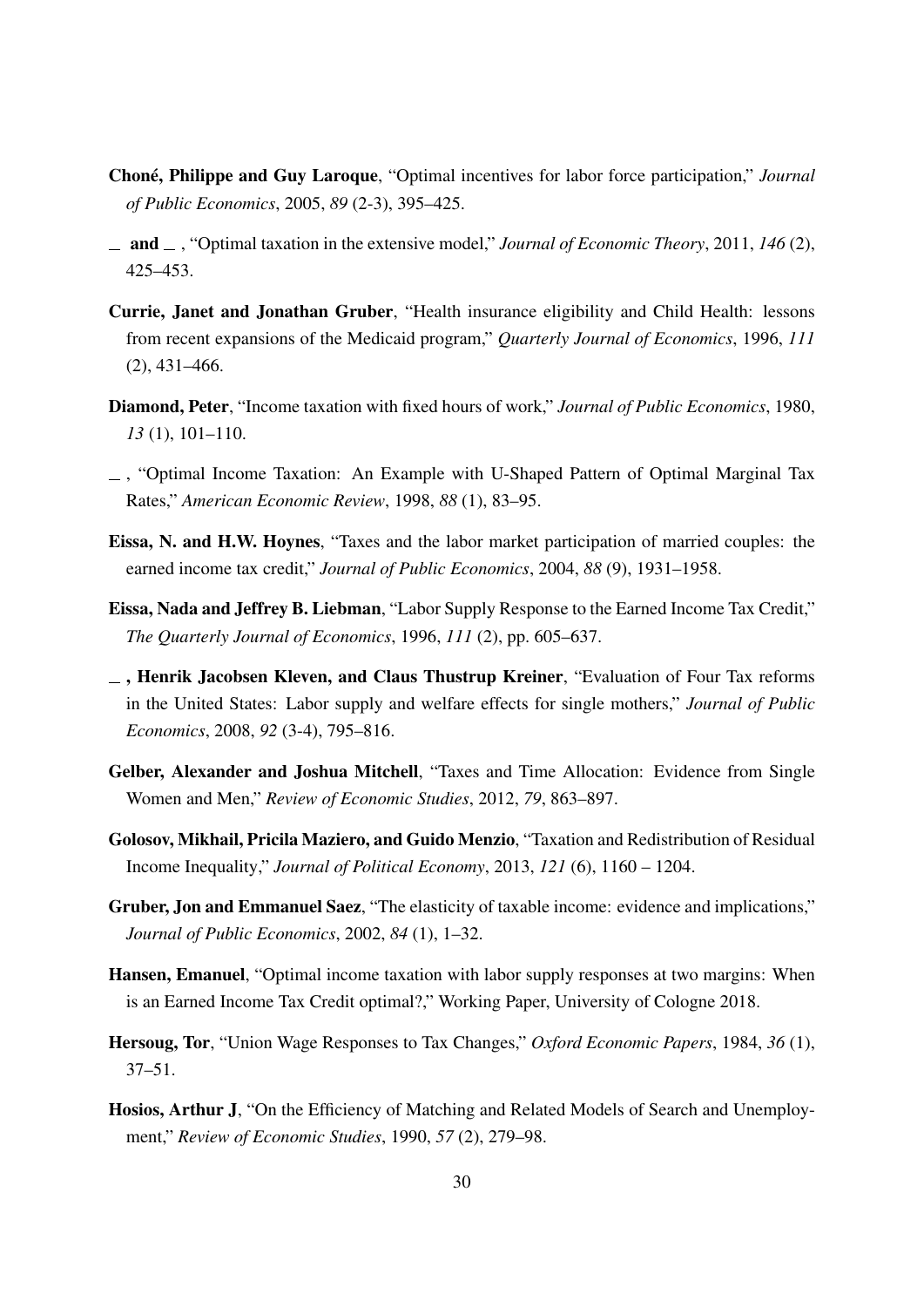- Hoynes, Hilary W. and Ankur J. Patel, "Effective Policy for Reducing Inequality? The Earned Income Tax Credit and the Distribution of Income," NBER Working Papers 21340 2015.
- Hummel, Albert Jan, "Unemployment and Tax Design," Working Paper, Erasmus University Rotterdam and Tinbergen Institute 2018.
- Hungerbühler, Mathias, Etienne Lehmann, Alexis Parmentier, and Bruno Van der Linden, "Optimal Redistributive Taxation in a Search Equilibrium Model," *Review of Economic Studies*, 2006, *73* (3), 743–767.
- Jacquet, Laurence, Etienne Lehmann, and Bruno Van der Linden, "Optimal redistributive taxation with both extensive and intensive responses," 2013, *148* (5), 1770–1805.
- $\ldots$ , and  $\ldots$ , "Optimal income taxation with Kalai wage bargaining and endogenous participation," *Social Choice and Welfare*, 2014, *42* (2), 381–402.
- Jäntti, Markus, Jukka Pirttilä, and Håkan Selin, "Estimating labour supply elasticities based on cross-country micro data: A bridge between micro and macro estimates?," *Journal of Public Economics*, 2015, *127* (1), 87 – 99.
- Kennan, John and James R. Walker, "Wages, welfare benefits and migration," *Journal of Econometrics*, 2010, *156* (1), 229 – 238. Structural Models of Optimization Behavior in Labor, Aging, and Health.
- Kroft, Kory and Matthew J. Notowidigdo, "Should Unemployment Insurance Vary with the Unemployment Rate? Theory and Evidence," 2016, *83* (3), 1092–1124.
- Lalive, Rafael, Camille Landais, and Josef Zweimüller, "Market Externalities of Large Unemployment Insurance Extension Programs," *American Economic Review*, 2015, *105* (12), 3564– 3596.
- Landais, Camille, Pascal Michaillat, and Emmanuel Saez, "A Macroeconomic Approach to Optimal Unemployment Insurance: Applications," *American Economic Journal: Economic Policy*, 2018, *10* (2), 182–216.
- $\ldots$ , and  $\ldots$ , "A Macroeconomic Approach to Optimal Unemployment Insurance: Theory," *American Economic Journal: Economic Policy*, 2018, *10* (2), 152–181.
- Lehmann, Etienne, Alexis Parmentier, and Bruno Van der Linden, "Optimal income taxation with endogenous participation and search unemployment," *Journal of Public Economics*, 2011, *95* (11), 1523–1537.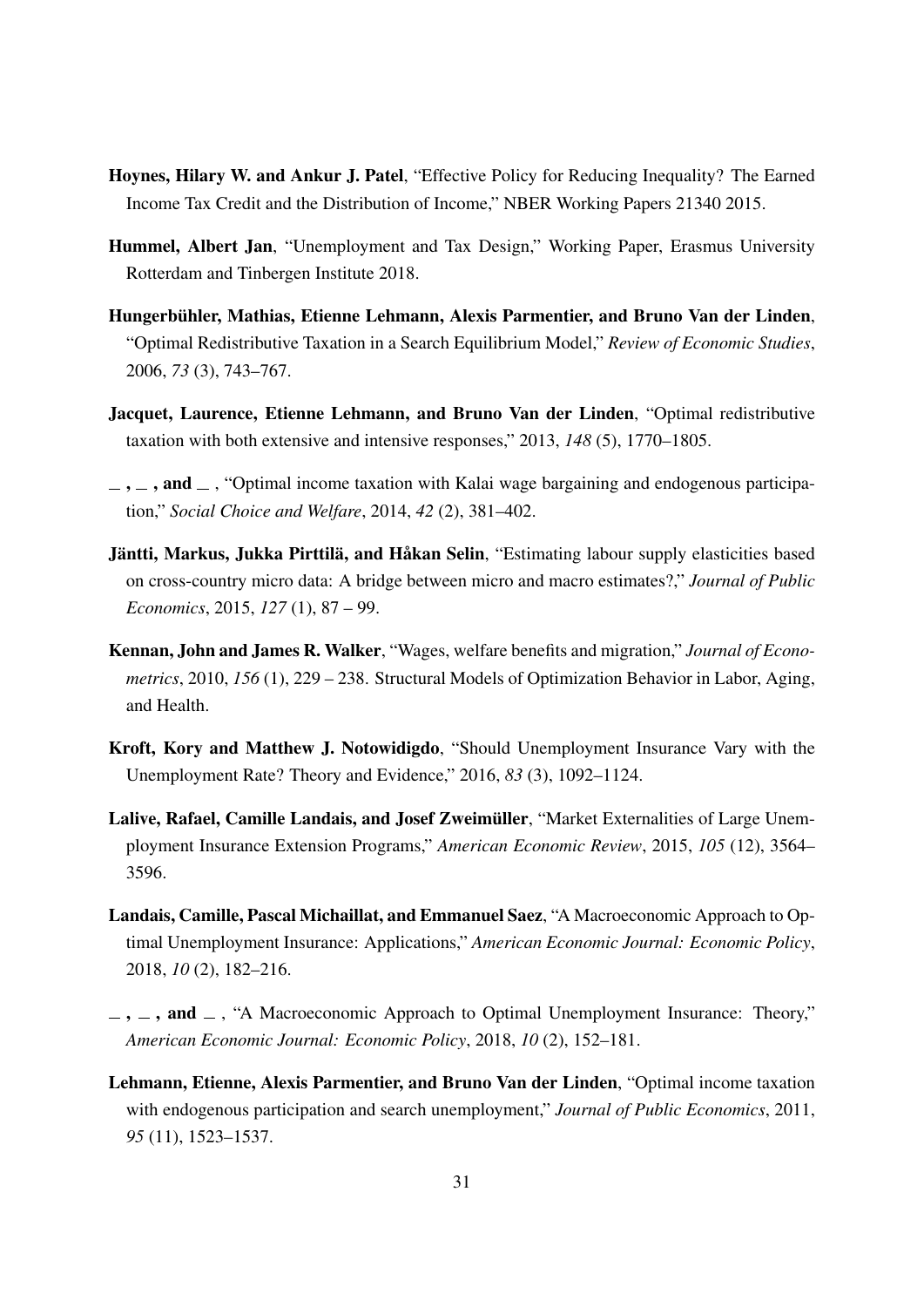- , Claudio Lucifora, Simone Moriconi, and Bruno Van der Linden, "Beyond the Labour Income Tax Wedge: The Unemployment-Reducing Effect of Tax Progressivity," *International Tax and Public Finance*, 2016, *23* (3), 454–489.
- Lockwood, Ben and Alan Manning, "Wage setting and the tax system theory and evidence for the United Kingdom," *Journal of Public Economics*, 1993, *52* (1), 1–29.
- Manning, Alan, "Wage Bargaining and the Phillips Curve: The Identification and Specification of Aggregate Wage Equations," *Economic Journal*, 1993, *103* (416), 98–118.
- Meyer, Bruce D, "Do the poor move to receive higher welfare benefits?," 2000.
- Meyer, Bruce D. and Dan T. Rosenbaum, "Welfare, the Earned Income Tax Credit, and the Labor Supply of Single Mothers," *The Quarterly Journal of Economics*, 2001, *116* (3), pp. 1063–1114.
- Mirrlees, J. A., "An Exploration in the Theory of Optimum Income Taxation," *The Review of Economic Studies*, 1971, *38* (2), pp. 175–208.
- Moffit, Robert A, "The Effect of Welfare on Marriage and Fertility: What Do We Know and What Do We Need to Know?," in R. Moffitt, ed., *Welfare, the Family, and Reproductive Behavior*, National Research Concil, National Academy of Sciences Press, 1998.
- Mortensen, Dale T. and Christopher A. Pissarides, "New developments in models of search in the labor market," 1999, *3*, 2567–2627.
- Pisauro, Giuseppe, "The effect of taxes on labour in efficiency wage models," *Journal of Public Economics*, 1991, *46* (3), 329–345.
- Pissarides, Christopher A., "Taxes, Subsidies and Equilibrium Unemployment," *Review of Economic Studies*, 1985, *52* (1), 121–134.
- $\overline{\phantom{a}}$ , "The impact of employment tax cuts on unemployment and wages; The role of unemployment benefits and tax structure," *European Economic Review*, 1998, *42* (1), 155–183.
- Rothschild, Casey and Florian Scheuer, "Redistributive Taxation in the Roy Model," *The Quarterly Journal of Economics*, 2013, *128* (2), 623–668.
- Rothstein, Jesse, "Is the EITC as Good as an NIT? Conditional Cash Transfers and Tax Incidence," *American Economic Journal: Economic Policy*, 2010, *2* (1), pp. 177–208.
- Sachs, Dominik, Aleh Tsyvinski, and Nicolas Werquin, "Nonlinear Tax Incidence and Optimal Taxation in General Equilibrium," NBER Working Papers 22646, 2016.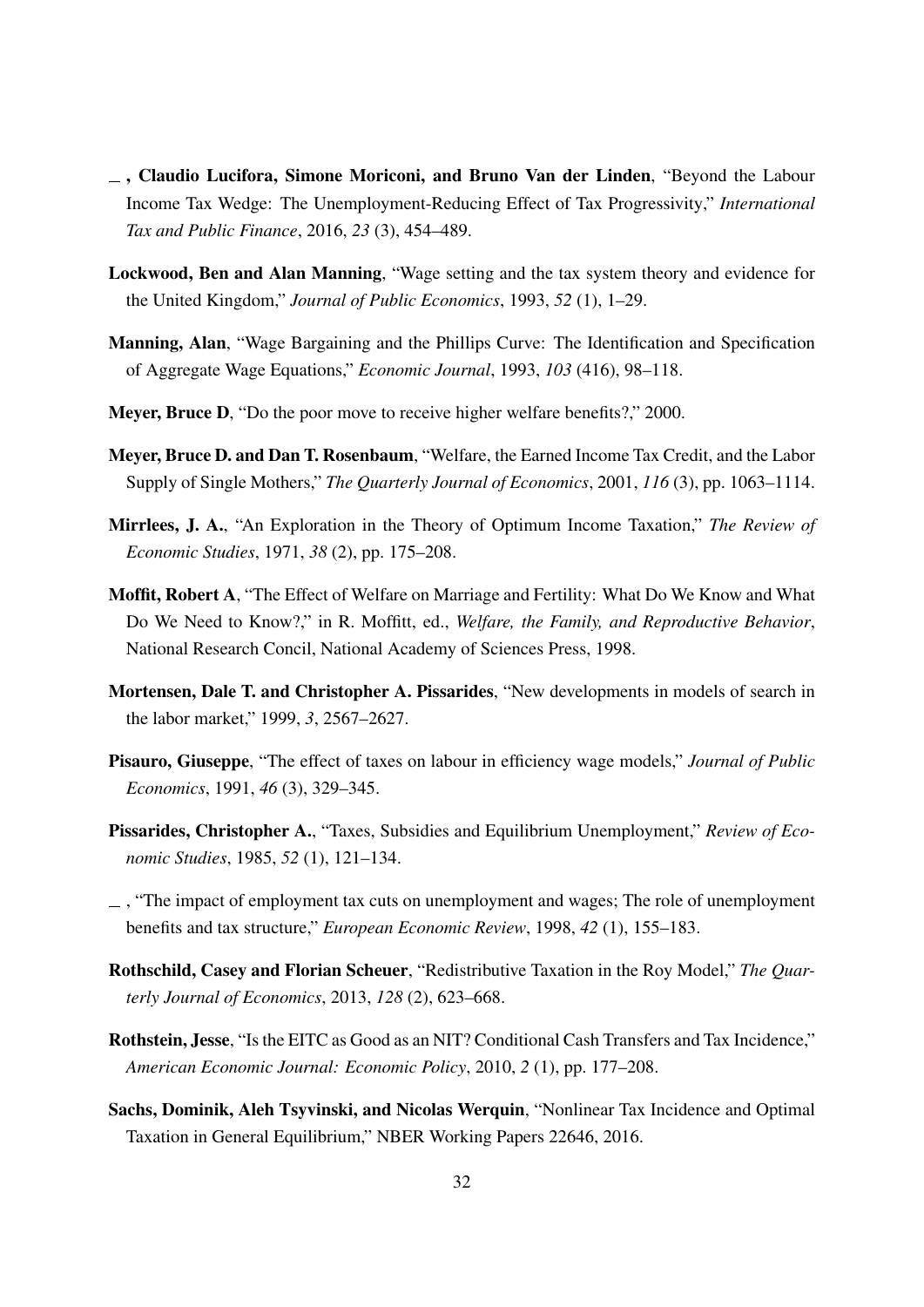- Saez, Emmanuel, "Using Elasticities to Derive Optimal Income Tax Rates," *Review of Economic Studies*, 2001, *68*, 205–229.
- , "Optimal Income Transfer Programs: Intensive versus Extensive Labor Supply Responses," *The Quarterly Journal of Economics*, 2002, *117* (3), pp. 1039–1073.
- , "Direct or Indirect Tax Instruments for Redistribution: short-run versus long-run," *Journal of Public Economics*, 2004, *88*, 503–518.
- and Stefanie Stantcheva, "Generalized Social Marginal Welfare Weights for Optimal Tax Theory," *American Economic Review*, January 2016, *106* (1), 24–45.
- Schmieder, J.F., T. Von Wachter, and S. Bender, "The Effects of Extended Unemployment Insurance Over the Business Cycle: Evidence from Regression Discontinuity Estimates Over 20 Years," *The Quarterly Journal of Economics*, 2012, *127* (2), 701–752.
- Stiglitz, Joseph E., "Self-selection and Pareto efficient taxation," *Journal of Public Economics*, 1982, *17* (2), 213–240.

### A Additional Proofs

#### A.1 Optimal benefit level

The optimal condition with respect to the benefit level is obtained from differentiating (8) with respect to *b*:

$$
\frac{\partial \Lambda}{\partial b} = -1 + \sum_{i=1}^{I} h_i + \sum_{i=1}^{I} (T_i + b) \frac{\partial \mathcal{H}_i}{\partial b} + \frac{u'(b)}{\lambda} \frac{\partial \Omega}{\partial U_0} + \sum_{i=1}^{I} \frac{1}{\lambda} \frac{\partial \Omega}{\partial U_i} \frac{\partial \mathcal{U}_i}{\partial b}
$$

Differentiating  $\mathcal{U}_i(\mathbf{t}) \equiv \mathcal{P}_i(\mathbf{t}) u(\mathcal{C}_i(\mathbf{t})) + (1 - \mathcal{P}_i(\mathbf{t})) u(b)$  with respect to *b* gives:

$$
\frac{\partial \mathscr{U}_i}{\partial b} = (1 - p_i)u'(b) + p_i u'(c_i) \left[ \frac{\partial \mathscr{C}_i}{\partial b} + \frac{\partial \mathscr{P}_i}{\partial b} \frac{u(c_i) - u(b)}{p_i u'(c_i)} \right]
$$

Using  $h_0 = 1 - \sum_{i=1}^I h_i$  leads to:

$$
\frac{\partial \Lambda}{\partial b} = -h_0 + \sum_{i=1}^{I} (T_i + b) \frac{\partial \mathcal{H}_i}{\partial b} + g_0 h_0 + \sum_{i=1}^{I} g_i h_i \left[ \frac{\partial \mathcal{C}_i}{\partial b} + \frac{\partial \mathcal{P}_i}{\partial b} \frac{u(c_i) - u(b)}{p_i u'(c_i)} \right]
$$
(19)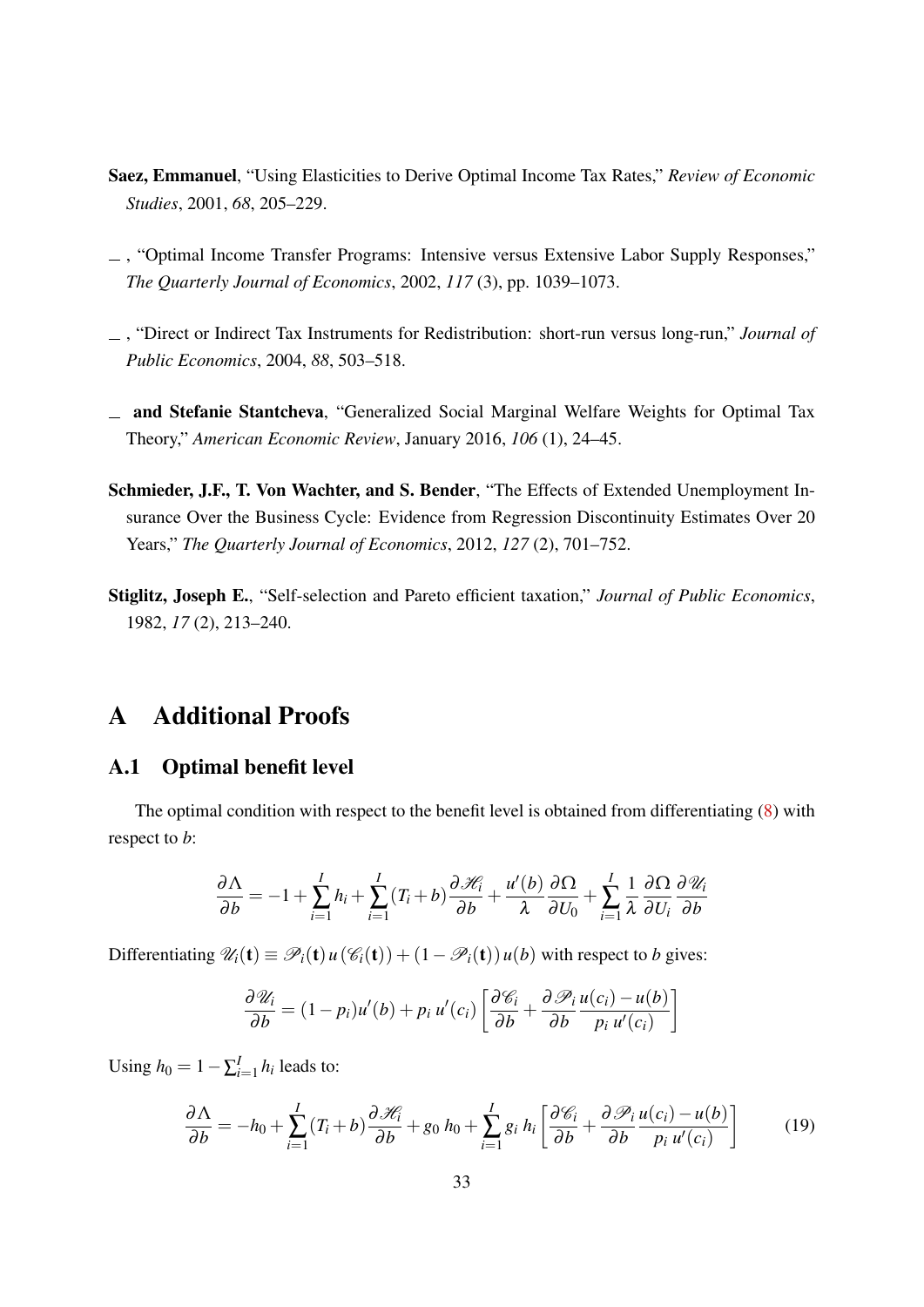where the social marginal welfare weight on the non-employed is:

$$
g_0 \stackrel{\text{def}}{=} \frac{u'(b)}{\lambda h_0} \left[ \frac{\partial \Omega}{\partial U_0} + \sum_{i=1}^I (1 - p_i) \frac{\partial \Omega}{\partial U_i} \right] \tag{20}
$$

We now show how (19) can be simplified if we assume income effect away. In the absence of income effects, a simultaneous change in all tax liabilities and welfare benefit  $\Delta T_1 = ... = \Delta T_i$ −∆*b* induces no changes in wages, conditional employment probabilities not employment levels, so that  $\sum_{j=1}^{I} \frac{\partial \mathcal{W}_i}{\partial T_i}$  $\frac{\partial \mathscr{W}_i}{\partial T_j} = \frac{\partial \mathscr{W}_i}{\partial b}$  $\frac{\partial \mathscr{W}_{i}}{\partial b},~\sum_{j=1}^{I}\frac{\partial \mathscr{P}_{i}}{\partial T_{j}}$  $\frac{\partial \mathscr{P}_i}{\partial T_j} = \frac{\partial \mathscr{P}_i}{\partial b}$  $\frac{\partial \mathscr{P}_i}{\partial b}$  and  $\sum_{j=1}^I \frac{\partial \mathscr{H}_i}{\partial T_j}$  $\frac{\partial \mathscr{H}_i}{\partial T_j} = \frac{\partial \mathscr{H}_i}{\partial b}$  $\frac{\partial \mathcal{M}_i}{\partial b}$ . Using Equations (4) and (5), Equation  $(10)$  can be rewritten as:

$$
0 = h_j + \sum_{i=1}^{I} (T_i + b) \frac{\partial \mathcal{H}_i}{\partial T_j} + \sum_{i=1}^{I} g_i h_i \left[ \frac{\partial \mathcal{C}_i}{\partial T_j} + \frac{\partial \mathcal{P}_i}{\partial T_j} \frac{u(c_i) - u(b)}{p_i u'(c_i)} \right]
$$
(21)

Using that  $\frac{\partial \mathscr{C}_i}{\partial T_i} = \frac{\partial \mathscr{W}_i}{\partial T_i}$  $\frac{\partial \mathscr{W}_i}{\partial T_i} - 1$  and for  $j \neq i, \frac{\partial \mathscr{C}_i}{\partial T_j}$  $\frac{\partial \mathscr{C}_i}{\partial T_j} = \frac{\partial \mathscr{W}_i}{\partial T_j}$  $\frac{\partial w_i}{\partial T_j}$ , summing (21) for all  $j \in \{1,...,I\}$  and subtracting this sum by  $\frac{\partial \Lambda}{\partial b} = 0$  in Equation (19) leads to:

$$
0 = \sum_{i=0}^{I} h_i + \sum_{i=1}^{I} (T_i + b) \left( \sum_{j=1}^{I} \frac{\partial \mathcal{H}_i}{\partial T_j} - \frac{\partial \mathcal{H}_i}{\partial b} \right) - \left( g_0 h_0 + \sum_{i=1}^{I} g_i h_i \right) + \sum_{i=1}^{I} g_i h_i \left( \sum_{j=1}^{I} \frac{\partial \mathcal{W}_i}{\partial T_j} - \frac{\partial \mathcal{W}_i}{\partial b} \right) + \sum_{i=1}^{I} g_i h_i \frac{u(c_i) - u(b)}{u'(c_i)} \left( \sum_{j=1}^{I} \frac{\partial \mathcal{P}_i}{\partial T_j} - \frac{\partial \mathcal{P}_i}{\partial b} \right)
$$
(22)

In the absence of income effects,  $(22)$  can be simplified to:

$$
g_0 h_0 + \sum_{i=1}^{I} g_i h_i = \sum_{i=0}^{I} h_i = 1
$$

#### A.2 Derivation of Equation (15)

Using Equation  $(16)$ , Equation  $(11)$  can be rewritten as:

$$
\mathbf{0} = \mathbf{h} + \frac{\mathbf{d} \mathcal{H}}{\mathbf{d} \mathbf{T}} \cdot (\mathbf{T} + \mathbf{b}) - (\hat{g}_1 \ h_1, \dots \hat{g}_I \ h_I)^T
$$

That is, for each  $j = 1, \dots, I$ , as:

$$
0 = (1 - \hat{g}_j)h_j + \sum_{i=1}^{I} (T_i + b) \frac{\partial \mathcal{H}_i}{\partial T_j}
$$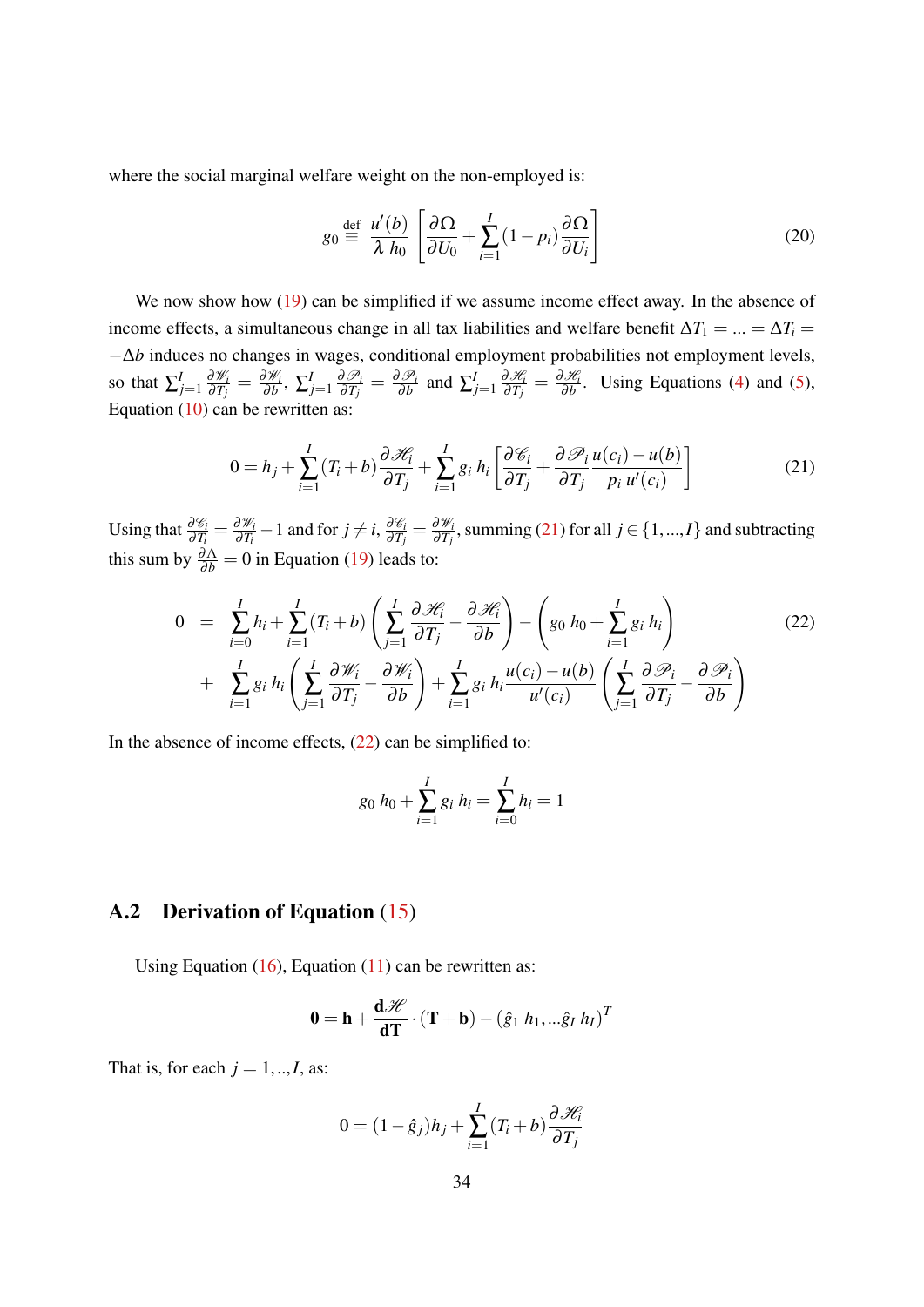Using (14a), we get:

$$
(1 - \hat{g}_j)h_j = -(T_{j-1} + b)\frac{\partial \mathcal{H}_{j-1}}{\partial T_j} - (T_j + b)\frac{\partial \mathcal{H}_j}{\partial T_j} - (T_{j+1} + b)\frac{\partial \mathcal{H}_{j+1}}{\partial T_j}
$$
  
= -(T\_{j-1} + b)\frac{\partial \widetilde{\mathcal{H}\_{j-1}}}{\partial (T\_j - T\_{j-1})} - (T\_j + b)\left[\frac{\partial \widetilde{\mathcal{H}\_j}}{\partial (T\_j - T\_{j-1})} + \frac{\partial \widetilde{\mathcal{H}\_j}}{\partial T\_j} - \frac{\partial \widetilde{\mathcal{H}\_j}}{\partial T\_{j+1} - T\_j}\right] + (T\_{j+1} + b)\frac{\partial \widetilde{\mathcal{H}\_{j+1}}}{\partial T\_{j+1} - T\_j}

And so, using (14d)

$$
\begin{array}{rcl}\n\left(1-\hat{g}_j-\frac{T_j+b}{c_j-b}\eta_j\right)h_j & = & -\left[ (T_{j-1}+b)\frac{\partial \widetilde{\mathcal{H}}_{j-1}}{\partial (T_j-T_{j-1})}+(T_j+b)\frac{\partial \widetilde{\mathcal{H}}_j}{\partial (T_j-T_{j-1})}\right] \\
& & + & \left[ (T_j+b)\frac{\partial \widetilde{\mathcal{H}}_j}{\partial (T_{j+1}-T_j)}+(T_{j+1}+b)\frac{\partial \widetilde{\mathcal{H}}_{j+1}}{\partial (T_{j+1}-T_j)}\right]\n\end{array}
$$

Summing the latter equality for  $j = i, ..., I$  leads to:

$$
-\left[ (T_{i-1}+b)\frac{\partial \widetilde{\mathcal{H}}_{i-1}}{\partial (T_i-T_{i-1})} + (T_i+b)\frac{\partial \widetilde{\mathcal{H}}_i}{\partial (T_i-T_{i-1})} \right] = \sum_{i=j}^{I} \left(1-\hat{g}_j-\frac{T_j+b}{c_j-b}\eta_j\right)h_j
$$

Combining the latter equation with

$$
-\left[ (T_{i-1}+b)\frac{\partial \widetilde{\mathcal{H}}_{i-1}}{\partial (T_i-T_{i-1})} + (T_i+b)\frac{\partial \widetilde{\mathcal{H}}_i}{\partial (T_i-T_{i-1})}\right] = -(T_i-T_{i-1})\frac{\partial \widetilde{\mathcal{H}}_i}{\partial (T_i-T_{i-1})} - (T_{i-1}+b)\left[ \frac{\partial \widetilde{\mathcal{H}}_{i-1}}{\partial (T_i-T_{i-1})} + \frac{\partial \widetilde{\mathcal{H}}_i}{\partial (T_i-T_{i-1})}\right]
$$

and with Equations  $(14b)$  and  $(14c)$  leads to  $(15)$ .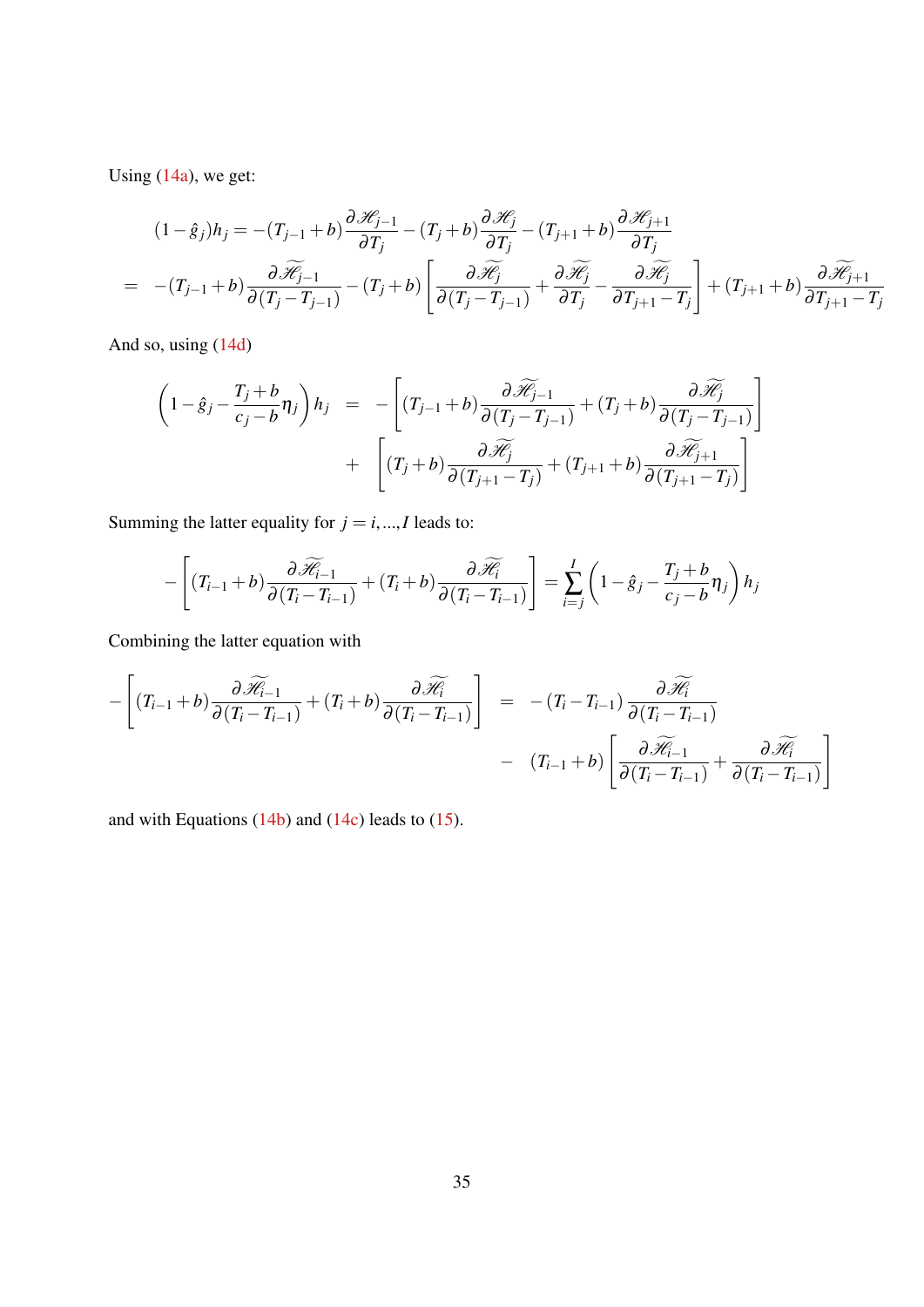|                                                          | (1)        | (2)         | (3)         | (4)      |
|----------------------------------------------------------|------------|-------------|-------------|----------|
|                                                          | Estimation | High School | High School | Some     |
|                                                          | Sample     | Dropout     | Graduate    | College  |
| <b>Panel A: Demographics</b>                             |            |             |             |          |
| Age                                                      | 32.9       | 32.3        | 32.7        | 33.5     |
| No Children Percent                                      | 79.4       | 77.1        | 80.2        | 79.6     |
| 1 Child Percent                                          | 10.9       | 10.3        | 10.8        | 11.5     |
| 2 Children Percent                                       | 6.2        | 6.8         | 6.0         | 6.2      |
| 3+ Children Percent                                      | 3.4        | 5.8         | 3.0         | 2.7      |
| Mean Years of Education                                  | 11.9       | 9.2         | 12          | 13.3     |
| Percent Black                                            | 17.5       | 20.6        | 17.7        | 15.5     |
| Percent Hispanic                                         | 14.2       | 29.2        | 11.5        | 9.5      |
| <b>Panel B: Labor Force Status</b>                       |            |             |             |          |
| Labor Force Participation Rate $(ki)$                    | 80.8       | 65.2        | 82.7        | 87.0     |
| Employment Rate $(h_i)$                                  | 72.9       | 54.1        | 74.5        | 81.1     |
| Unemployment Rate $(1-p_i)$                              | 10.3       | 17.2        | 10.0        | 6.8      |
| Panel C: Income, Taxes and Transfers (Real 2010 Dollars) |            |             |             |          |
| <b>Imputed Pre-tax Wage Earnings</b>                     | 19268      | 11878       | 19197       | 23456    |
| Real Total post-tax and transfer income with takeup: ols | 15618      | 11067       | 15513       | 18278    |
| Net Taxes: No Children                                   | 4674       | 2349        | 4638        | 5968     |
| Net Taxes: 2 Children                                    | $-76$      | $-1633$     | $-400$      | 1292     |
| AFDC/TANF and Food Stamps: No Children                   | 499        | 1086        | 440         | 261      |
| AFDC/TANF and Food Stamps: 2 Children                    | 3476       | 6805        | 3245        | 1726     |
| Net Tax and Transfers $(T_i)$ : No Children              | 4175       | 1264        | 4197        | 5707     |
| Net Tax and Transfers $(T_i)$ : 2 Children               | $-3552$    | $-8438$     | $-3645$     | $-435$   |
| Net Tax and Transfers $(b)$ : Zero Income, No Children   | $-2071$    | $-2055$     | $-2073$     | $-2078$  |
| Net Tax and Transfers $(b)$ : Zero Income, 2 Children    | $-11646$   | $-11693$    | $-11640$    | $-11627$ |
| AFDC/TANF Recipiency Rate for Mothers: Pre-1996          | 25         | 43          | 21          | 15       |
| AFDC/TANF Recipiency Rate for Mothers: Post-1996         | 9          | 17          | 8           | 5        |
| Food Stamp Recipiency Rate: Pre-1996                     | 12         | 25          | 11          | 6        |
| Food Stamp Recipiency Rate: Post-1996                    | 14         | 25          | 14          | 10       |
| Number of observations                                   | 1817083    | 350817      | 832919      | 633347   |

#### Table 1: Variable Means for Single Individuals

Notes: The sample is restricted to single men and women aged 18-55. All dollar figures are in real 2010 dollars. Data used in each column are restricted to individuals with the education level in the column header. Imputed earnings result from a linear regression of demographics on wages conditional on employment. Net Taxes is federal, state and fica (sum of employer and employee) tax liabilities net of tax credits, including EITC. AFDC/TANF and Food Stamps assume 100 percent recipiency among those eligible based on income. Net Taxes and Transfers is the net of federal, state and fica (sum of employer and employee) tax liabilities and credits, AFDC or TANF payments and food stamp benefits.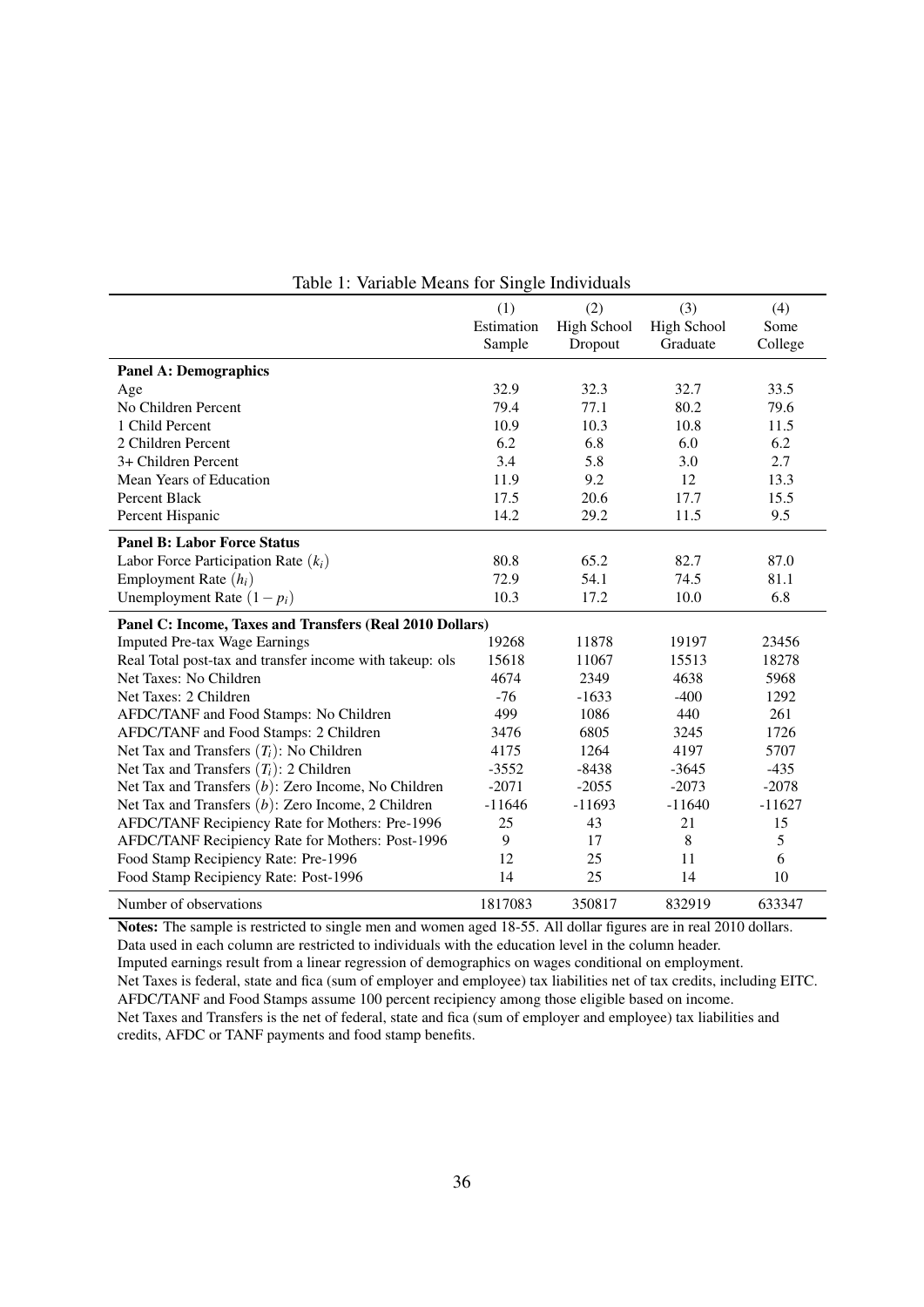|                                                      | (1)                       | (2)                                                                              |
|------------------------------------------------------|---------------------------|----------------------------------------------------------------------------------|
| LHS Variable                                         |                           | Participation Rate: $\hat{\mathcal{X}}_i$ Employment Rate: $\hat{\mathcal{H}}_i$ |
| <b>Micro Response</b>                                |                           |                                                                                  |
| Taxes Plus Benefits                                  | $-0.031$<br>$[0.002]$ *** | $-0.029$<br>$[0.002]$ ***                                                        |
| Num. Obs                                             | 1816065                   | 1816065                                                                          |
| Mean of Dep. Var.                                    | 0.81                      | 0.73                                                                             |
| Income Gain from Employment (2010USD)                | 15014                     | 15014                                                                            |
| <b>Tax Elasticity</b>                                | $-0.57$                   | $-0.60$                                                                          |
| <b>Macro Response:</b> $\frac{\partial}{\partial T}$ |                           |                                                                                  |
| Avg Taxes Plus Benefits within Labor Market          | $-0.028$                  | $-0.022$                                                                         |
|                                                      | $[0.014]$ **              | [0.021]                                                                          |
| Num. Obs                                             | 8568                      | 8568                                                                             |
| Mean of Dep. Var.                                    | 0.79                      | 0.70                                                                             |
| Income Gain from Employment (2010USD)                | 13664                     | 13664                                                                            |
| <b>Tax Elasticity</b>                                | $-0.48$                   | $-0.42$                                                                          |

### Table 2: Micro and Macro Responses to Changes in Taxes and Benefits Instrumental Variable Regressions

Notes: (\* P<.1, \*\* P<.05, \*\*\* P<.01) Standard errors clustered on state level. The sample is restricted to single women aged 18-55. The data include March CPS for 1984-2011 and Outgoing Rotations Groups for 1994-2010. The first column uses labor force participation as the outcome variable, the second column uses employment status. Taxes Plus Benefit is the net of federal (including EITC), state and fica (sum of employer and employee) taxes plus the benefits an individual would be eligible for at no earnings, adjusted for national recipiency rates. The Micro Response regressions use individual level data and include controls for age, age-squared, race, ethnicity and fixed effects for number of children and State x Year x Month fixed effects, all interacted with education. The Macro Response regressions use data that are collapsed to the state-year cell, each cell receives equal weight in the regression. Regressions include controls (all interacted with education) for percent black, percent hispanic, average age, agesquared, number of children and fixed effects for state and year and CPS region time trends.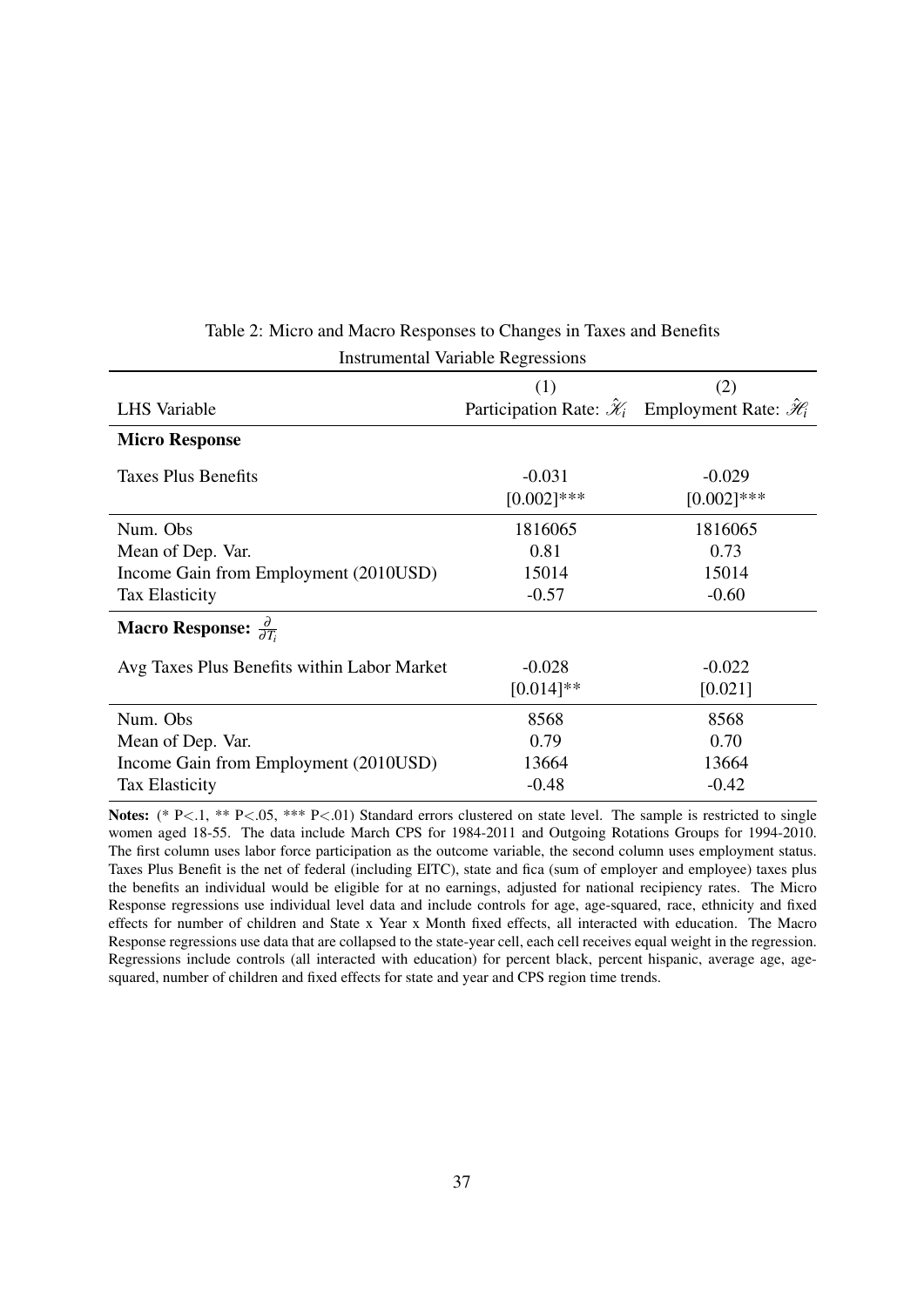|                                     | (1)           | (2)           | (3)           | (4)           | (5)           | (6)           | (7)           |  |
|-------------------------------------|---------------|---------------|---------------|---------------|---------------|---------------|---------------|--|
|                                     | Region        | Div X Year    | Reg X Year    | No            | No State      | State-        | Full          |  |
|                                     | Time Trend    | FE.           | FE            | Pre-Trends    | Taxes         | Unemp.        | Take-up       |  |
| <b>Micro Participation Response</b> |               |               |               |               |               |               |               |  |
| <b>Taxes Plus Benefits</b>          | $-0.031$      | $-0.031$      | $-0.031$      | $-0.031$      | $-0.034$      | $-0.032$      | $-0.018$      |  |
|                                     | $[0.002]$ *** | $[0.002]$ *** | $[0.002]$ *** | $[0.002]$ *** | $[0.002]$ *** | $[0.002]$ *** | $[0.001]$ *** |  |
| Num. Obs                            | 1816065       | 1816065       | 1816065       | 1816065       | 1816065       | 1816065       | 1816065       |  |
| Mean of Dep. Var.                   | 0.81          | 0.81          | 0.81          | 0.81          | 0.81          | 0.81          | 0.81          |  |
| Income Gain from Empl.              | 15014         | 15014         | 15014         | 15014         | 14501         | 15014         | 15475         |  |
| <b>Tax Elasticity</b>               | $-0.57$       | $-0.57$       | $-0.57$       | $-0.57$       | $-0.61$       | $-0.57$       | $-0.36$       |  |
| <b>Macro Participation Response</b> |               |               |               |               |               |               |               |  |
| Avg Taxes Plus Benefits             | $-0.028$      | $-0.030$      | $-0.031$      | $-0.034$      | $-0.028$      | $-0.031$      | $-0.009$      |  |
| within Labor Market                 | $[0.014]$ **  | [0.018]       | $[0.015]*$    | $[0.016]$ **  | [0.022]       | $[0.013]$ **  | [0.006]       |  |
| Num. Obs.                           | 8568          | 8568          | 8568          | 8568          | 8568          | 8568          | 8568          |  |
| Mean of Dep. Var.                   | 0.79          | 0.79          | 0.79          | 0.79          | 0.79          | 0.79          | 0.79          |  |
| Income Gain from Empl.              | 13664         | 13664         | 13664         | 13664         | 12695         | 13664         | 13914         |  |
| <b>Tax Elasticity</b>               | $-0.48$       | $-0.51$       | $-0.52$       | $-0.53$       | $-0.48$       | $-0.52$       | $-0.13$       |  |
| <b>Macro Employment Response</b>    |               |               |               |               |               |               |               |  |
| Avg Taxes Plus Benefits             | $-0.022$      | $-0.023$      | $-0.021$      | $-0.032$      | $-0.034$      | $-0.030$      | $-0010$       |  |
| within Labor Market                 | [0.021]       | [0.022]       | [0.020]       | [0.019]       | [0.022]       | $[0.015]$ **  | [0.009]       |  |
| Num. Obs.                           | 8568          | 8568          | 8568          | 8568          | 8568          | 8568          | 8568          |  |
| Mean of Dep. Var.                   | 0.70          | 0.70          | 0.70          | 0.70          | 0.70          | 0.70          | 0.70          |  |
| Income Gain from Empl.              | 13664         | 13664         | 13664         | 13664         | 13664         | 12479         | 13914         |  |
| <b>Tax Elasticity</b>               | $-0.42$       | $-0.43$       | $-0.41$       | $-0.52$       | $-0.53$       | $-0.49$       | $-0.20$       |  |

Table 3: Alternative Estimates of Participation and Employment Responses

Notes: (\* P<.1, \*\* P<.05, \*\*\* P<.01) Standard errors clustered on state level. The sample is restricted to single men and women aged 18-55. The data includes March CPS for 1984-2011 and Outgoing Rotations Groups for 1994-2010. Our baseline specification from Table 3 is contained in column (1). Column (2) replaces region-specific linear time trends with division-by-year fixed effects. Column (3) replaces region-specific linear time trends with region-by-year fixed effects. Column (4) drops region-specific linear time trends. Column (5) is our baseline specification but drops state taxes, including state EITC supplements, from both the OLS and IV tax liabilities. Taxes Plus Benefit is the net of federal (including EITC), state and fica (sum of employer and employee) taxes plus the benefits an individual would be eligible for at no earnings, adjusted for national recipiency rates. Column (6) controls for the state unemployment rate interacted with education. Column (7) is our baseline specification but assumes 100 percent take-up rates for AFDC/TANF and Food Stamps for the computation of the imputed tax liability and the simulated instrument.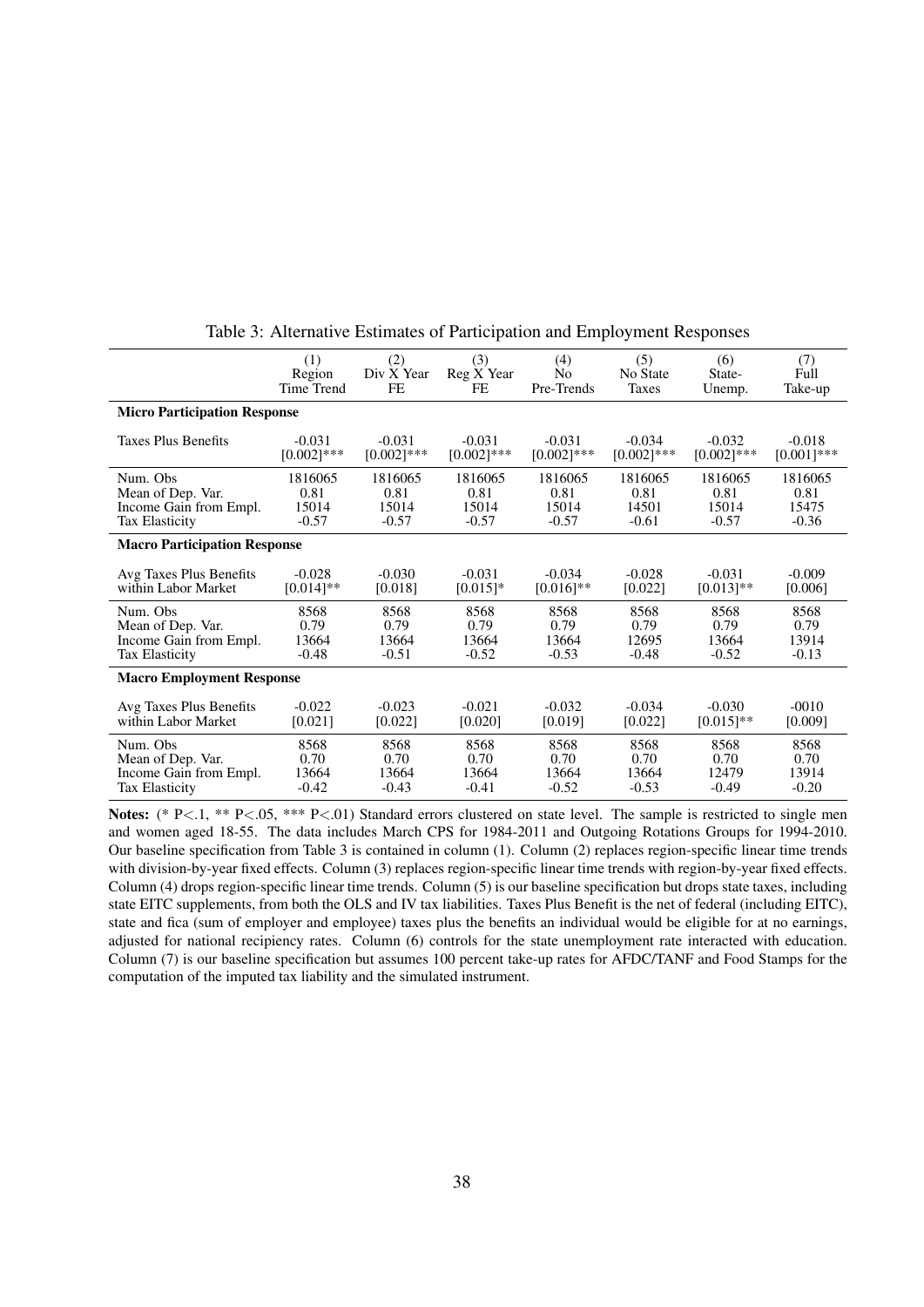|                                     | (1)                                 | (2)                                                       | (3)                               | (4)                    |  |  |  |  |
|-------------------------------------|-------------------------------------|-----------------------------------------------------------|-----------------------------------|------------------------|--|--|--|--|
|                                     | <b>Regression Coef.</b>             |                                                           | <b>Extrapolated Marg. Effects</b> |                        |  |  |  |  |
|                                     | Marginal Effect<br>of Tax Liability | Interaction<br>of Tax Liab.<br>with Labor<br>Market Meas. | Weak<br>Labor Market              | Strong<br>Labor Market |  |  |  |  |
| <b>Panel A: Micro Participation</b> |                                     |                                                           |                                   |                        |  |  |  |  |
| 6-mo change in unemp                | $-0.031$<br>$[0.002]$ ***           | 0.0011<br>$[0.0004]$ ***                                  | $-0.030$                          | $-0.033$               |  |  |  |  |
| State unemp. rate                   | $-0.032$<br>$[0.002]$ ***           | 0.0012<br>$[0.0003]$ ***                                  | $-0.027$                          | $-0.036$               |  |  |  |  |
| Unemp above 9 pct                   | $-0.032$<br>$[0.002]$ ***           | 0.0054<br>$[0.0013]***$                                   | $-0.026$                          | $-0.032$               |  |  |  |  |
| <b>Panel B: Macro Participation</b> |                                     |                                                           |                                   |                        |  |  |  |  |
| 6-mo change in unemp                | $-0.028$<br>$[0.015]*$              | 0.0046<br>$[0.0028]$ *                                    | $-0.022$                          | $-0.035$               |  |  |  |  |
| State unemp. rate                   | $-0.031$<br>$[0.017]*$              | 0.0011<br>[0.0012]                                        | $-0.026$                          | $-0.036$               |  |  |  |  |
| Unemp above 9 pct                   | $-0.030$<br>$[0.016]$ *             | 0.0090<br>$[0.0052]*$                                     | $-0.021$                          | $-0.030$               |  |  |  |  |
| <b>Panel C: Micro Employment</b>    |                                     |                                                           |                                   |                        |  |  |  |  |
| 6-mo change in unemp                | $-0.029$<br>$[0.002]$ ***           | 0.0007<br>[0.0005]                                        | $-0.028$                          | $-0.030$               |  |  |  |  |
| State unemp. rate                   | $-0.029$<br>$[0.002]$ ***           | 0.0015<br>$[0.0003]$ ***                                  | $-0.024$                          | $-0.035$               |  |  |  |  |
| Unemp above 9 pct                   | $-0.029$<br>$[0.002]$ ***           | 0.0074<br>$[0.0018]***$                                   | $-0.022$                          | $-0.029$               |  |  |  |  |
| <b>Panel D: Macro Employment</b>    |                                     |                                                           |                                   |                        |  |  |  |  |
| 6-mo change in unemp                | $-0.022$<br>[0.018]                 | 0.0030<br>[0.0031]                                        | $-0.018$                          | $-0.025$               |  |  |  |  |
| State unemp. rate                   | $-0.029$<br>$[0.018]*$              | 0.0018<br>[0.0013]                                        | $-0.021$                          | $-0.036$               |  |  |  |  |
| Unemp above 9 pct                   | $-0.028$<br>$[0.016]*$              | 0.0112<br>$[0.0060]$ *                                    | $-0.018$                          | $-0.029$               |  |  |  |  |

Table 4: Participation and Employment Responses: Heterogeneous Labor Market Conditions

Notes: (\* P<.1, \*\* P<.05, \*\*\* P<.01) Standard errors clustered on state level. The Micro Response regressions use individual level data and include controls for age, age-squared, race, ethnicity and fixed effects for number of children and State x Year x Month. The Macro Response regressions use data that are collapsed to the state-year cell observations, each cell receives equal weight in the regression. Regressions include controls for percent black, percent hispanic, average age, age-squared, number of children and fixed effects for state and year and CPS Region time trends. Weak and strong labor markets marginal effects assume the market indicator is two standard deviations above or below the mean for the continuous variables.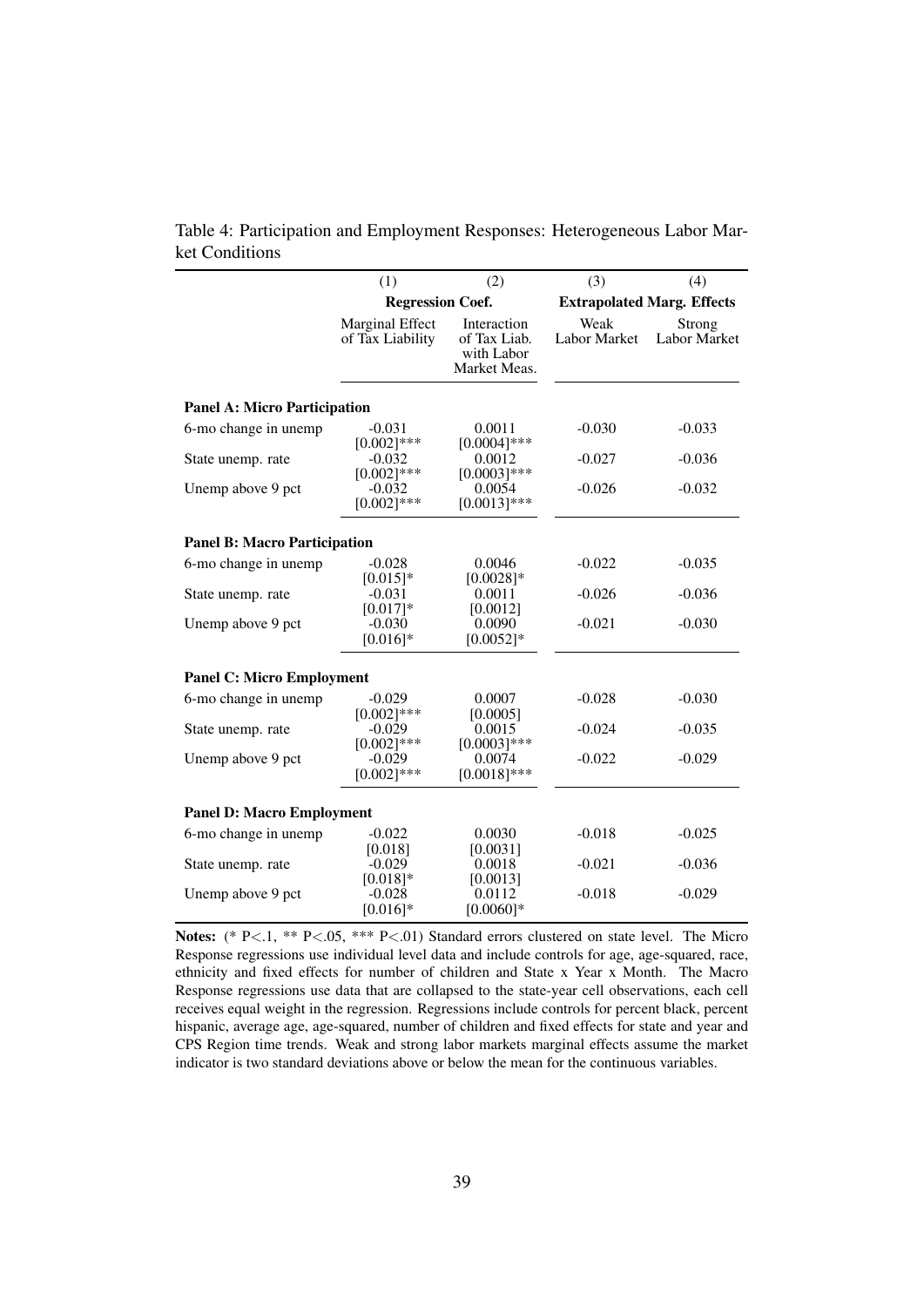|                                                                                                 | $\eta$ |      | $\mu \qquad \tfrac{\frac{d\mathcal{K}}{dT}}{\frac{d\mathcal{K}}{T} \mid^{Micro}}$ |                                                                       |         | Demogrant Emp. Tax ATR (6k-0) | Avg. MTR | Break-even |
|-------------------------------------------------------------------------------------------------|--------|------|-----------------------------------------------------------------------------------|-----------------------------------------------------------------------|---------|-------------------------------|----------|------------|
|                                                                                                 |        |      |                                                                                   | $\boldsymbol{b}$                                                      | $T_1+b$ |                               |          | $T(w)=0$   |
|                                                                                                 |        |      |                                                                                   | <b>Panel A:</b> Alternative $\eta$ - Macro/Micro ratio = 1, $\mu = 0$ |         |                               |          |            |
|                                                                                                 | 0.01   | 0.00 | 1.00                                                                              | 9300                                                                  | 500     | 84.89                         | 0.56     | 11900      |
| Macro Est.                                                                                      | 0.42   | 0.00 | 1.00                                                                              | 7100                                                                  | $-200$  | 40.21                         | 0.51     | 13800      |
| Micro Est.                                                                                      | 0.60   | 0.00 | 1.00                                                                              | 6500                                                                  | $-300$  | 29.11                         | 0.50     | 14400      |
|                                                                                                 | 1.00   | 0.00 | 1.00                                                                              | 5600                                                                  | $-400$  | 14.10                         | 0.46     | 15500      |
|                                                                                                 |        |      |                                                                                   | Panel B: Comparing different Macro-Micro Participation Ratios         |         |                               |          |            |
|                                                                                                 | 0.42   | 0.00 | 0.75                                                                              | 9700                                                                  | 300     | 69.01                         | 0.62     | 13500      |
| <b>Benchmark</b>                                                                                | 0.42   | 0.00 | 0.90                                                                              | 8300                                                                  | 100     | 54.75                         | 0.56     | 13600      |
|                                                                                                 | 0.42   | 0.00 | 1.00                                                                              | 7100                                                                  | $-200$  | 40.21                         | 0.51     | 13800      |
|                                                                                                 | 0.42   | 0.00 | 1.25                                                                              | 3200                                                                  | $-3200$ | $-17.71$                      | 0.44     | 14500      |
| <b>Panel C:</b> Comparing different values for $\mu$                                            |        |      |                                                                                   |                                                                       |         |                               |          |            |
|                                                                                                 | 0.42   | 0.00 | 1.00                                                                              | 7100                                                                  | $-200$  | 40.21                         | 0.51     | 13800      |
|                                                                                                 | 0.42   | 0.10 | 1.00                                                                              | 8000                                                                  | $-300$  | 32.98                         | 0.57     | 15700      |
|                                                                                                 | 0.42   | 0.20 | 1.00                                                                              | 9100                                                                  | $-300$  | 24.57                         | 0.63     | 17900      |
|                                                                                                 | 0.42   | 0.30 | 1.00                                                                              | 10400                                                                 | $-300$  | 15.52                         | 0.72     | 20500      |
| <b>Panel D:</b> Optimal Tax Schedule over Business Cycle - with Wage and Unemployment Responses |        |      |                                                                                   |                                                                       |         |                               |          |            |
| Recession                                                                                       | 0.34   | 0.00 | 0.73                                                                              | 10100                                                                 | 300     | 74.49                         | 0.63     | 13400      |
| Normal                                                                                          | 0.42   | 0.00 | 0.90                                                                              | 8300                                                                  | 100     | 54.75                         | 0.56     | 13600      |
| <b>Boom</b>                                                                                     | 0.48   | 0.00 | 1.06                                                                              | 6000                                                                  | $-700$  | 24.30                         | 0.48     | 14100      |
| Panel E: Optimal Tax Schedule over Business Cycle - without Wage and Unemployment Responses     |        |      |                                                                                   |                                                                       |         |                               |          |            |
| Recession                                                                                       | 0.34   | 0.00 | 1.00                                                                              | 7400                                                                  | $-100$  | 46.12                         | 0.52     | 13500      |
| Normal                                                                                          | 0.42   | 0.00 | 1.00                                                                              | 7100                                                                  | $-200$  | 40.21                         | 0.51     | 13800      |
| <b>Boom</b>                                                                                     | 0.48   | 0.00 | 1.00                                                                              | 6900                                                                  | $-300$  | 36.30                         | 0.51     | 14000      |

Table 5: Simulating the Optimal Tax and Transfer Schedule -  $v = 0.50$ 

Notes: The table shows simulations of the optimal tax schedule based on equation 15 in the text. All simulations are based on the single worker earnings distribution in the March 2011 CPS and assume the parameter values  $v = 0.50$ ,  $\varepsilon = 0.25$  and - for wages above \$20,000 -  $\eta = 0$ . In Pandel D, both  $\eta$  and the Macro/micro ratio vary between boom and recession, while in Panel E the Macro/micro ratio is held constant at 1.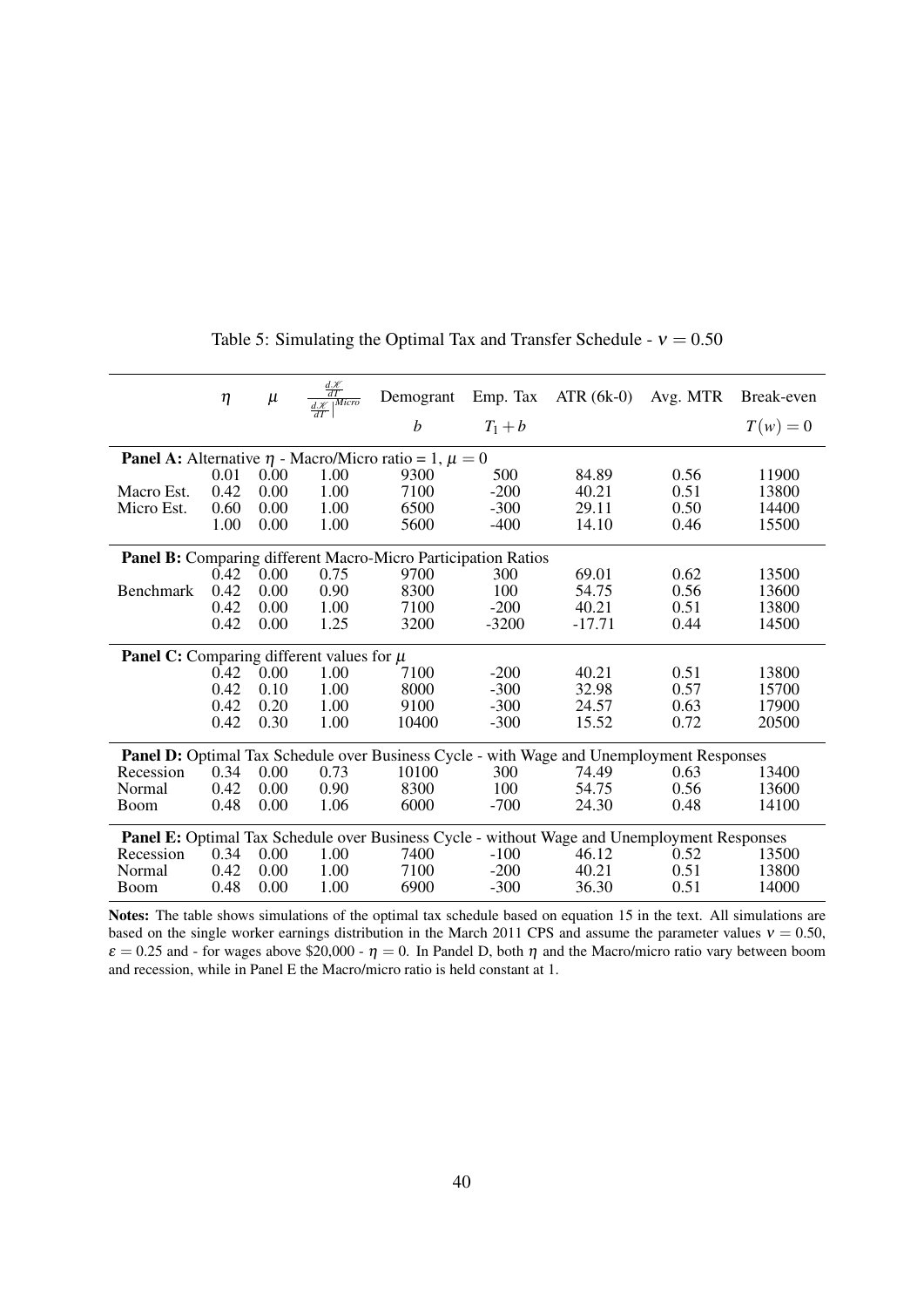Figure 1: The Variation in Taxes plus Benefits



(a) Micro Variation in Taxes plus Benefits



(b) Macro Variation in Taxes plus Benefits

Notes: The top figure shows the variation in taxes plus benefits for high school dropouts by number of children normalized such that 1984 equals one. Taxes plus benefits is the net of federal (including EITC), state and fica (sum of employer and employee) taxes plus the benefits an individual would be eligible for at no earnings, adjusted for national recipiency rates.

The bottom figure shows residuals from a regression of year fixed effects on the state level average taxes plus benefits with state means added back to the residual, then normalized such that 1984 equals one. Taxes plus benefits is the net of federal (including EITC), state and fica (sum of employer and employee) taxes plus the benefits an individual would be eligible for at no earnings, adjusted for national recipiency rates.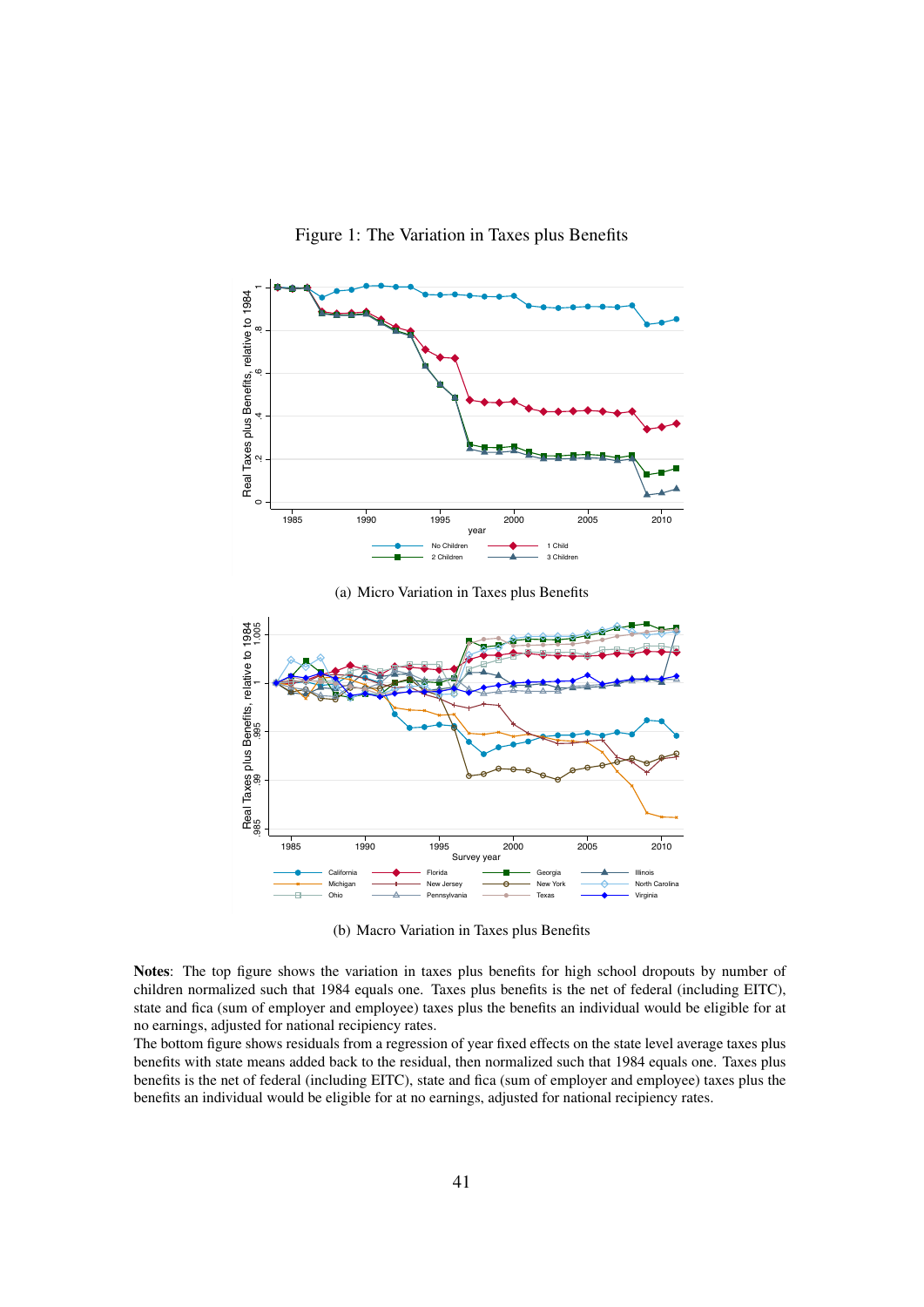

Figure 2: Optimal Tax and Transfer Schedule - Baseline

Notes: Simulations of the optimal tax and transfer schedule under alternate assumptions on employment and participation responses using eqn (15) in the paper. All simulations assume that the intensive margin elasticity  $\varepsilon = 0.25$  at all income levels and that the employment enhancing effect of taxation  $\mu = 0$  at all income levels. The first two lines (blue with circle and red with plus signs) assume that the Macro/Micro particiipation response ratio is equal to 1 and sets the extensive margin employment elasticity to 0.6 and 0.42 respectively. The yellow line with stars sets  $\eta = 0.42$  and the Macro/Micro participation response ratio equal to the empirical estimate of 0.9. In Panel b) the first dot of each line is the employment tax rate of moving from 0 income to the first income bin.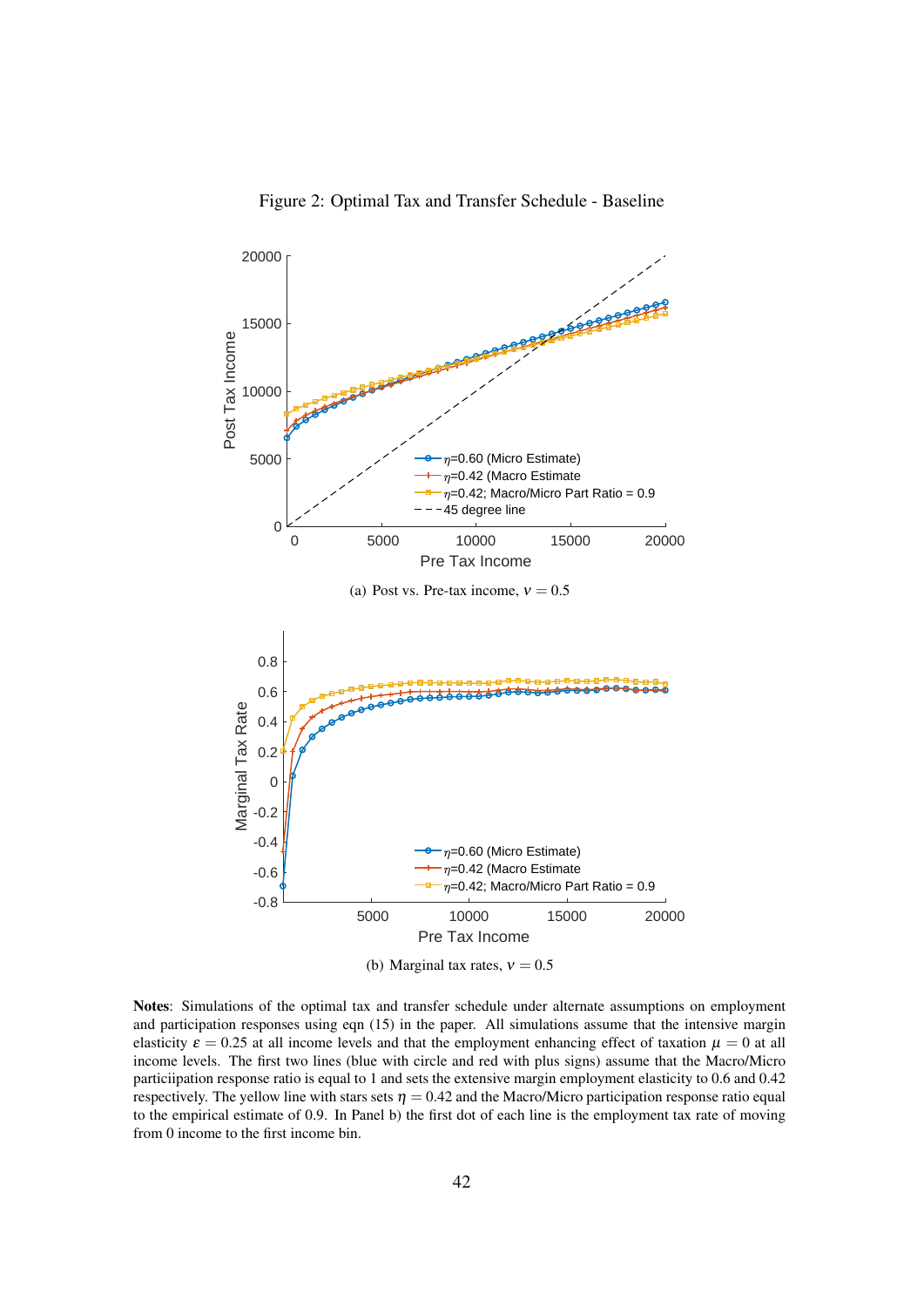

Figure 3: Optimal Tax and Transfer Schedule under alternative Redistributive Preferences

(c) Medium-high redistributive taste parameter:  $v = 1$ 

(d) High redistributive taste parameter:  $v = 4$ 

Notes: Simulations of the optimal tax and transfer schedule using eqn (15) in the paper. The simulations correspond to Figure 2, but each panel uses different redistributive taste parameters ν. All simulations assume:  $\varepsilon = 0.25$ ,  $\eta_{low} = 0.42$ ,  $\eta_{high} = 0$  and  $\mu = 0$ .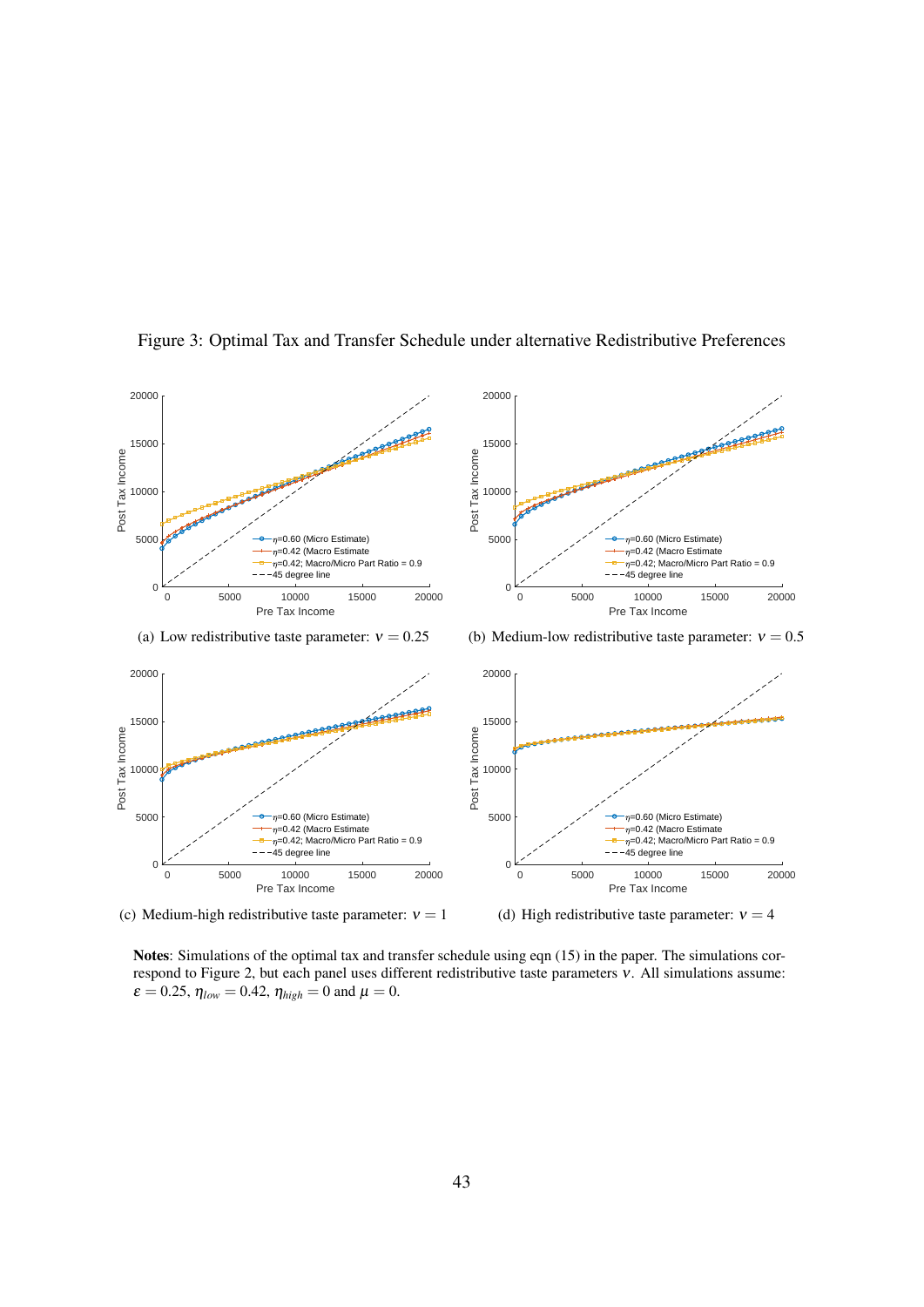

Figure 4: The Effect of the Macro-Micro Participation Ratio and  $\mu$  on the Optimal Tax and Transfer Schedule

(a) Post vs. Pre-tax income, Alternative Macro/Micro ratio

(b) Post vs. Pre-tax income, Alternative  $\mu$ 



(d) Marginal tax rates, Alternative  $\mu$ 

Simulations of the optimal tax and transfer schedule using eqn (15) in the paper. Panels a) and c) contrast the optimal tax and transfer schedule under different values for the Macro/Micro participation response ratio while setting  $\mu = 0$ . Panels b) and d) contrast the optimal schedule for different values of  $\mu$  while setting the Macro/Micro participation response ratio to 1. All simulations assume:  $\varepsilon = 0.25$ ,  $\eta_{low} = 0.42$ ,  $\eta_{high} = 0$  and the redistributive taste parameter  $v = 0.5$ . In Panel c) and d) the first dot of each line is the employment tax rate of moving from 0 income to the first income bin.